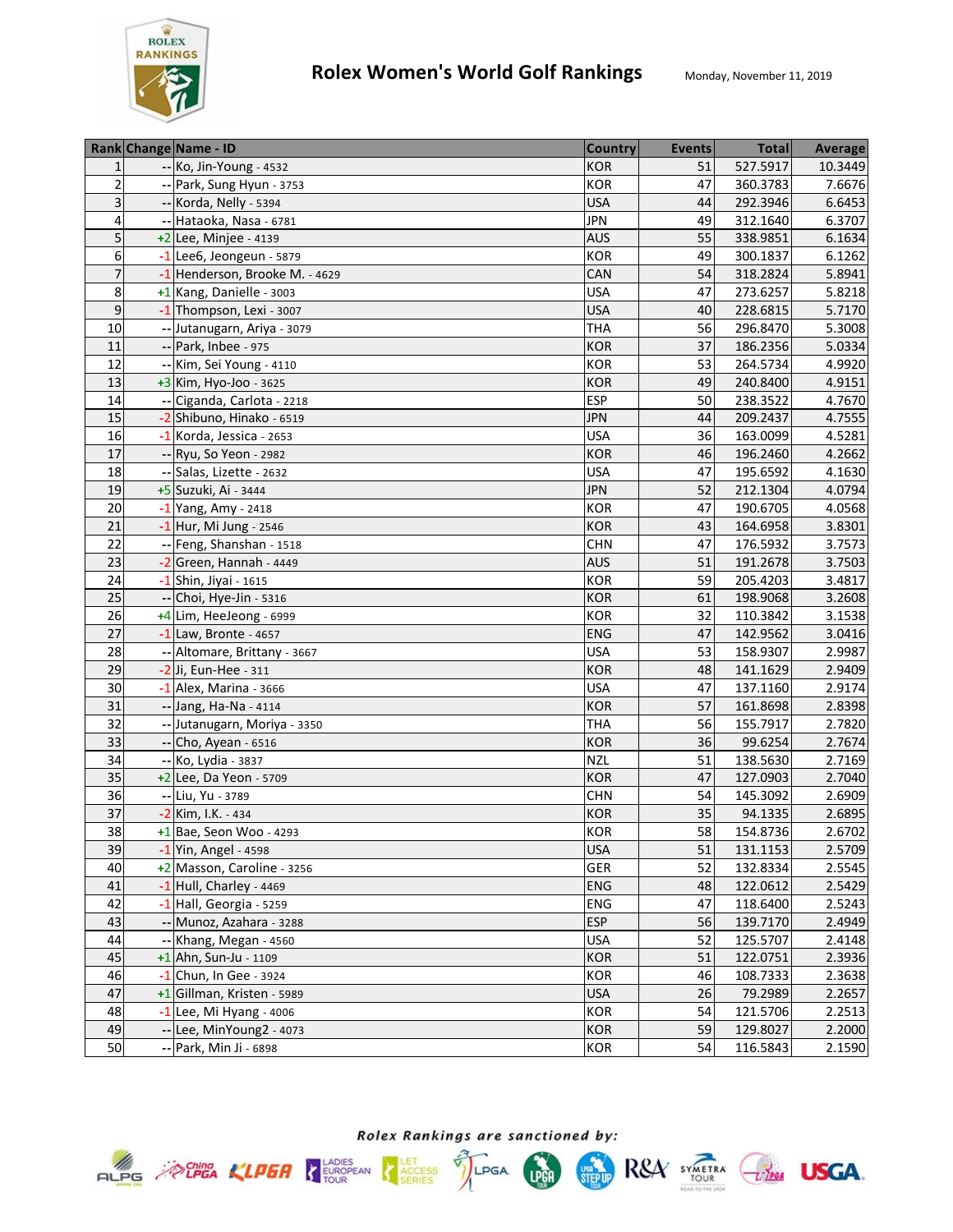

|     | Rank Change Name - ID           | <b>Country</b> | <b>Events</b> | <b>Total</b> | Average |
|-----|---------------------------------|----------------|---------------|--------------|---------|
| 51  | +16 Kupcho, Jennifer - 6944     | <b>USA</b>     | 18            | 70.7553      | 2.0216  |
| 52  | +3 Pressel, Morgan - 1044       | <b>USA</b>     | 46            | 91.5670      | 1.9906  |
| 53  | -2 Ernst, Austin - 4468         | <b>USA</b>     | 44            | 87.2031      | 1.9819  |
| 54  | $+8$ Lopez, Gaby - 3516         | <b>MEX</b>     | 52            | 101.6837     | 1.9555  |
| 55  | -3 Cho, Jeongmin - 5298         | KOR            | 58            | 113.1157     | 1.9503  |
| 56  | -3 Park, Annie - 4550           | <b>USA</b>     | 44            | 84.8441      | 1.9283  |
| 57  | $-3$ Olson, Amy - 4300          | <b>USA</b>     | 47            | 90.0344      | 1.9156  |
| 58  | $-1$ Lee, So Young - 4632       | <b>KOR</b>     | 58            | 109.6987     | 1.8914  |
| 59  | $+2$ Inami, Mone - 6341         | <b>JPN</b>     | 30            | 65.3608      | 1.8675  |
| 60  | -4 Boutier, Celine - 4029       | <b>FRA</b>     | 58            | 108.2480     | 1.8663  |
| 61  | $-3$ Ueda, Momoko - 1836        | <b>JPN</b>     | 59            | 109.9025     | 1.8628  |
| 62  | -2 Higa, Mamiko - 3146          | <b>JPN</b>     | 67            | 122.2906     | 1.8252  |
| 63  | -- Oh, Su-Hyun - 3507           | <b>AUS</b>     | 55            | 100.2367     | 1.8225  |
| 64  | -5 McDonald, Ally - 5839        | <b>USA</b>     | 49            | 88.3025      | 1.8021  |
| 65  | -1 Kawamoto, Yui - 4655         | <b>JPN</b>     | 48            | 86.3676      | 1.7993  |
| 66  | $-1$ Kim, A Lim - 6787          | KOR            | 55            | 96.7733      | 1.7595  |
| 67  | +2 Kim, Ji Yeong2 - 5396        | <b>KOR</b>     | 56            | 95.9918      | 1.7141  |
| 68  | -- Katsu, Minami - 4471         | <b>JPN</b>     | 68            | 115.4112     | 1.6972  |
| 69  | -3 Stanford, Angela - 1687      | <b>USA</b>     | 47            | 78.6447      | 1.6733  |
| 70  | +1 Lee, Somi - 8404             | <b>KOR</b>     | 27            | 57.8270      | 1.6522  |
| 71  | +2 Koiwai, Sakura - 5464        | <b>JPN</b>     | 73            | 120.1431     | 1.6458  |
| 72  | +3 Park, Chae Yoon - 4514       | <b>KOR</b>     | 55            | 88.8659      | 1.6157  |
| 73  | -3 Koerstz Madsen, Nanna - 5003 | <b>DEN</b>     | 52            | 83.7963      | 1.6115  |
| 74  | -2 Shin, Jenny - 3279           | <b>KOR</b>     | 53            | 84.9370      | 1.6026  |
| 75  | $+3$ Choi, Chella - 3172        | <b>KOR</b>     | 55            | 87.9190      | 1.5985  |
| 76  | -2 Narita, Misuzu - 4075        | <b>JPN</b>     | 62            | 97.4193      | 1.5713  |
| 77  | $-1$ Kim, Ji-Hyun - 3893        | <b>KOR</b>     | 56            | 87.3733      | 1.5602  |
| 78  | -1 Phatlum, Pornanong - 2277    | <b>THA</b>     | 52            | 80.9527      | 1.5568  |
| 79  | -- Lee, Mirim - 2756            | KOR            | 49            | 72.9706      | 1.4892  |
| 80  | +1 Hwang, Ah-Reum - 2827        | <b>KOR</b>     | 64            | 95.3028      | 1.4891  |
| 81  | $+3$ Okayama, Eri - 4580        | <b>JPN</b>     | 61            | 90.0950      | 1.4770  |
| 82  | -2 Lu, Teresa - 2441            | <b>TPE</b>     | 64            | 94.5067      | 1.4767  |
| 83  | $-1$ O'Toole, Ryann - 3581      | <b>USA</b>     | 48            | 70.3006      | 1.4646  |
| 84  | +4 Broch Larsen, Nicole - 4883  | DEN            | 54            | 79.0780      | 1.4644  |
| 85  | -2 Nordgvist, Anna - 2377       | SWE            | 51            | 73.5835      | 1.4428  |
| 86  | -1 Ewart Shadoff, Jodi - 3336   | ENG            | 47            | 66.8555      | 1.4225  |
| 87  | +14 Yan, Jing - 3793            | <b>CHN</b>     | 50            | 70.8048      | 1.4161  |
| 88  | $-1$ Anai, Lala - 2875          | JPN            | 74            | 104.3275     | 1.4098  |
| 89  | $+3$ Park, Ji Young - 5393      | <b>KOR</b>     | 55            | 76.6841      | 1.3943  |
| 90  | -1 Knight, Cheyenne - 6894      | <b>USA</b>     | 37            | 51.4676      | 1.3910  |
| 91  | -5 Lincicome, Brittany - 642    | <b>USA</b>     | 30            | 48.5764      | 1.3879  |
| 92  | $-2$ Hsu, Wei-Ling - 4582       | <b>TPE</b>     | 60            | 82.0737      | 1.3679  |
| 93  | -2 Green, Jaye Marie - 3955     | <b>USA</b>     | 51            | 69.2861      | 1.3586  |
| 94  | -1 Lee, Seung Yeon - 7004       | KOR            | 32            | 46.8550      | 1.3387  |
| 95  | -- Song, Jennifer - 2568        | <b>USA</b>     | 46            | 59.8694      | 1.3015  |
| 96  | -2 Martin, Mo - 2481            | <b>USA</b>     | 36            | 46.0349      | 1.2787  |
| 97  | -- Hara, Erika - 6597           | <b>JPN</b>     | 59            | 74.7809      | 1.2675  |
| 98  | +15 Park, Hyun Kyung - 6513     | KOR            | 30            | 44.3140      | 1.2661  |
| 99  | -3 Kerr, Cristie - 400          | <b>USA</b>     | 43            | 54.2039      | 1.2606  |
| 100 | $-2$ Lewis, Stacy - 2643        | USA            | 30            | 43.2620      | 1.2361  |



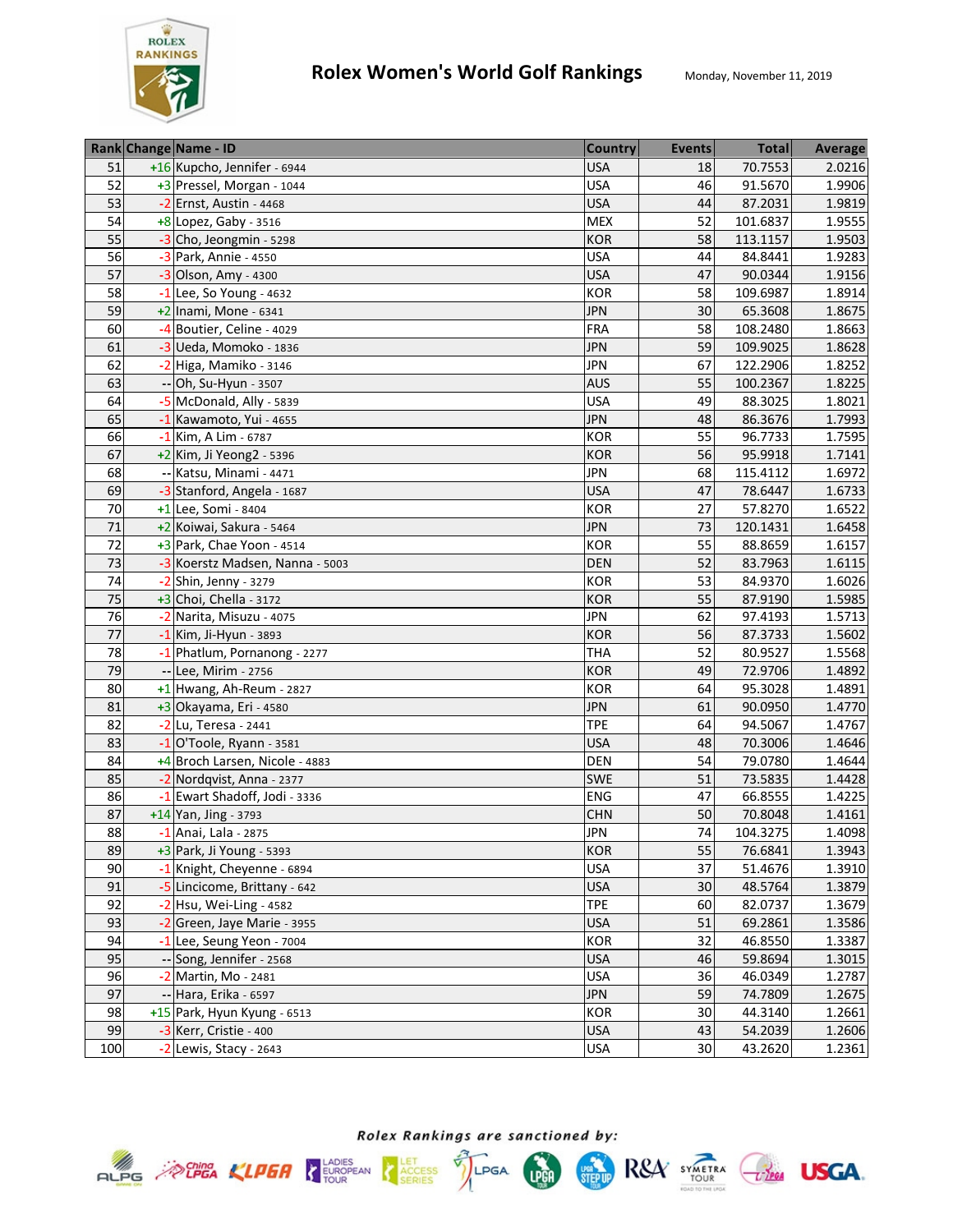

|     | Rank Change Name - ID                 | <b>Country</b> | <b>Events</b>   | <b>Total</b> | <b>Average</b> |
|-----|---------------------------------------|----------------|-----------------|--------------|----------------|
| 101 | +5 Reid, Melissa - 2736               | <b>ENG</b>     | 42              | 51.5152      | 1.2266         |
| 102 | -3 Oh, Ji Hyun - 4706                 | KOR            | 51              | 61.4028      | 1.2040         |
| 103 | +45 Ahn, Song Yi - 3900               | KOR            | 54              | 64.4844      | 1.1942         |
| 104 | -1 Kim, Bo Ah - 4321                  | KOR            | $\overline{55}$ | 65.4353      | 1.1897         |
| 105 | -5 Buhai, Ashleigh - 2379             | <b>RSA</b>     | 60              | 71.2869      | 1.1881         |
| 106 | -4 Lee, Jung Min - 598                | KOR            | 55              | 65.1893      | 1.1853         |
| 107 | -2 Jeon, Mi Jeong - 302               | <b>KOR</b>     | 62              | 73.3877      | 1.1837         |
| 108 | +38 Lee, Gayoung - 5841               | <b>KOR</b>     | 28              | 41.4262      | 1.1836         |
| 109 | -2 Noh, Yealimi - 9009                | <b>USA</b>     | 14              | 40.9614      | 1.1703         |
| 110 | -6 Park, Jane - 976                   | <b>USA</b>     | 44              | 51.3708      | 1.1675         |
| 111 | $-3$ Lee, Ji-Hee - 592                | <b>KOR</b>     | 55              | 63.7450      | 1.1590         |
| 112 | $-2$ van Dam, Anne - 5373             | <b>NED</b>     | 47              | 54.1199      | 1.1515         |
| 113 | -4 Sagstrom, Madelene - 5449          | <b>SWE</b>     | 47              | 53.4032      | 1.1362         |
| 114 | +7 Kikuchi, Erika - 3160              | <b>JPN</b>     | 66              | 74.4328      | 1.1278         |
| 115 | -4 Kashiwabara, Asuka - 4046          | <b>JPN</b>     | 69              | 77.5169      | 1.1234         |
| 116 | -4 Kirk, Katherine - 230              | <b>AUS</b>     | 54              | 59.6487      | 1.1046         |
| 117 | Piller, Gerina - 2553                 | <b>USA</b>     | 23              | 38.5812      | 1.1023         |
| 118 | $-4$ Bae, Hee-Kyung - 3923            | KOR            | 63              | 69.3285      | 1.1005         |
| 119 | -3 Sharp, Alena - 1600                | CAN            | 48              | 52.7180      | 1.0983         |
| 120 | $-2$ Lee, Jeong Eun - 2931            | KOR            | 45              | 48.9431      | 1.0876         |
| 121 | $-1$ Park, Ju Young - 3508            | <b>KOR</b>     | 55              | 59.4856      | 1.0816         |
| 122 | -7 Hedwall, Caroline - 2672           | SWE            | 44              | 47.5165      | 1.0799         |
| 123 | -4 Arakaki, Hina - 4156               | <b>JPN</b>     | 62              | 66.1902      | 1.0676         |
| 124 | -2 Yokomine, Sakura - 1996            | <b>JPN</b>     | 58              | 59.7385      | 1.0300         |
| 125 | -1 Matsuda, Rei - 4680                | <b>JPN</b>     | 68              | 68.8171      | 1.0120         |
| 126 | -- Kim, Min Sun5 - 4591               | <b>KOR</b>     | 53              | 53.0757      | 1.0014         |
| 127 | -2 Park, So Yeon - 5292               | <b>KOR</b>     | 55              | 54.9958      | 0.9999         |
| 128 | -5 Suwannapura, Jasmine - 2741        | <b>THA</b>     | 60              | 59.4029      | 0.9900         |
| 129 | +6 Han, Jin Seon - 8406               | <b>KOR</b>     | 56              | 55.1155      | 0.9842         |
| 130 | -2 Furue, Ayaka - 7247                | <b>JPN</b>     | 19              | 34.1130      | 0.9747         |
| 131 | -4 Anannarukarn, Pajaree - 7330       | <b>THA</b>     | 42              | 40.8486      | 0.9726         |
| 132 | -- Yoo, Hae ran - 6925                | KOR            | 16              | 33.9113      | 0.9689         |
| 133 | -2 Kim, So Yi - 4320                  | <b>KOR</b>     | 54              | 51.6291      | 0.9561         |
| 134 | -5 Lindberg, Pernilla - 643           | <b>SWE</b>     | 54              | 51.5970      | 0.9555         |
| 135 | -5 Torres, Maria Fernanda - 8673      | <b>PUR</b>     | 48              | 45.8491      | 0.9552         |
| 136 | -2 Kim, Char Young2 - 3901            | <b>KOR</b>     | 52              | 49.0544      | 0.9434         |
| 137 | +1 Mikashima, Kana - 6082             | <b>JPN</b>     | 62              | 58.2848      | 0.9401         |
| 138 | -5 Choi, Ye Rim - 7005                | <b>KOR</b>     | 52              | 48.3426      | 0.9297         |
| 139 | $-2$ Park, Gyo Rin - 6119             | <b>KOR</b>     | 26              | 32.4271      | 0.9265         |
| 140 | -4 Schmelzel, Sarah - 7101            | <b>USA</b>     | 45              | 41.1275      | 0.9139         |
| 141 | -- Asai, Saki - 5862                  | <b>JPN</b>     | 53              | 47.9417      | 0.9046         |
| 142 | -- Lin, Xiyu - 3792                   | <b>CHN</b>     | 48              | 42.8074      | 0.8918         |
| 143 | -4 Kim, Ji Hyun2 - 4249               | <b>KOR</b>     | 51              | 45.4571      | 0.8913         |
| 144 | $-1$ Na, Hee Won - 3907               | KOR            | 60              | 53.4485      | 0.8908         |
| 145 | $-1$ Duncan, Lindy - 2611             | <b>USA</b>     | 52              | 44.9917      | 0.8652         |
| 146 | -6 Langkulgasettrin, Saranporn - 6797 | <b>THA</b>     | 55              | 47.4020      | 0.8619         |
| 147 | -2 Tavatanakit, Patty - 6198          | <b>THA</b>     | 15              | 29.8391      | 0.8525         |
| 148 | -1 Miyazato, Mika - 776               | <b>JPN</b>     | 33              | 29.6120      | 0.8461         |
| 149 | +1 Takahashi, Sayaka - 6081           | <b>JPN</b>     | 63              | 52.3667      | 0.8312         |
| 150 | -1 Kang, Haeji - 2781                 | <b>KOR</b>     | 45              | 37.0074      | 0.8224         |







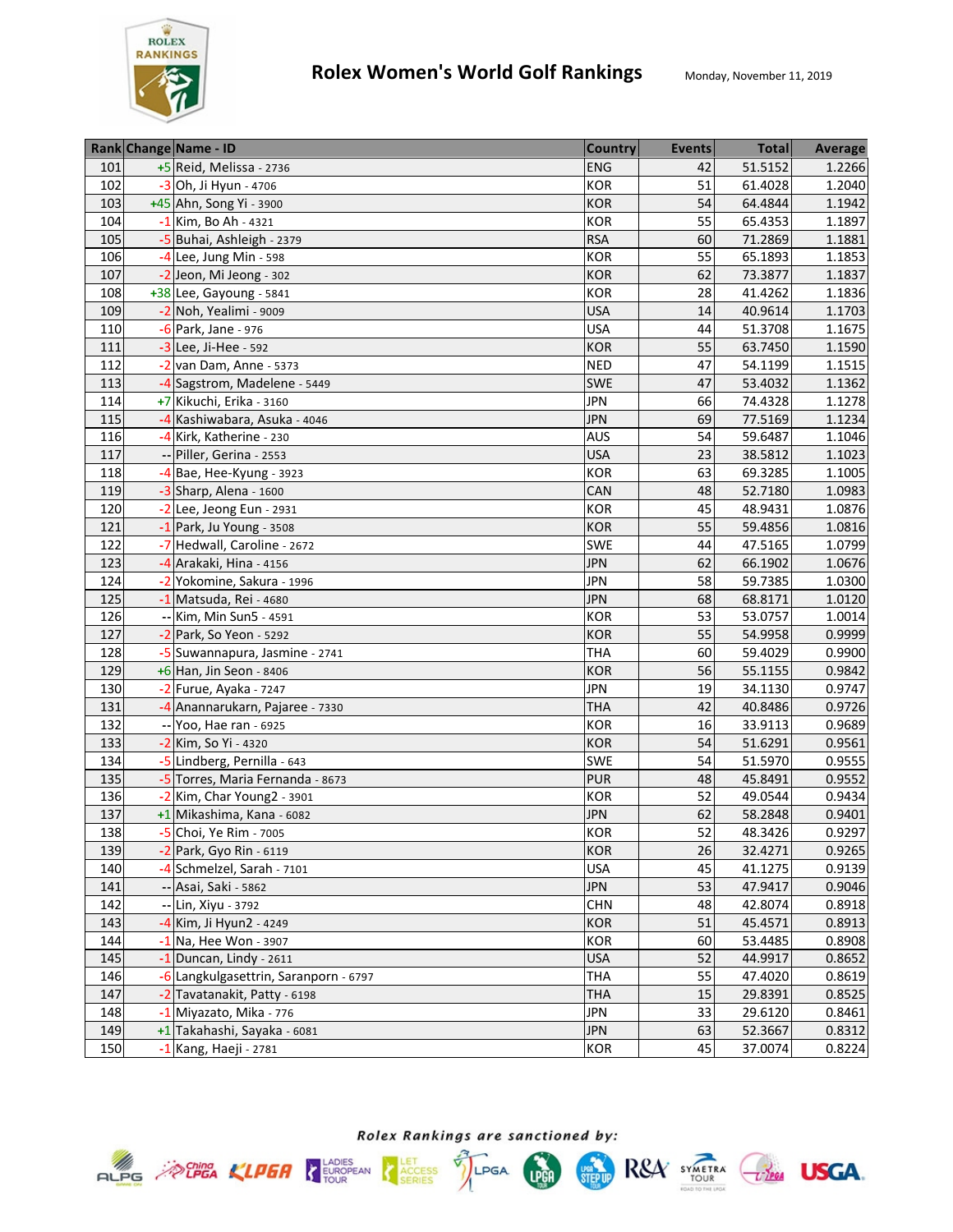

|     | Rank Change Name - ID         | <b>Country</b> | <b>Events</b> | <b>Total</b> | Average |
|-----|-------------------------------|----------------|---------------|--------------|---------|
| 151 | +1 Arimura, Chie - 1141       | <b>JPN</b>     | 59            | 47.9465      | 0.8127  |
| 152 | +1 Uehara, Ayako - 1839       | <b>JPN</b>     | 57            | 46.1455      | 0.8096  |
| 153 | +1 Yoon, Chae-Young - 2001    | <b>KOR</b>     | 59            | 47.6651      | 0.8079  |
| 154 | +1 Nagamine, Saki - 4041      | <b>JPN</b>     | 68            | 54.4942      | 0.8014  |
| 155 | +3 Ashok, Aditi - 4405        | <b>IND</b>     | 53            | 42.0853      | 0.7941  |
| 156 | -- Henseleit, Esther - 9226   | <b>GER</b>     | 17            | 27.7150      | 0.7919  |
| 157 | -6 Yoshimoto, Hikaru - 5338   | <b>JPN</b>     | 58            | 45.8716      | 0.7909  |
| 158 | +1 Gal, Sandra - 2637         | <b>GER</b>     | 43            | 34.0036      | 0.7908  |
| 159 | +1 Skarpnord, Marianne - 2122 | <b>NOR</b>     | 34            | 27.2160      | 0.7776  |
| 160 | $+5$ Lee, Bo-Mee - 3409       | <b>KOR</b>     | 54            | 41.3370      | 0.7655  |
| 161 | -- Nagai, Kana - 4508         | <b>JPN</b>     | 74            | 56.5913      | 0.7647  |
| 162 | +1 Uribe, Mariajo - 2636      | COL            | 42            | 31.9729      | 0.7613  |
| 163 | -1 Lee, Seung Hyun - 2739     | <b>KOR</b>     | 48            | 36.4208      | 0.7588  |
| 164 | -7 Wie, Michelle - 1913       | <b>USA</b>     | 23            | 26.5260      | 0.7579  |
| 165 | -1 Nomura, Harukyo - 3746     | <b>JPN</b>     | 32            | 25.9992      | 0.7428  |
| 166 | +6 Kwak, Bo Mi - 4631         | <b>KOR</b>     | 26            | 25.7291      | 0.7351  |
| 167 | $+1$ Kim, Ha Neul - 2224      | <b>KOR</b>     | 55            | 39.9951      | 0.7272  |
| 168 | -1 Wakimoto, Hana - 5578      | <b>JPN</b>     | 43            | 31.0114      | 0.7212  |
| 169 | $-3$ Talley, Emma - 4311      | <b>USA</b>     | 50            | 35.9831      | 0.7197  |
| 170 | $-1$ Yasuda, Yuka - 8558      | <b>JPN</b>     | 19            | 25.0496      | 0.7157  |
| 171 | $+2$ Aoki, Serena - 2746      | <b>JPN</b>     | 73            | 50.9202      | 0.6975  |
| 172 | +2 Yoshiba, Rumi - 4378       | <b>JPN</b>     | 74            | 51.5956      | 0.6972  |
| 173 | -3 Park, Hee Young - 970      | <b>KOR</b>     | 36            | 25.0544      | 0.6960  |
| 174 | -3 Park, Gyeol - 4261         | KOR            | 50            | 34.5369      | 0.6907  |
| 175 | -- Joh, Tiffany - 2420        | <b>USA</b>     | 48            | 32.9011      | 0.6854  |
| 176 | -- Fukuda, Mami - 3618        | <b>JPN</b>     | 66            | 44.5570      | 0.6751  |
| 177 | +3 Choi, Min Kyung - 4056     | <b>KOR</b>     | 48            | 32.0503      | 0.6677  |
| 178 | -1 Ryu, Ritsuko - 2710        | <b>JPN</b>     | 66            | 43.6078      | 0.6607  |
| 179 | -- Ha, Min Song - 4574        | <b>KOR</b>     | 57            | 37.1610      | 0.6519  |
| 180 | -2 Cowan, Olivia - 5775       | <b>GER</b>     | 34            | 22.7334      | 0.6495  |
| 181 | +13 Jeong, Seul Gi - 6526     | <b>KOR</b>     | 53            | 34.4239      | 0.6495  |
| 182 | -1 Darquea, Daniela - 6416    | ECU            | 39            | 25.0860      | 0.6432  |
| 183 | -1 Koga, Eimi - 4280          | <b>JPN</b>     | 56            | 35.7188      | 0.6378  |
| 184 | +3 Zhang, Weiwei - 4394       | <b>CHN</b>     | 39            | 24.8349      | 0.6368  |
| 185 | -- Strom, Linnea - 5073       | <b>SWE</b>     | 44            | 27.8721      | 0.6335  |
| 186 | $+2$ Hamada, Mayu - 4509      | <b>JPN</b>     | 64            | 40.3377      | 0.6303  |
| 187 | -3 Stackhouse, Mariah - 4310  | <b>USA</b>     | 46            | 28.9448      | 0.6292  |
| 188 | -2 Oyama, Shiho - 926         | <b>JPN</b>     | 45            | 28.2918      | 0.6287  |
| 189 | -6 Concolino, Jacqui - 4444   | <b>USA</b>     | 49            | 30.7090      | 0.6267  |
| 190 | $-1$ Yao, Hsuan-Yu - 3649     | <b>TPE</b>     | 61            | 37.9988      | 0.6229  |
| 191 | +2 Kim, Suji - 7357           | <b>KOR</b>     | 55            | 34.0558      | 0.6192  |
| 192 | -2 Yoktuan, Pavarisa - 4150   | <b>THA</b>     | 45            | 27.8011      | 0.6178  |
| 193 | -2 Creamer, Paula - 1380      | <b>USA</b>     | 38            | 23.4128      | 0.6161  |
| 194 | -2 Perry, Katherine - 3682    | <b>USA</b>     | 35            | 21.5559      | 0.6159  |
| 195 | -- Lee, Ji Hyun - 4266        | <b>KOR</b>     | 45            | 27.3862      | 0.6086  |
| 196 | -- Kemp, Sarah - 397          | AUS            | 40            | 24.1470      | 0.6037  |
| 197 | -- JANG, EUN SOO - 5556       | <b>KOR</b>     | 53            | 31.4686      | 0.5937  |
| 198 | -- Choi, Eun Woo - 6356       | <b>KOR</b>     | 49            | 28.7664      | 0.5871  |
| 199 | $+2$ Kim, Hyun Soo - 3628     | <b>KOR</b>     | 51            | 29.4356      | 0.5772  |
| 200 | -1 Usui, Reika - 5406         | <b>JPN</b>     | 35            | 20.1188      | 0.5748  |

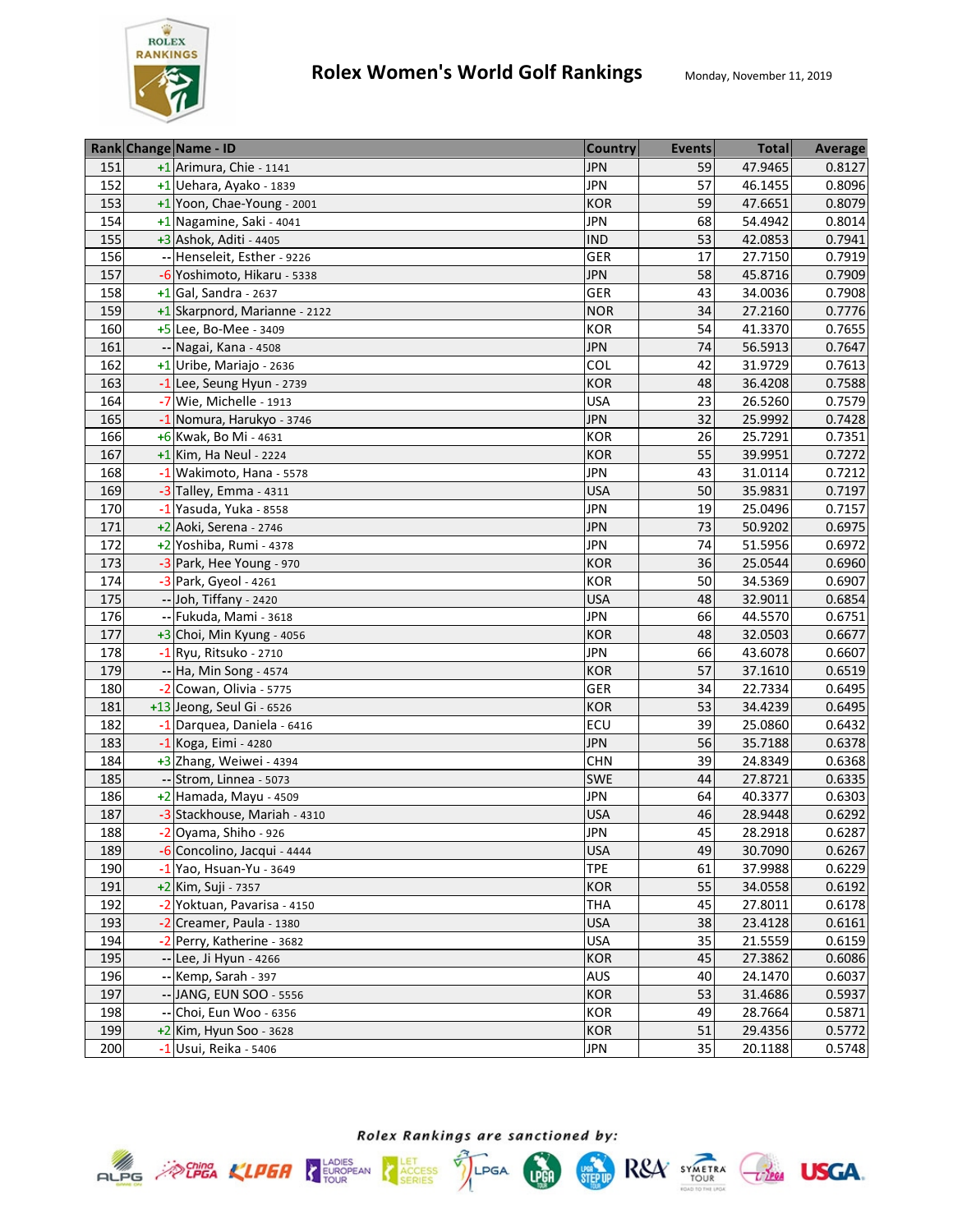

|     | Rank Change Name - ID             | <b>Country</b> | <b>Events</b> | <b>Total</b> | Average |
|-----|-----------------------------------|----------------|---------------|--------------|---------|
| 201 | +7 Lang, Brittany - 562           | <b>USA</b>     | 44            | 24.8873      | 0.5656  |
| 202 | +2 Smith, Sarah Jane - 399        | <b>AUS</b>     | 40            | 22.5760      | 0.5644  |
| 203 | +4 An, Na Rin - 6573              | <b>KOR</b>     | 54            | 30.3935      | 0.5628  |
| 204 | -1 Stephenson, Lauren - 6972      | <b>USA</b>     | 19            | 19.6977      | 0.5628  |
| 205 | +5 Lee, Na-Ri - 3180              | <b>KOR</b>     | 49            | 27.5735      | 0.5627  |
| 206 | -6 Osato, Momoko - 6073           | <b>JPN</b>     | 70            | 39.3515      | 0.5622  |
| 207 | -5 Davidson, Karis - 5605         | <b>AUS</b>     | 61            | 34.2813      | 0.5620  |
| 208 | +4 Youn, Seo Hyeon - 5789         | <b>KOR</b>     | 24            | 19.6434      | 0.5612  |
| 209 | -3 Sakai, Miki - 2932             | <b>JPN</b>     | 73            | 40.9332      | 0.5607  |
| 210 | -5 Morita-WanyaoLu, Haruka - 3776 | <b>CHN</b>     | 66            | 36.9482      | 0.5598  |
| 211 | -2 Chan, Tiffany - 5120           | <b>HKG</b>     | 44            | 24.3566      | 0.5536  |
| 212 | -1 Kim, Bo Bae2 - 6349            | <b>KOR</b>     | 50            | 27.3500      | 0.5470  |
| 213 | +5 Lee, Alison - 3673             | <b>USA</b>     | 35            | 19.0158      | 0.5433  |
| 214 | -1 Heo, Yoon-Kyung - 3224         | KOR            | 19            | 19.0088      | 0.5431  |
| 215 | -- Chung, Jae-Eun - 2570          | <b>KOR</b>     | 63            | 34.0291      | 0.5401  |
| 216 | -- Azuma, Hiroko - 4045           | <b>JPN</b>     | 68            | 36.4680      | 0.5363  |
| 217 | Chien, Peiyun - 4354              | <b>TPE</b>     | 56            | 29.9508      | 0.5348  |
| 218 | -4 Choi, Ka Ram - 4524            | <b>KOR</b>     | 53            | 28.3215      | 0.5344  |
| 219 | $+2$ Jung, Yeon Ju - 4115         | <b>KOR</b>     | 54            | 28.5198      | 0.5281  |
| 220 | -1 Harigae, Mina - 3001           | <b>USA</b>     | 41            | 21.3681      | 0.5212  |
| 221 | -1 Thitikul, Atthaya - 7331       | <b>THA</b>     | 11            | 18.1809      | 0.5195  |
| 222 | -- HEO, DABEEN - 8388             | <b>KOR</b>     | 48            | 24.9289      | 0.5194  |
| 223 | +6 Clanton, Cydney - 2607         | <b>USA</b>     | 41            | 21.0819      | 0.5142  |
| 224 | -1 Thomas, Charlotte - 4433       | <b>ENG</b>     | 48            | 24.6779      | 0.5141  |
| 225 | +6 Ohnishi, Aoi - 4277            | <b>JPN</b>     | 50            | 25.6550      | 0.5131  |
| 226 | -1 Sasaki, Shoko - 4050           | <b>JPN</b>     | 71            | 36.3773      | 0.5124  |
| 227 | -3 Kanazawa, Shina - 6342         | <b>JPN</b>     | 60            | 30.6830      | 0.5114  |
| 228 | -- Saiki, Miki - 1545             | <b>JPN</b>     | 54            | 27.6012      | 0.5111  |
| 229 | -3 Muangkhumsakul, Mind - 5927    | <b>THA</b>     | 34            | 17.8274      | 0.5094  |
| 230 | -3 Finkelstein, Dana - 6634       | <b>USA</b>     | 37            | 18.6944      | 0.5053  |
| 231 | +1 In, ju yeon - 5842             | <b>KOR</b>     | 53            | 26.7685      | 0.5051  |
| 232 | $+1$ Kim, Hae Rym - 3616          | <b>KOR</b>     | 60            | 30.2246      | 0.5037  |
| 233 | +6 Ji, Han Sol - 5343             | <b>KOR</b>     | 54            | 27.0810      | 0.5015  |
| 234 | -4 Lim, Eun Bin - 5880            | <b>KOR</b>     | 56            | 27.9084      | 0.4984  |
| 235 | +1 PHOKAN, Parinda - 7356         | <b>THA</b>     | 40            | 19.8278      | 0.4957  |
| 236 | $-2$ Booth, Carly - 3060          | SCO            | 30            | 17.2061      | 0.4916  |
| 237 | -2 Molinaro, Giulia - 3314        | <b>ITA</b>     | 32            | 17.1545      | 0.4901  |
| 238 | +2 Wolf, Christine - 4312         | AUT            | 37            | 18.1198      | 0.4897  |
| 239 | $-1$ Iturrioz, Nuria - 6039       | <b>ESP</b>     | 52            | 25.3663      | 0.4878  |
| 240 | $+1$ Tsai, Pei-Ying - 4124        | <b>TPE</b>     | 69            | 32.9821      | 0.4780  |
| 241 | -4 Holmqvist, Daniela - 4952      | <b>SWE</b>     | 43            | 20.4985      | 0.4767  |
| 242 | +1 Ichinose, Yuki - 2505          | <b>JPN</b>     | 53            | 25.2235      | 0.4759  |
| 243 | +5 Kim, Ye Jin - 4343             | <b>KOR</b>     | 53            | 25.0516      | 0.4727  |
| 244 | -2 Meadow, Stephanie - 3664       | <b>NIR</b>     | 41            | 19.3162      | 0.4711  |
| 245 | -- Park, Shin Young - 5293        | <b>KOR</b>     | 57            | 26.7967      | 0.4701  |
| 246 | $-2$ Chen, Yu-Ju - 5513           | <b>TPE</b>     | 28            | 16.2426      | 0.4641  |
| 247 | -1 Ohshiro, Satsuki - 919         | <b>JPN</b>     | 66            | 30.3263      | 0.4595  |
| 248 | $-1$ Seo, Yeun Jung - 4640        | <b>KOR</b>     | 55            | 25.0393      | 0.4553  |
| 249 | +2 Lampert, Karolin - 4557        | <b>GER</b>     | 36            | 16.3275      | 0.4535  |
| 250 | -1 Ree, Robynn - 6993             | USA            | 41            | 18.4191      | 0.4492  |



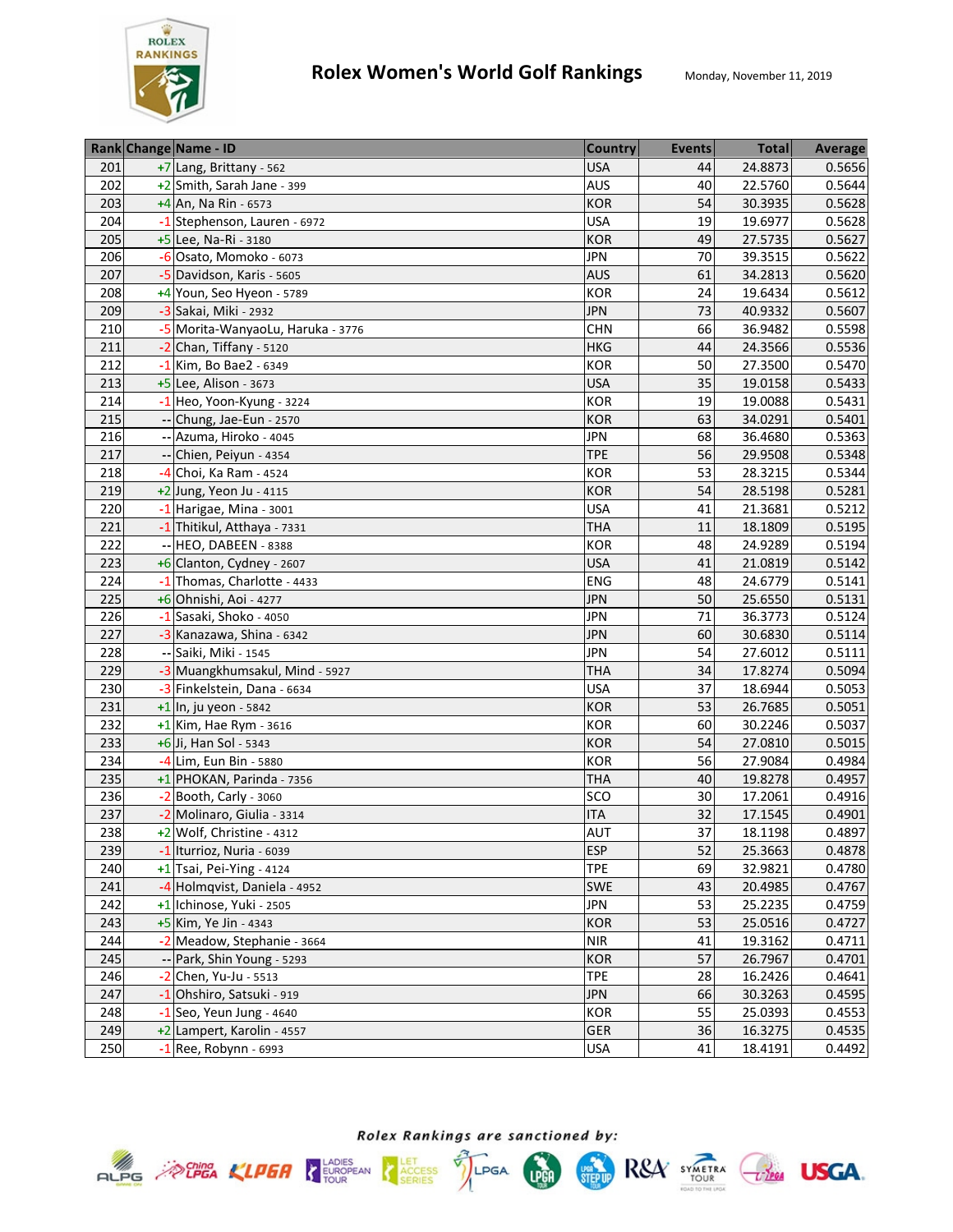

|     | Rank Change Name - ID                 | <b>Country</b> | <b>Events</b> | <b>Total</b> | Average |
|-----|---------------------------------------|----------------|---------------|--------------|---------|
| 251 | +5 Lee, Sujin - 5487                  | <b>KOR</b>     | 27            | 15.5858      | 0.4453  |
| 252 | -2 Delacour, Perrine - 3735           | <b>FRA</b>     | 40            | 17.8004      | 0.4450  |
| 253 | -- Lee, Hyo Rin - 5399                | <b>KOR</b>     | 53            | 23.4829      | 0.4431  |
| 254 | -2 Suganuma, Nana - 7243              | <b>JPN</b>     | 31            | 15.4328      | 0.4409  |
| 255 | $-1$ Hong, Ran - 213                  | <b>KOR</b>     | 50            | 22.0015      | 0.4400  |
| 256 | -1 Fujimoto, Asako - 2507             | <b>JPN</b>     | 69            | 30.3308      | 0.4396  |
| 257 | +5 Hiruta, Minami - 4663              | <b>JPN</b>     | 54            | 23.4636      | 0.4345  |
| 258 | +2 MacLaren, Meghan - 7072            | <b>ENG</b>     | 43            | 18.6223      | 0.4331  |
| 259 | $-2$ Kim, Hye Sun - 6868              | <b>KOR</b>     | 52            | 22.4967      | 0.4326  |
| 260 | -2 Maguire, Leona - 2969              | <b>IRL</b>     | 39            | 16.8420      | 0.4318  |
| 261 | -- Ohe, Kaori - 3161                  | <b>JPN</b>     | 66            | 28.2359      | 0.4278  |
| 262 | -3 Szokol, Elizabeth - 7066           | <b>USA</b>     | 39            | 16.6521      | 0.4270  |
| 263 | -- Meechai, Wichanee - 4708           | <b>THA</b>     | 49            | 20.4961      | 0.4183  |
| 264 | Choi, Na Yeon - 1336                  | KOR            | 26            | 14.3980      | 0.4114  |
| 265 | +17 Kim, Woo Jeong - 5845             | <b>KOR</b>     | 28            | 14.3806      | 0.4109  |
| 266 | -- Liu, Ruixin - 5511                 | <b>CHN</b>     | 45            | 18.3364      | 0.4075  |
| 267 | -2 Fujita, Saiki - 28                 | <b>JPN</b>     | 64            | 25.9603      | 0.4056  |
| 268 | $-1$ Hara, Erina - 127                | <b>JPN</b>     | 63            | 25.4097      | 0.4033  |
| 269 | -- Park, You-Na - 3609                | <b>KOR</b>     | 52            | 20.8765      | 0.4015  |
| 270 | +4 Takeo, Saki - 4368                 | <b>JPN</b>     | 60            | 23.8039      | 0.3967  |
| 271 | +1 Yamaji, Akira - 5857               | <b>JPN</b>     | 32            | 13.8548      | 0.3959  |
| 272 | -4 Kim, Lauren - 6461                 | <b>USA</b>     | 39            | 15.3977      | 0.3948  |
| 273 | $-2$ Du, Mohan - 5693                 | <b>CHN</b>     | 22            | 13.8071      | 0.3945  |
| 274 | -4 Saso, Yuka - 6495                  | PHI            | 11            | 13.7826      | 0.3938  |
| 275 | +2 Jun, Uree - 6786                   | <b>KOR</b>     | 52            | 20.4294      | 0.3929  |
| 276 | -3 Kimura, Ayako - 6835               | <b>JPN</b>     | 62            | 24.3488      | 0.3927  |
| 277 | -1 Recari, Beatriz - 1067             | <b>ESP</b>     | 35            | 13.6729      | 0.3907  |
| 278 | -3 Sukapan, Budsabakorn - 6216        | <b>THA</b>     | 37            | 14.4062      | 0.3894  |
| 279 | -1 Fuenfstueck, Laura - 8628          | <b>GER</b>     | 33            | 13.4532      | 0.3844  |
| 280 | $+1$ Nozawa, Mao - 4548               | <b>JPN</b>     | 59            | 22.4633      | 0.3807  |
| 281 | -1 Hollis, Jillian - 5990             | <b>USA</b>     | 33            | 13.3146      | 0.3804  |
| 282 | +4 Yang, Chae-lin - 5981              | <b>KOR</b>     | 52            | 19.7680      | 0.3802  |
| 283 | -4 Ardina, Dottie - 3037              | PHI            | 43            | 16.3447      | 0.3801  |
| 284 | +5 Hwang, Jiae - 5690                 | <b>KOR</b>     | 44            | 16.6953      | 0.3794  |
| 285 | $-1$ Pace, Lee-Anne - 2496            | <b>RSA</b>     | 45            | 16.8265      | 0.3739  |
| 286 | $-3$ De Roey, Manon - 4570            | <b>BEL</b>     | 41            | 15.2948      | 0.3730  |
| 287 | -- Yoshida, Yumiko - 2014             | <b>JPN</b>     | 64            | 23.8109      | 0.3720  |
| 288 | -- Choi, He Yong - 1335               | KOR            | 52            | 19.2387      | 0.3700  |
| 289 | +31 Lee, Gi Ppuem - 5850              | <b>KOR</b>     | 26            | 12.8887      | 0.3682  |
| 290 | -5 Chayanun, Chonlada - 6616          | THA            | 45            | 16.5433      | 0.3676  |
| 291 | +3 Kim, Christina - 416               | <b>USA</b>     | 41            | 14.9253      | 0.3640  |
| 292 | $-2$ Cheng, Ssu-Chia - 4670           | <b>TPE</b>     | 49            | 17.7662      | 0.3626  |
| 293 | +5 Dryburgh, Gemma - 6529             | <b>SCO</b>     | 43            | 15.5600      | 0.3619  |
| 294 | $-3$ Guce, Clariss - 6639             | PHI            | 36            | 13.0018      | 0.3612  |
| 295 | +4 Liu, Babe - 4265                   | <b>TPE</b>     | 40            | 14.4031      | 0.3601  |
| 296 | -3 Kim, Dana - 3268                   | <b>KOR</b>     | 26            | 12.5686      | 0.3591  |
| 297 | $-5$ Hou, Yu-Chiang - 6176            | <b>TPE</b>     | 27            | 12.5262      | 0.3579  |
| 298 | -2 Fassi, Maria - 6436                | <b>MEX</b>     | 13            | 12.4942      | 0.3570  |
| 299 | -4 Thanapolboonyaras, Pannarat - 5869 | <b>THA</b>     | 56            | 19.7609      | 0.3529  |
| 300 | -3 Liu, Wenbo - 6005                  | <b>CHN</b>     | 19            | 12.3481      | 0.3528  |



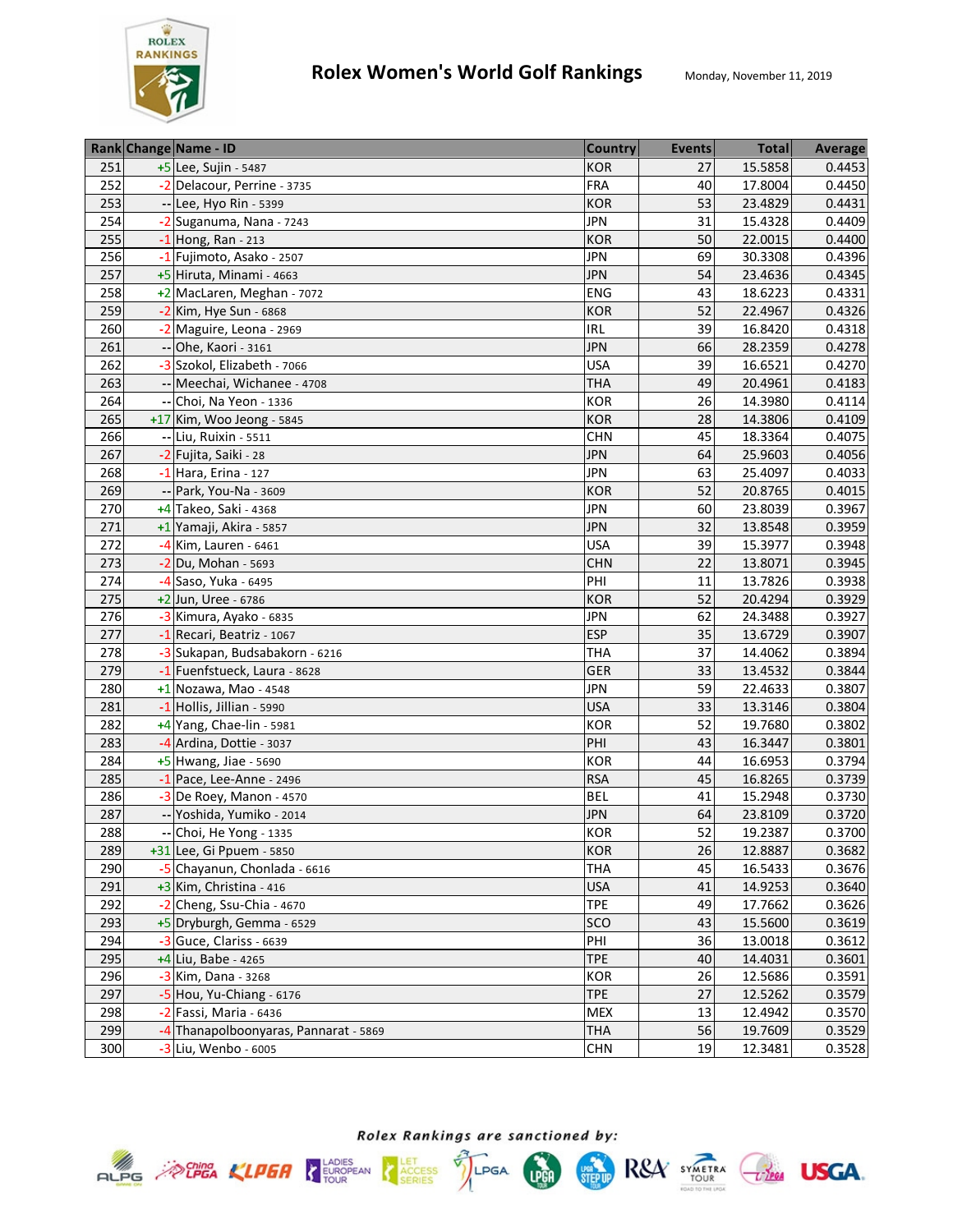

|     | Rank Change Name - ID                   | <b>Country</b> | <b>Events</b>   | <b>Total</b> | Average |
|-----|-----------------------------------------|----------------|-----------------|--------------|---------|
| 301 | -- Kozuma, Kotono - 3335                | <b>JPN</b>     | 57              | 20.0582      | 0.3519  |
| 302 | $+2$ Kim, Cho hui - 3227                | <b>KOR</b>     | 51              | 17.6781      | 0.3466  |
| 303 | $-3$ Ryu, Hyunji - 5876                 | <b>KOR</b>     | 51              | 17.6576      | 0.3462  |
| 304 | $\overline{-1}$ Jung, Hee Won - 3709    | <b>KOR</b>     | 31              | 11.9568      | 0.3416  |
| 305 | -3 Lee, Min - 4671                      | <b>TPE</b>     | 37              | 12.6396      | 0.3416  |
| 306 | +9 lee, ji hyun3 - 8906                 | KOR            | 29              | 11.8615      | 0.3389  |
| 307 | -2 Matthew, Catriona - 724              | SCO            | 35              | 11.8108      | 0.3375  |
| 308 | -2 Wikstrom, Ursula - 1828              | <b>FIN</b>     | 34              | 11.7555      | 0.3359  |
| 309 | $-1$ Gondo, Karen - 5353                | <b>JPN</b>     | 69              | 22.7458      | 0.3296  |
| 310 | -3 Granada, Julieta - 2058              | PAR            | 39              | 12.8302      | 0.3290  |
| 311 | +5 Kobashi, Eriko - 493                 | <b>JPN</b>     | 66              | 21.5611      | 0.3267  |
| 312 | -3 Tanguay, Anne-Catherine - 5485       | CAN            | 34              | 11.4243      | 0.3264  |
| 313 | -1 Nishimura, Yuna - 7245               | <b>JPN</b>     | 22              | 11.4146      | 0.3261  |
| 314 | -4 Park, Sohye - 5392                   | <b>KOR</b>     | 52              | 16.9421      | 0.3258  |
| 315 | -4 Dye, Kendall - 3560                  | <b>USA</b>     | 40              | 13.0288      | 0.3257  |
| 316 | -2 Park, Carrie - 6090                  | <b>KOR</b>     | 28              | 11.3922      | 0.3255  |
| 317 | -- Burnham, Sarah - 6420                | <b>USA</b>     | 19              | 11.3541      | 0.3244  |
| 318 | -- Shinohara, Maria - 4258              | <b>JPN</b>     | 63              | 20.2976      | 0.3222  |
| 319 | -6 Herbin, Celine - 3393                | <b>FRA</b>     | 51              | 16.4069      | 0.3217  |
| 320 | -1 Kotaki, Mio - 6705                   | <b>JPN</b>     | 59              | 18.8207      | 0.3190  |
| 321 | +3 Kido, Megumi - 2655                  | <b>JPN</b>     | 69              | 21.8690      | 0.3169  |
| 322 | -- Kongkraphan, P.K. - 3080             | <b>THA</b>     | 34              | 11.0823      | 0.3166  |
| 323 | $-2$ Cho, Yoon Ji - 3783                | <b>KOR</b>     | 56              | 17.7212      | 0.3164  |
| 324 | +2 Nuutinen, Sanna - 3717               | <b>FIN</b>     | 46              | 14.4492      | 0.3141  |
| 325 | -- Carlsson, Lynn - 4891                | <b>SWE</b>     | 28              | 10.9139      | 0.3118  |
| 326 | -3 Tamulis, Kris - 1768                 | <b>USA</b>     | 36              | 11.1773      | 0.3105  |
| 327 | +2 Oide, Mizuki - 5407                  | <b>JPN</b>     | 67              | 20.6963      | 0.3089  |
| 328 | -- Lee, Esther - 8760                   | <b>USA</b>     | 35              | 10.7613      | 0.3075  |
| 329 | +3 Sangchan, Supamas - 5186             | <b>THA</b>     | 46              | 14.1378      | 0.3073  |
| 330 | -- Lee, Eun Ju - 4264                   | KOR            | 54              | 16.4672      | 0.3049  |
| 331 | -- Ridderstrom, Louise - 5976           | <b>SWE</b>     | 38              | 11.5822      | 0.3048  |
| 332 | +2 Lee, Solar - 4239                    | <b>KOR</b>     | 58              | 17.6503      | 0.3043  |
| 333 | -6 Inglis, Caroline - 7019              | <b>USA</b>     | 21              | 10.6312      | 0.3037  |
| 334 | +2 Tanaka, Mizuki - 6895                | <b>JPN</b>     | $\overline{32}$ | 10.5275      | 0.3008  |
| 335 | -2 Coleman, Jenny - 6222                | <b>USA</b>     | 44              | 13.2309      | 0.3007  |
| 336 | +11 Jang, Su Yeon - 3242                | KOR            | 54              | 16.2288      | 0.3005  |
| 337 | +2 Daffinrud, Tonje - 3340              | <b>NOR</b>     | 40              | 12.0052      | 0.3001  |
| 338 | -3 Popov, Sophia - 4319                 | <b>GER</b>     | 35              | 10.4638      | 0.2990  |
| 339 | -2 Liu, Yan - 6006                      | <b>CHN</b>     | 30              | 10.4081      | 0.2974  |
| 340 | -2 Ishikawa, Asuka - 6518               | <b>JPN</b>     | 47              | 13.8484      | 0.2946  |
| 341 | -- Kaneda, Kumiko - 356                 | <b>JPN</b>     | 67              | 19.5802      | 0.2922  |
| 342 | +3 Gabsa, Isi - 5267                    | GER            | 42              | 12.2292      | 0.2912  |
| 343 | +3 Shi, Yuting - 4126                   | <b>CHN</b>     | 39              | 11.3136      | 0.2901  |
| 344 | -4 Yasuda, Ayano - 4401                 | JPN            | 65              | 18.8330      | 0.2897  |
| 345 | -3 Johnson, Felicity - 2950             | <b>ENG</b>     | 34              | 10.1010      | 0.2886  |
| 346 | -2 Uehara, Miki - 1840                  | JPN            | 44              | 12.5695      | 0.2857  |
| 347 | +15 Kim, Do Yeon - 4512                 | <b>KOR</b>     | 25              | 9.9423       | 0.2841  |
| 348 | -5 Santiwiwatthanaphong, Sherman - 6123 | <b>THA</b>     | 40              | 11.2856      | 0.2821  |
| 349 | +1 Tsuji, Rie - 5255                    | <b>JPN</b>     | 69              | 19.4652      | 0.2821  |
| 350 | +4 Fujita, Hikari - 3016                | <b>JPN</b>     | 38              | 10.7064      | 0.2817  |







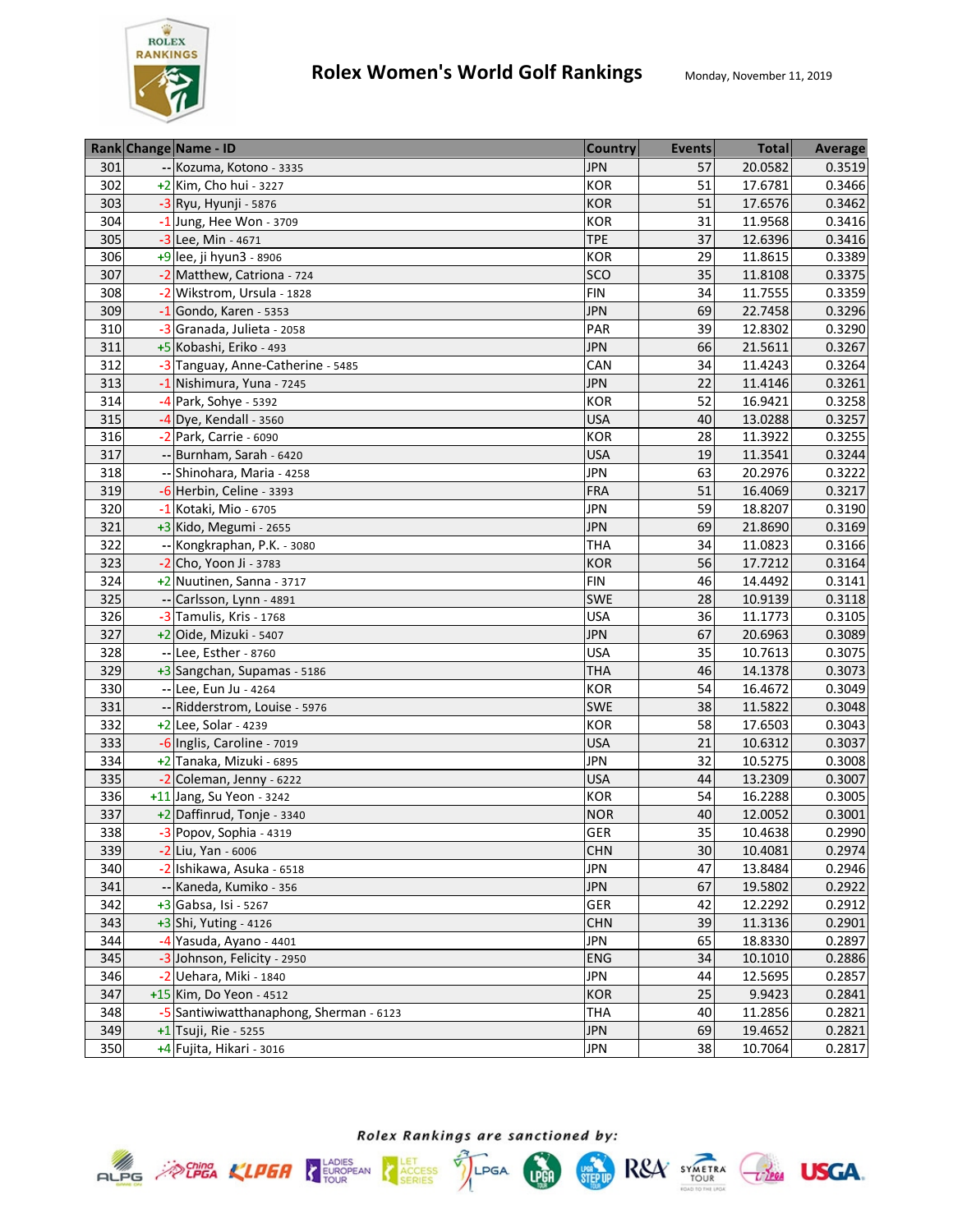

|     | Rank Change Name - ID           | <b>Country</b> | <b>Events</b>  | <b>Total</b> | <b>Average</b> |
|-----|---------------------------------|----------------|----------------|--------------|----------------|
| 351 | -- Sobron Galmes, Luna - 5996   | <b>ESP</b>     | 46             | 12.9457      | 0.2814         |
| 352 | $-3$ Ono, Hiromu - 4370         | <b>JPN</b>     | 65             | 18.2214      | 0.2803         |
| 353 | -5 Engstrom, Julia - 5991       | SWE            | 37             | 10.3627      | 0.2801         |
| 354 | -2 Kim, Younkyo - 7098          | KOR            | 44             | 12.1785      | 0.2768         |
| 355 | -2 Tan, Moeno - 4105            | <b>JPN</b>     | 49             | 13.4172      | 0.2738         |
| 356 | -1 Kwak, Min Seo - 3575         | <b>KOR</b>     | 39             | 10.5377      | 0.2702         |
| 357 | $+4$ Baek, Q - 3410             | <b>KOR</b>     | 49             | 13.2125      | 0.2696         |
| 358 | -- Shimokawa, Megumi - 1610     | <b>JPN</b>     | 62             | 16.6185      | 0.2680         |
| 359 | -3 Kim, Gina - 8385             | <b>USA</b>     | $\overline{2}$ | 9.3543       | 0.2673         |
| 360 | -1 Steen, Marissa - 4573        | <b>USA</b>     | 21             | 9.2756       | 0.2650         |
| 361 | $-4$ im, jinhee - 8562          | <b>KOR</b>     | 46             | 12.1884      | 0.2650         |
| 362 | $+1$ Davis, Hayley - 6621       | GBR            | 32             | 9.1962       | 0.2627         |
| 363 | -3 Beck, Laetitia - 4341        | <b>ISR</b>     | 46             | 12.0070      | 0.2610         |
| 364 | $+2$ Yoon, Seul A - 2657        | <b>KOR</b>     | 48             | 12.4743      | 0.2599         |
| 365 | -1 Thompson, Charlotte - 4660   | <b>GBR</b>     | 32             | 9.0211       | 0.2577         |
| 366 | +2 Haglund, Jenny - 4940        | <b>SWE</b>     | 49             | 12.5724      | 0.2566         |
| 367 | -2 Uriell, Alana - 7017         | <b>USA</b>     | 17             | 8.9694       | 0.2563         |
| 368 | +2 Nam, So Yeon - 3898          | KOR            | 53             | 13.4780      | 0.2543         |
| 369 | -2 Do, Brianna - 2605           | <b>USA</b>     | 41             | 10.3602      | 0.2527         |
| 370 | +3 Onuki, Urara - 8393          | <b>JPN</b>     | 33             | 8.7474       | 0.2499         |
| 371 | +1 Fukuyama, Eri - 3855         | <b>JPN</b>     | 50             | 12.4667      | 0.2493         |
| 372 | -1 He, Muni - 5133              | <b>CHN</b>     | 41             | 10.2167      | 0.2492         |
| 373 | -4 Marchand, Brittany - 4305    | CAN            | 38             | 9.4414       | 0.2485         |
| 374 | +1 Sanz Barrio, Marta - 5866    | <b>ESP</b>     | 53             | 13.0284      | 0.2458         |
| 375 | -1 Nakasone, Sumika - 4317      | <b>JPN</b>     | 41             | 10.0001      | 0.2439         |
| 376 | +8 Jo, Eun Hye - 8590           | <b>KOR</b>     | 31             | 8.4911       | 0.2426         |
| 377 | $+4$ Hwang, Yena - 3925         | <b>KOR</b>     | 39             | 9.4341       | 0.2419         |
| 378 | -1 Dagar, Diksha - 7275         | <b>IND</b>     | 20             | 8.3547       | 0.2387         |
| 379 | -3 Kawagishi, Fumika - 3704     | <b>JPN</b>     | 49             | 11.6893      | 0.2386         |
| 380 | -1 Lin, Tzu-Chi - 3590          | <b>TPE</b>     | 44             | 10.4951      | 0.2385         |
| 381 | -3 Spilkova, Klara - 3941       | <b>CZE</b>     | 29             | 8.2559       | 0.2359         |
| 382 | -2 lacobelli, Daniela - 3871    | <b>USA</b>     | 43             | 10.1223      | 0.2354         |
| 383 | -1 Dimmock, Annabel - 5881      | <b>ENG</b>     | 30             | 8.0974       | 0.2314         |
| 384 | $-1$ Boqvist, Lina - 4878       | <b>SWE</b>     | 32             | 8.0935       | 0.2312         |
| 385 | +1 Icher, Karine - 247          | <b>FRA</b>     | 35             | 8.0909       | 0.2312         |
| 386 | $-1$ Kim, Yeon-Song - 3607      | <b>KOR</b>     | 43             | 9.9022       | 0.2303         |
| 387 | +1 Yubol, Arpichaya - 8596      | <b>THA</b>     | 14             | 7.8709       | 0.2249         |
| 388 | -1 Danielson, Casey - 8431      | <b>USA</b>     | 39             | 8.7666       | 0.2248         |
| 389 | -- Nishiki, Yukiko - 4596       | <b>JPN</b>     | 50             | 11.1921      | 0.2238         |
| 390 | -- Suksukont, Renuka - 6136     | <b>THA</b>     | 48             | 10.6381      | 0.2216         |
| 391 | -- Han, Seung Ji - 3624         | <b>KOR</b>     | 18             | 7.7567       | 0.2216         |
| 392 | -- Oki, Seira - 3391            | JPN            | 53             | 11.5372      | 0.2177         |
| 393 | $+1$ Watanabe, Ayaka - 3938     | <b>JPN</b>     | 63             | 13.6527      | 0.2167         |
| 394 | +1 Wu, Chia Yen - 7204          | <b>TPE</b>     | 17             | 7.5250       | 0.2150         |
| 395 | +2 Kim, Kyung - 5395            | <b>USA</b>     | 39             | 8.3498       | 0.2141         |
| 396 | +4 Iwahashi, Rie - 4684         | <b>JPN</b>     | 49             | 10.4864      | 0.2140         |
| 397 | $-1$ Huang, Ching - 5938        | <b>TPE</b>     | 46             | 9.8363       | 0.2138         |
| 398 | -5 Benyapa, Niphatsophon - 6507 | <b>THA</b>     | 29             | 7.4766       | 0.2136         |
| 399 | -- Chang, Ching-Ling - 8672     | <b>TPE</b>     | 35             | 7.4419       | 0.2126         |
| 400 | -2 Hayashi, Nanoko - 5577       | <b>JPN</b>     | 44             | 9.3465       | 0.2124         |



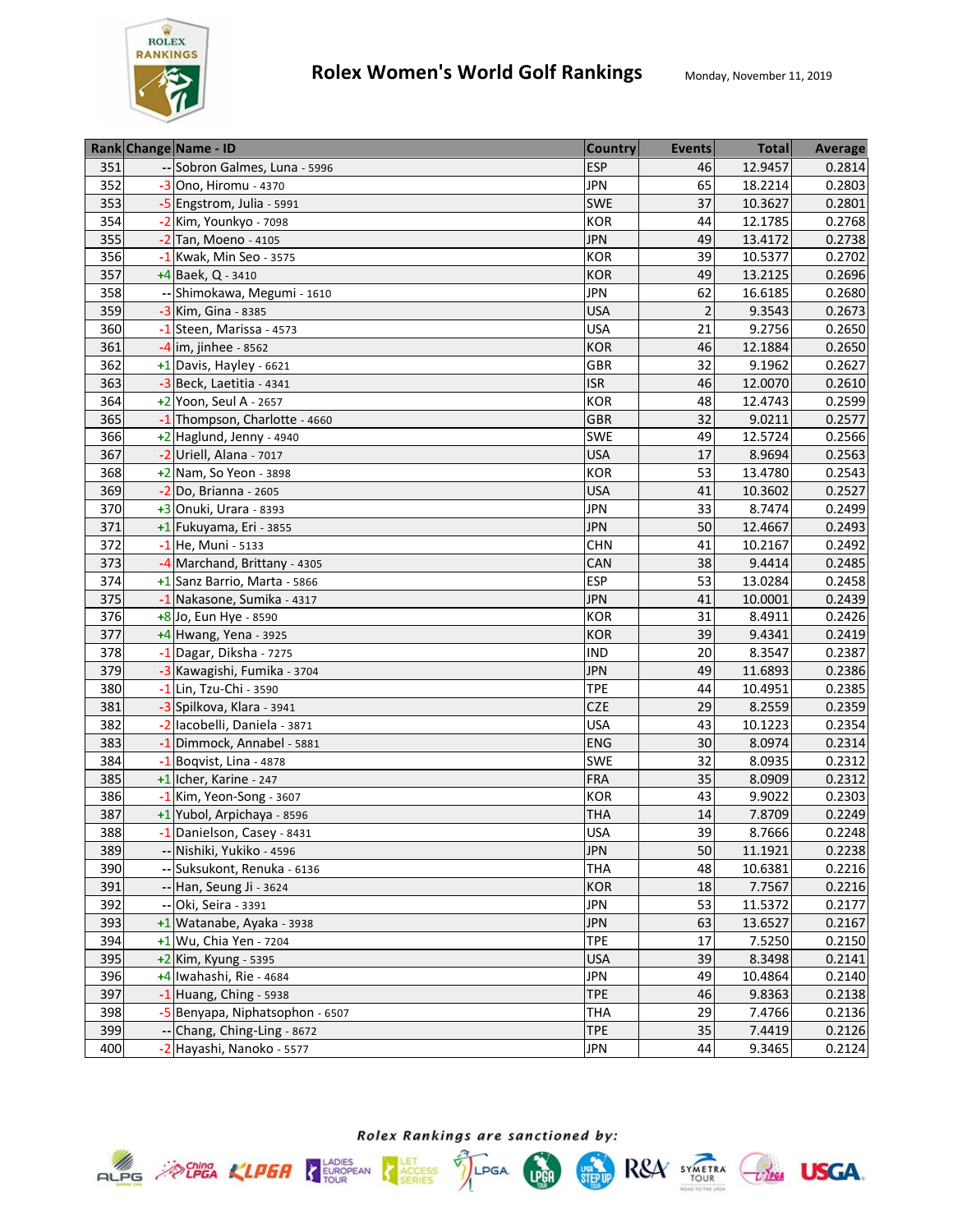

|     | Rank Change Name - ID              | <b>Country</b> | <b>Events</b> | <b>Total</b> | <b>Average</b> |
|-----|------------------------------------|----------------|---------------|--------------|----------------|
| 401 | -- Bregman, Stacy - 2801           | <b>RSA</b>     | 34            | 7.3354       | 0.2096         |
| 402 | +1 Hatano, Natsuki - 6375          | <b>JPN</b>     | 44            | 9.1680       | 0.2084         |
| 403 | -1 Leblanc, Maude-Aimee - 2213     | CAN            | 38            | 7.8562       | 0.2067         |
| 404 | -- Tajima, Yu - 7350               | <b>JPN</b>     | 48            | 9.8341       | 0.2049         |
| 405 | -- Nishiyama, Yukari - 2724        | <b>JPN</b>     | 62            | 12.6844      | 0.2046         |
| 406 | -- Kudo, Haruka - 4047             | <b>JPN</b>     | 34            | 7.1187       | 0.2034         |
| 407 | -- Liu, Yiyi - 6173                | <b>CHN</b>     | 16            | 7.0387       | 0.2011         |
| 408 | -- Preedasuttijit, Kanyalak - 6804 | <b>THA</b>     | 37            | 7.3508       | 0.1987         |
| 409 | -- Pogacar, Katja - 5166           | <b>SLO</b>     | 32            | 6.9514       | 0.1986         |
| 410 | -- Burke, Hannah - 3293            | ENG            | 26            | 6.9230       | 0.1978         |
| 411 | $+1$ Ahn, Shi Hyun - 1108          | <b>KOR</b>     | 48            | 9.4416       | 0.1967         |
| 412 | $-1$ Chung, Karen - 6833           | <b>USA</b>     | 39            | 7.6655       | 0.1966         |
| 413 | $+1$ Tan, Kelly - 4051             | <b>MAS</b>     | 39            | 7.5895       | 0.1946         |
| 414 | +1 Alonso, Carmen - 22             | <b>ESP</b>     | 35            | 6.7694       | 0.1934         |
| 415 | $+2$ sung, yu jin - 9205           | <b>KOR</b>     | 24            | 6.7480       | 0.1928         |
| 416 | -- Kawinpakorn, Yupaporn - 3945    | <b>THA</b>     | 44            | 8.4485       | 0.1920         |
| 417 | $+2$ Maeda, Yoko - 2622            | <b>JPN</b>     | 67            | 12.8229      | 0.1914         |
| 418 | +2 Miyazaki, Tsugumi - 5719        | <b>JPN</b>     | 28            | 6.6630       | 0.1904         |
| 419 | $-6$ Davies, Laura - 1421          | <b>ENG</b>     | 36            | 6.8455       | 0.1902         |
| 420 | $-2$ Webb, Karrie - 1888           | <b>AUS</b>     | 16            | 6.6081       | 0.1888         |
| 421 | -- Coughlin, Lauren - 5486         | <b>USA</b>     | 41            | 7.7326       | 0.1886         |
| 422 | -- Lee, Hsin - 5939                | <b>TPE</b>     | 30            | 6.5376       | 0.1868         |
| 423 | -- SUPERAL, Princess Mary - 5413   | PHI            | 25            | 6.5102       | 0.1860         |
| 424 | +2 Jo, Fumie - 8435                | <b>JPN</b>     | 27            | 6.4850       | 0.1853         |
| 425 | -1 Yoshida, Yuri - 6118            | <b>JPN</b>     | 18            | 6.4769       | 0.1851         |
| 426 | -1 Valenzuela, Albane - 5311       | SUI            | 6             | 6.4312       | 0.1837         |
| 427 | +1 Hillier, Whitney - 3136         | <b>AUS</b>     | 33            | 6.3916       | 0.1826         |
| 428 | -1 Nimitpongkul, Nattagate - 6191  | <b>THA</b>     | 44            | 8.0329       | 0.1826         |
| 429 | +4 Takeuchi, Miyuki - 5968         | <b>JPN</b>     | 58            | 10.5835      | 0.1825         |
| 430 | $-1$ Chun, Youngin - 7223          | <b>KOR</b>     | 39            | 7.0866       | 0.1817         |
| 431 | -- PENG, Jessica - 4784            | <b>TPE</b>     | 47            | 8.4630       | 0.1801         |
| 432 | +2 Murray, Laura - 5191            | SCO            | 35            | 6.2728       | 0.1792         |
| 433 | -3 Lennarth, Camilla - 3333        | SWE            | 39            | 6.9704       | 0.1787         |
| 434 | +7 Nilsson, Emma - 5020            | SWE            | 40            | 7.1436       | 0.1786         |
| 435 | +3 Sattayabanphot, Onnarin - 2740  | <b>THA</b>     | 52            | 9.2441       | 0.1778         |
| 436 | $-4$ Kito, Sakura - 3936           | <b>JPN</b>     | 67            | 11.9091      | 0.1777         |
| 437 | -2 Fernandez Cano, Fatima - 5327   | <b>ESP</b>     | 41            | 7.2799       | 0.1776         |
| 438 | -2 Johansson, Linnea - 4957        | SWE            | 39            | 6.9062       | 0.1771         |
| 439 | +6 Morgan, Becky - 796             | <b>WAL</b>     | 35            | 6.1892       | 0.1768         |
| 440 | -- Kinoshita, Aya - 9125           | <b>JPN</b>     | 21            | 6.1883       | 0.1768         |
| 441 | -4 Yoshikawa, Momo - 7127          | <b>JPN</b>     | 49            | 8.6423       | 0.1764         |
| 442 | $-3$ Pan, Yanhong - 4066           | <b>CHN</b>     | 13            | 6.1680       | 0.1762         |
| 443 | +5 Hall, Lydia - 3099              | WAL            | 40            | 7.0148       | 0.1754         |
| 444 | $-2$ Han, Sanghee - 5689           | KOR            | 38            | 6.6389       | 0.1747         |
| 445 | -1 Szeryk, Maddie - 5762           | CAN            | 21            | 6.0915       | 0.1740         |
| 446 | +5 lijima, Akane - 249             | <b>JPN</b>     | 37            | 6.4254       | 0.1737         |
| 447 | -4 Woods, Cheyenne - 3658          | <b>USA</b>     | 38            | 6.5734       | 0.1730         |
| 448 | -2 Yoshimoto, Kokone - 6598        | <b>JPN</b>     | 35            | 6.0442       | 0.1727         |
| 449 | -- Son, Yujeong - 8650             | <b>KOR</b>     | 25            | 6.0423       | 0.1726         |
| 450 | -- Komulainen, Noora - 5079        | <b>FIN</b>     | 31            | 6.0029       | 0.1715         |



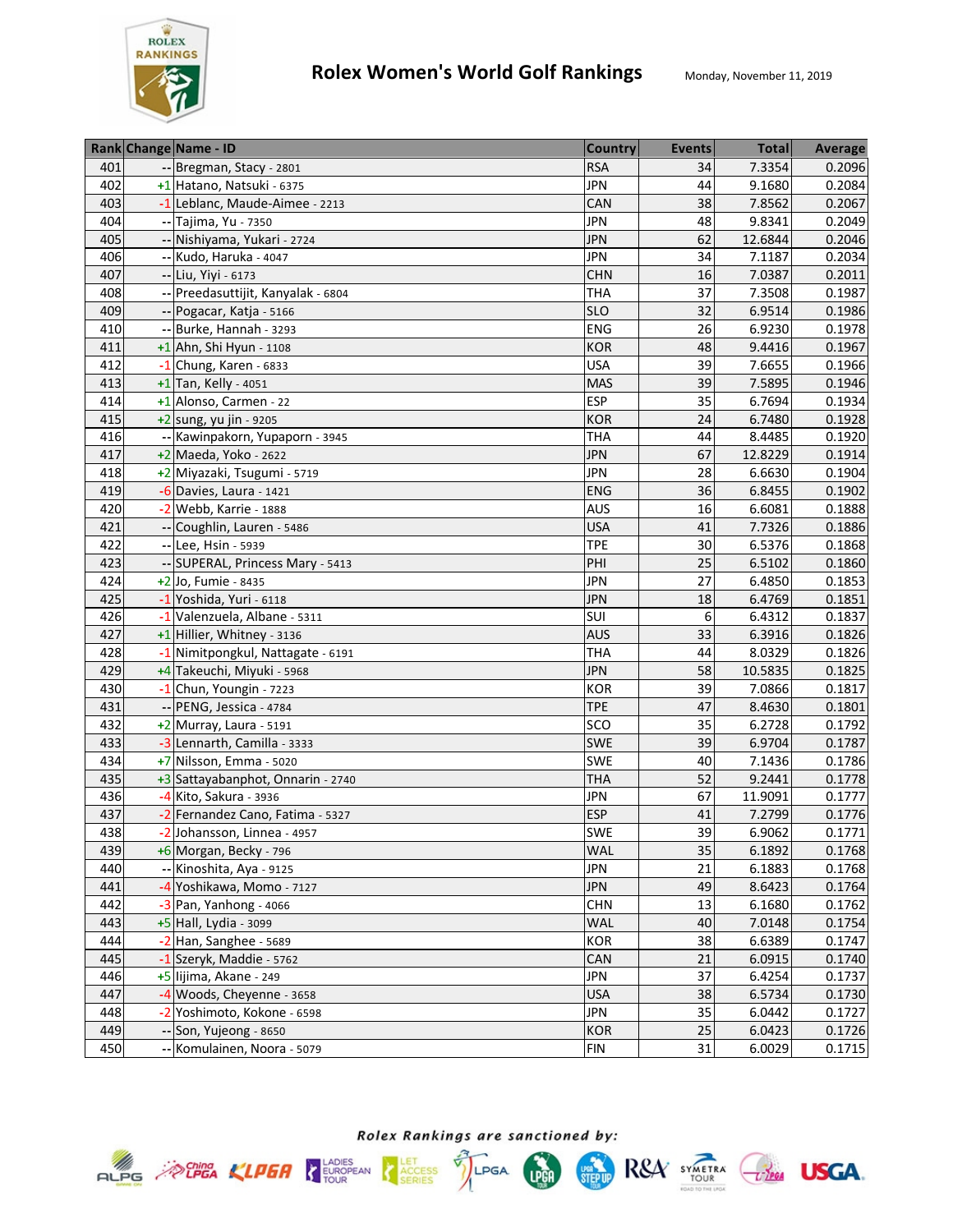

|     | Rank Change Name - ID                | <b>Country</b> | <b>Events</b>  | <b>Total</b> | Average |
|-----|--------------------------------------|----------------|----------------|--------------|---------|
| 451 | $+1$ Hou, Yu-Sang - 6217             | <b>TPE</b>     | 10             | 5.9946       | 0.1713  |
| 452 | +4 Gustavsson, Johanna - 5444        | <b>SWE</b>     | 35             | 5.9563       | 0.1702  |
| 453 | -6 Hyun, Selin - 8432                | <b>KOR</b>     | $\overline{7}$ | 5.9454       | 0.1699  |
| 454 | -- Walker, Kylie - 3097              | SCO            | 38             | 6.4468       | 0.1697  |
| 455 | -2 Ahn, Shin Ae - 3605               | <b>KOR</b>     | 43             | 7.2366       | 0.1683  |
| 456 | $-1$ Wearn, Laura - 5705             | <b>USA</b>     | 42             | 6.9818       | 0.1662  |
| 457 | -- Hsieh, Yu-Ling - 4213             | <b>TPE</b>     | 47             | 7.8056       | 0.1661  |
| 458 | +2 Parra, Maria - 6881               | <b>ESP</b>     | 46             | 7.5897       | 0.1650  |
| 459 | -1 Miyata, Naruha - 7248             | <b>JPN</b>     | 54             | 8.8049       | 0.1631  |
| 460 | -1 Yamauchi, Hinako - 4374           | <b>JPN</b>     | 51             | 8.2478       | 0.1617  |
| 461 | -- Ahn, Jee hyun - 7262              | <b>KOR</b>     | 25             | 5.6246       | 0.1607  |
| 462 | -- Adams, Lori Beth - 6417           | <b>USA</b>     | 37             | 5.8873       | 0.1591  |
| 463 | +2 Jimenez, Noemi - 4037             | <b>ESP</b>     | 43             | 6.7825       | 0.1577  |
| 464 | -1 Weaver, Lindsey - 7079            | <b>USA</b>     | 26             | 5.5055       | 0.1573  |
| 465 | $+2$ Jackson, Janie - 4366           | <b>USA</b>     | 40             | 6.2452       | 0.1561  |
| 466 | $+4$ Lee, Chae Eun 2 - 8387          | <b>KOR</b>     | 23             | 5.4329       | 0.1552  |
| 467 | $+1$ Lopez, Lee - 4633               | <b>USA</b>     | 40             | 6.1987       | 0.1550  |
| 468 | -2 Hurst, Vicky - 2606               | <b>USA</b>     | 46             | 7.1144       | 0.1547  |
| 469 | -- Song, Nam Kyoung - 5708           | <b>KOR</b>     | 30             | 5.3845       | 0.1538  |
| 470 | $-6$ Kaufman, Kim - 5409             | <b>USA</b>     | 44             | 6.7427       | 0.1532  |
| 471 | +4 Klatten, Joanna - 4227            | <b>FRA</b>     | 20             | 5.2891       | 0.1511  |
| 472 | $+2$ Zhang, Yun Jie - 4833           | <b>CHN</b>     | 30             | 5.2563       | 0.1502  |
| 473 | -2 Schober, Sarah - 3371             | <b>AUT</b>     | 30             | 5.2518       | 0.1501  |
| 474 | -2 Shinkai, Miyu - 4040              | <b>JPN</b>     | 60             | 8.9606       | 0.1493  |
| 475 | +1 Artis, Rebecca - 2778             | <b>AUS</b>     | 35             | 5.2105       | 0.1489  |
| 476 | +3 Colombotto Rosso, Lucrezia - 6878 | <b>ITA</b>     | 39             | 5.7478       | 0.1474  |
| 477 | $-4$ Kim, Bo Kyung - 2230            | <b>KOR</b>     | 29             | 5.1580       | 0.1474  |
| 478 | -- MacDonald, Kelsey - 3063          | SCO            | 25             | 5.1401       | 0.1469  |
| 479 | +7 Tanabe, Hikari - 6789             | <b>JPN</b>     | 40             | 5.8739       | 0.1468  |
| 480 | Omote, Junko - 940                   | <b>JPN</b>     | 33             | 5.1320       | 0.1466  |
| 481 | -4 Kim, Hye Jin3 - 8683              | <b>KOR</b>     | 30             | 5.0922       | 0.1455  |
| 482 | -- Park, Bo Mi - 5680                | <b>KOR</b>     | 54             | 7.8380       | 0.1451  |
| 483 | -2 Sui, Xiang - 5213                 | <b>CHN</b>     | 28             | 5.0590       | 0.1445  |
| 484 | Ota, Sara - 6906                     | <b>JPN</b>     | 6              | 5.0518       | 0.1443  |
| 485 | +2 Matsumori, Ayaka - 4282           | <b>JPN</b>     | 54             | 7.7770       | 0.1440  |
| 486 | -2 Keh, Munchin - 5177               | <b>NZL</b>     | 34             | 4.9944       | 0.1427  |
| 487 | $-2$ Inoue, Riko - 6555              | <b>JPN</b>     | 32             | 4.9876       | 0.1425  |
| 488 | +2 Yamato, Miyu - 3994               | <b>JPN</b>     | 44             | 6.2500       | 0.1420  |
| 489 | +8 Parker, Florentyna - 3497         | <b>ENG</b>     | 36             | 5.0561       | 0.1404  |
| 490 | $+1$ Chen, Hsuan - 6042              | <b>TPE</b>     | 27             | 4.9126       | 0.1404  |
| 491 | -3 Kim, Min Ji5 - 5676               | <b>KOR</b>     | 25             | 4.9100       | 0.1403  |
| 492 | $+1$ Kudo, Yumi - 5408               | <b>JPN</b>     | 31             | 4.9084       | 0.1402  |
| 493 | +3 Weber, Dewi - 5374                | <b>NED</b>     | 19             | 4.9012       | 0.1400  |
| 494 | $-2$ Yu, Seung-Hee - 6193            | <b>KOR</b>     | 46             | 6.4377       | 0.1400  |
| 495 | -- Pressel, Madison - 5264           | <b>USA</b>     | 40             | 5.5767       | 0.1394  |
| 496 | -7 Stoelting, Jackie - 3361          | <b>USA</b>     | 29             | 4.8770       | 0.1393  |
| 497 | -3 Vayson De Pradenne, Astrid - 5271 | <b>FRA</b>     | 34             | 4.8669       | 0.1391  |
| 498 | -- Pegova, Nina - 5480               | <b>RUS</b>     | 31             | 4.8004       | 0.1372  |
| 499 | +3 Pedersen, Emily Kristine - 5368   | <b>DEN</b>     | 40             | 5.4806       | 0.1370  |
| 500 | +1 KANG, JI SUN - 5321               | <b>KOR</b>     | 7              | 4.7710       | 0.1363  |









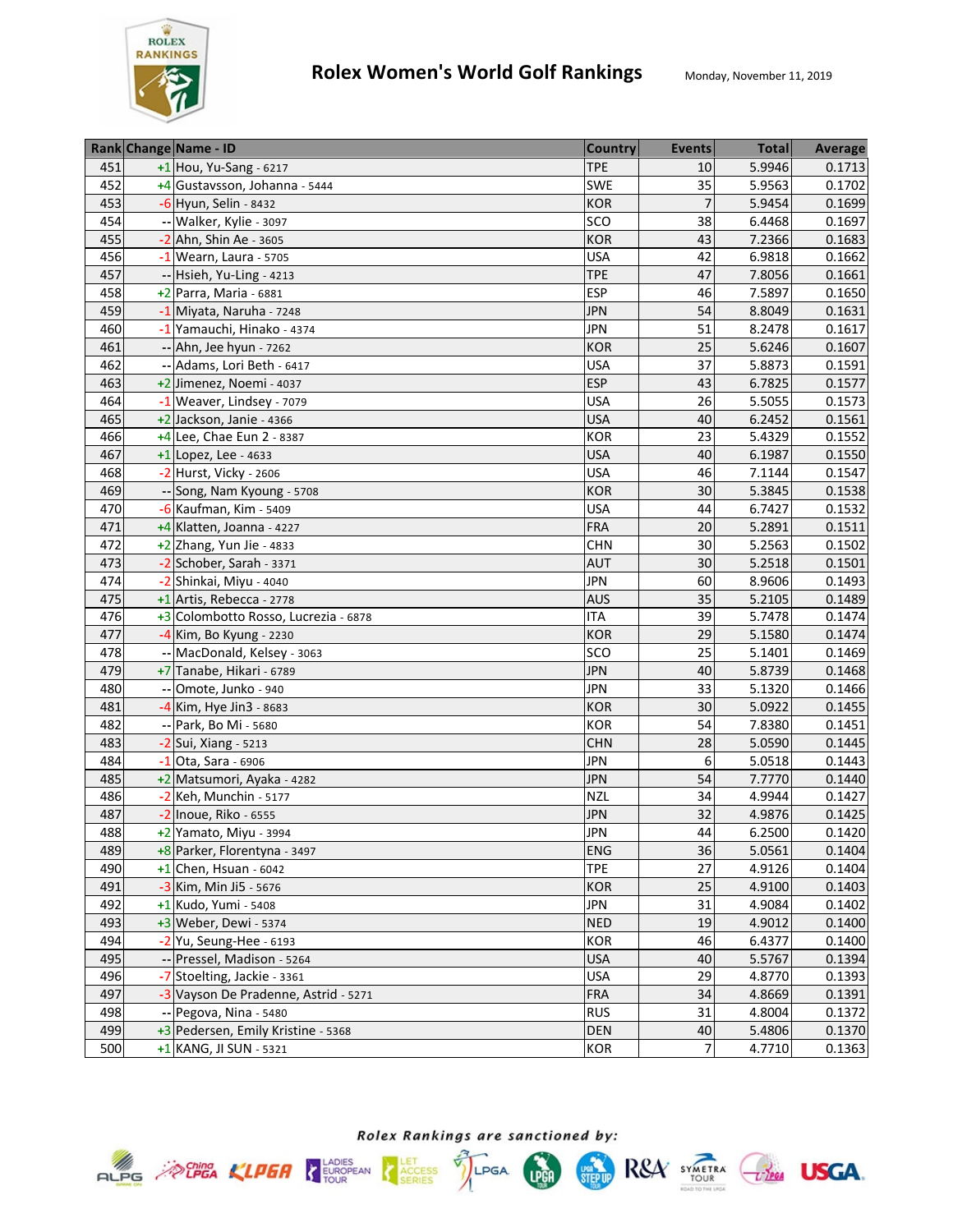

|     | Rank Change Name - ID             | <b>Country</b> | <b>Events</b> | <b>Total</b> | <b>Average</b> |
|-----|-----------------------------------|----------------|---------------|--------------|----------------|
| 501 | -2 PORUANGRONG, Wanchana - 6471   | THA            | 39            | 5.3114       | 0.1362         |
| 502 | +1 Tsuruoka, Karen - 9088         | <b>JPN</b>     | 23            | 4.7156       | 0.1347         |
| 503 | $+1$ Takagi, Yuna - 6848          | <b>JPN</b>     | 21            | 4.6914       | 0.1340         |
| 504 | $+3$ Hong, Yae Eun - 6378         | <b>KOR</b>     | 13            | 4.6442       | 0.1327         |
| 505 | -5 Thomson, Michelle - 3098       | <b>SCO</b>     | 33            | 4.6388       | 0.1325         |
| 506 | $-1$ Lee, Seon-Hwa - 616          | <b>KOR</b>     | 49            | 6.4271       | 0.1312         |
| 507 | +1 Kumagai, Kaho - 7256           | <b>JPN</b>     | 34            | 4.5735       | 0.1307         |
| 508 | -2 Changkija, Sandra - 3953       | <b>USA</b>     | 22            | 4.5725       | 0.1306         |
| 509 | $+2$ Morii, Ayame - 4043          | <b>JPN</b>     | 40            | 5.1577       | 0.1289         |
| 510 | +2 Stoll, Gigi - 4558             | <b>USA</b>     | 22            | 4.5116       | 0.1289         |
| 511 | -1 Goodall, Rachael - 5526        | <b>ENG</b>     | 33            | 4.5100       | 0.1289         |
| 512 | $+1$ Restrepo, Laura - 7150       | PAN            | 37            | 4.7322       | 0.1279         |
| 513 | $-4$ Na, Da-Ye - 2534             | <b>KOR</b>     | 28            | 4.4570       | 0.1273         |
| 514 | -- Karlsson, Jessica - 4963       | <b>SWE</b>     | 25            | 4.4316       | 0.1266         |
| 515 | +1 Cheenglab, Trichat - 8528      | <b>THA</b>     | 23            | 4.4284       | 0.1265         |
| 516 | $+2$ Kim, Hyeon Ji3 - 8905        | <b>KOR</b>     | 26            | 4.4124       | 0.1261         |
| 517 | -- Sjoholm, Annelie - 6536        | <b>SWE</b>     | 23            | 4.4099       | 0.1260         |
| 518 | -3 Sasaki, Keiko - 1564           | <b>JPN</b>     | 47            | 5.9143       | 0.1258         |
| 519 | +1 Shinozaki, Mana - 7375         | <b>JPN</b>     | 35            | 4.3751       | 0.1250         |
| 520 | +3 Boulden, Amy - 4001            | WAL            | 39            | 4.8702       | 0.1249         |
| 521 | $+1$ Pan, Aretha - 4053           | <b>MAS</b>     | 37            | 4.6163       | 0.1248         |
| 522 | -3 Baek, Jihee - 5878             | <b>KOR</b>     | 42            | 5.2049       | 0.1239         |
| 523 | -2 Banon, Silvia - 4858           | <b>ESP</b>     | 38            | 4.6823       | 0.1232         |
| 524 | $+3$ Grechi, Emma - 6493          | <b>FRA</b>     | 28            | 4.2551       | 0.1216         |
| 525 | +1 Jung, Ji min - 7194            | <b>KOR</b>     | 10            | 4.2480       | 0.1214         |
| 526 | -1 Chevalier, Camille - 4899      | <b>FRA</b>     | 42            | 5.0939       | 0.1213         |
| 527 | -3 Suzuki, Maaya - 6046           | <b>JPN</b>     | 47            | 5.6654       | 0.1205         |
| 528 | +1 Konsunthea, Ornnicha - 4581    | <b>THA</b>     | 20            | 4.2172       | 0.1205         |
| 529 | +1 Voelker, Greta Isabella - 6562 | <b>GER</b>     | 12            | 4.2155       | 0.1204         |
| 530 | -2 Beautell, Maria - 1198         | <b>ESP</b>     | 26            | 4.2147       | 0.1204         |
| 531 | -- Gomez Ruiz, Laura - 9022       | <b>ESP</b>     | 19            | 4.1921       | 0.1198         |
| 532 | -- Yin, Ruoning - 6803            | <b>CHN</b>     | 8             | 4.1721       | 0.1192         |
| 533 | +3 Llaneza, Alejandra - 2053      | <b>MEX</b>     | 42            | 4.9906       | 0.1188         |
| 534 | +4 Fukuda, Yuko - 2725            | <b>JPN</b>     | 38            | 4.5139       | 0.1188         |
| 535 | -2 Bakker, Krista - 4283          | <b>FIN</b>     | 25            | 4.1462       | 0.1185         |
| 536 | $-1$ Tamura, Aya - 6697           | <b>JPN</b>     | 51            | 6.0104       | 0.1179         |
| 537 | -3 Na, Stephanie - 2786           | <b>AUS</b>     | 51            | 6.0038       | 0.1177         |
| 538 | -1 Rominger, Caroline - 2573      | SUI            | 31            | 4.1118       | 0.1175         |
| 539 | $+2$ Chung, Ye-Na - 3612          | <b>KOR</b>     | 53            | 6.1884       | 0.1168         |
| 540 | +3 Meyssonnier, Anais - 6492      | <b>FRA</b>     | 28            | 4.0723       | 0.1164         |
| 541 | $+1$ Hirota, Mayu - 8485          | <b>JPN</b>     | 23            | 4.0618       | 0.1161         |
| 542 | +7 Cowley, Gabriella - 4901       | <b>ENG</b>     | 39            | 4.5108       | 0.1157         |
| 543 | +4 Yanagisawa, Misae - 4373       | <b>JPN</b>     | 39            | 4.5099       | 0.1156         |
| 544 | -- PARK, Jin Hee2 - 7371          | KOR            | 25            | 4.0403       | 0.1154         |
| 545 | -5 Toyonaga, Shiho - 1806         | <b>JPN</b>     | 54            | 6.2274       | 0.1153         |
| 546 | -- Eum, Nayeon - 9247             | KOR            | 26            | 4.0066       | 0.1145         |
| 547 | $-8$ Hong, Jin Joo - 212          | <b>KOR</b>     | 31            | 3.9949       | 0.1141         |
| 548 | +2 Choi, Eun Song - 5434          | <b>KOR</b>     | 25            | 3.9836       | 0.1138         |
| 549 | -4 Folch, Elia - 3968             | <b>ESP</b>     | 46            | 5.2339       | 0.1138         |
| 550 | -2 Schechter, Maia - 6748         | <b>USA</b>     | 44            | 4.9765       | 0.1131         |



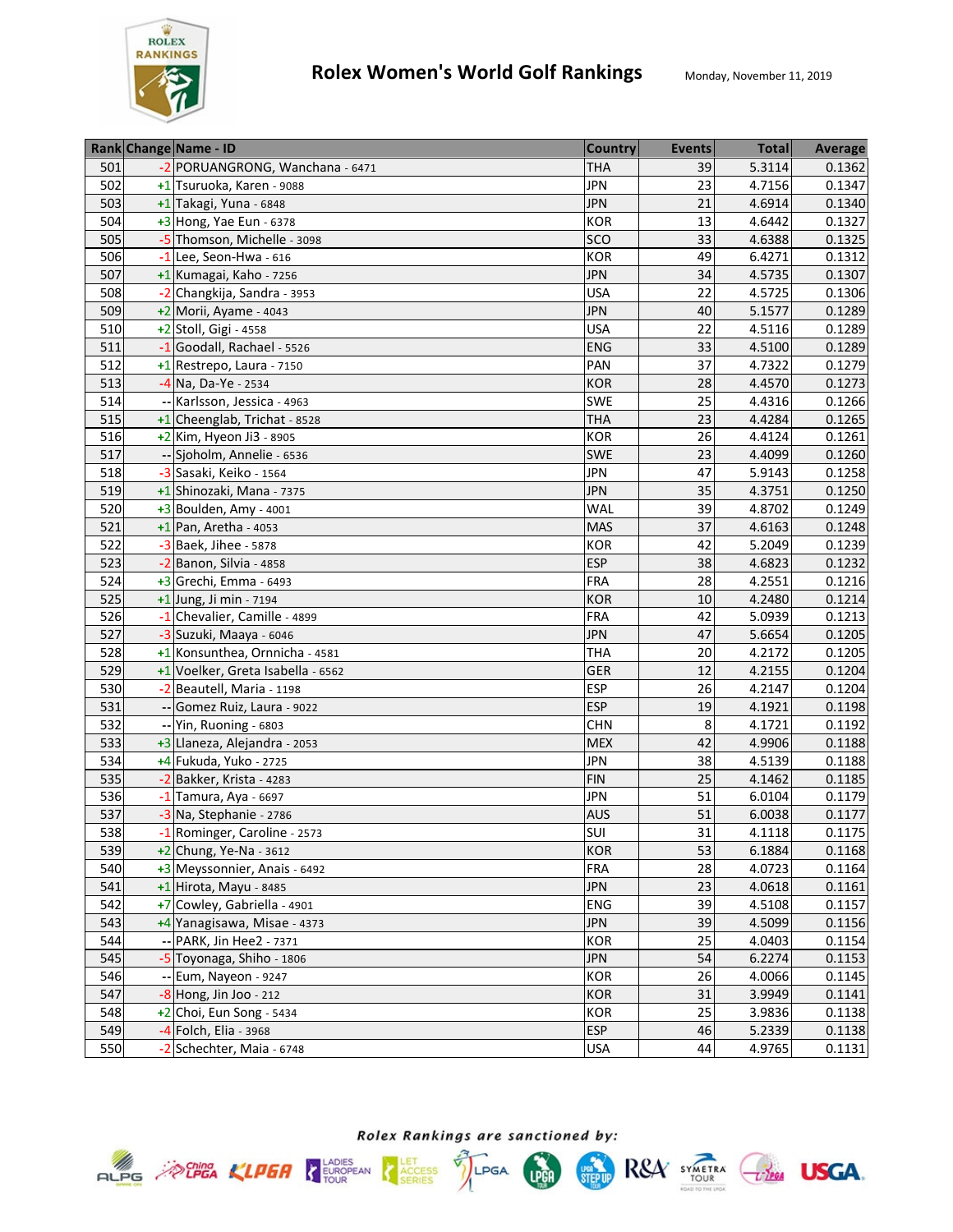

|     | Rank Change Name - ID               | <b>Country</b> | <b>Events</b>  | <b>Total</b> | <b>Average</b> |
|-----|-------------------------------------|----------------|----------------|--------------|----------------|
| 551 | +1 Givens, Eleanor - 4488           | <b>ENG</b>     | 21             | 3.9379       | 0.1125         |
| 552 | -1 Ogura, Himawari - 6684           | <b>JPN</b>     | 41             | 4.5996       | 0.1122         |
| 553 | +1 Ren, Yue - 8497                  | <b>CHN</b>     | 22             | 3.9240       | 0.1121         |
| 554 | -1 Frankish, Cloe - 6117            | <b>ENG</b>     | 45             | 5.0422       | 0.1120         |
| 555 | +4 Allen, Beth - 2050               | <b>USA</b>     | 40             | 4.4754       | 0.1119         |
| 556 | $+1$ Sawada, Chika - 5555           | <b>JPN</b>     | 38             | 4.2344       | 0.1114         |
| 557 | $-2$ Chen, Szu-Han - 5289           | <b>TPE</b>     | 39             | 4.3293       | 0.1110         |
| 558 | -- Wessberg, Linda - 1897           | <b>SWE</b>     | 27             | 3.8571       | 0.1102         |
| 559 | -3 Miura, Momoka - 5897             | <b>JPN</b>     | 60             | 6.5935       | 0.1099         |
| 560 | +1 Hirai, Ami - 8437                | <b>JPN</b>     | 18             | 3.8274       | 0.1094         |
| 561 | -1 Takagi, Mei - 6702               | <b>JPN</b>     | 49             | 5.3031       | 0.1082         |
| 562 | +1 Nishihata, Moeka - 4712          | <b>JPN</b>     | 35             | 3.7612       | 0.1075         |
| 563 | -1 Persson, Cajsa - 5447            | <b>SWE</b>     | 29             | 3.7606       | 0.1074         |
| 564 | -- Kim, August - 7136               | <b>USA</b>     | 42             | 4.4804       | 0.1067         |
| 565 | -- Kawamitsu, Hikari - 3065         | <b>JPN</b>     | 42             | 4.4796       | 0.1067         |
| 566 | +2 Wakui, Mayu - 6460               | <b>JPN</b>     | 13             | 3.7128       | 0.1061         |
| 567 | +7 Park, Seong Weon - 5847          | <b>KOR</b>     | 48             | 5.0482       | 0.1052         |
| 568 | -2 Matsumori, Kyoka - 4662          | <b>JPN</b>     | 35             | 3.6272       | 0.1036         |
| 569 | $+1$ Hosaka, Mayu - 3775            | <b>JPN</b>     | 38             | 3.9335       | 0.1035         |
| 570 | $+1$ Ogusu, Risa - 3018             | <b>JPN</b>     | 58             | 5.9799       | 0.1031         |
| 571 | +1 Sirisampant, Wannasiri - 2594    | <b>THA</b>     | 47             | 4.8434       | 0.1031         |
| 572 | +5 Hattori, Mayu - 146              | <b>JPN</b>     | 60             | 6.1446       | 0.1024         |
| 573 | -4 Choi, Yoo Lim - 4244             | <b>KOR</b>     | 31             | 3.5791       | 0.1023         |
| 574 | -1 Kono, Stephanie - 2638           | <b>USA</b>     | 27             | 3.5730       | 0.1021         |
| 575 | $+1$ Goto, Miyu - 6559              | <b>JPN</b>     | 13             | 3.5692       | 0.1020         |
| 576 | +9 Sauzon, Agathe - 5064            | <b>FRA</b>     | 42             | 4.2753       | 0.1018         |
| 577 | -2 Jonsdottir, Valdis Thora - 3751  | <b>ISL</b>     | 31             | 3.5174       | 0.1005         |
| 578 | $+2$ ye-been, sohn - 6778           | <b>KOR</b>     | $\overline{7}$ | 3.4926       | 0.0998         |
| 579 | -12 Yoo, Sun Young - 2000           | <b>KOR</b>     | 16             | 3.4891       | 0.0997         |
| 580 | +7 Kajitani, Tsubasa - 6907         | <b>JPN</b>     | 6              | 3.4750       | 0.0993         |
| 581 | -3 LaCrosse, Cindy - 3535           | <b>USA</b>     | 32             | 3.4709       | 0.0992         |
| 582 | -1 Ishii, Rio - 5855                | <b>JPN</b>     | 30             | 3.4680       | 0.0991         |
| 583 | -- Chen, Meng Chu - 4675            | <b>TPE</b>     | 37             | 3.6638       | 0.0990         |
| 584 | -2 Makitani, Kaori - 4377           | <b>JPN</b>     | 48             | 4.7527       | 0.0990         |
| 585 | +1 Williams, Chloe - 6932           | <b>WAL</b>     | 30             | 3.4617       | 0.0989         |
| 586 | -2 Yamaguchi, Suzuka - 5553         | <b>JPN</b>     | 27             | 3.4450       | 0.0984         |
| 587 | +1 CHULYA, Jackie - 8687            | <b>THA</b>     | 38             | 3.7093       | 0.0976         |
| 588 | -9 Kung, Candie - 535               | <b>TPE</b>     | 20             | 3.4073       | 0.0974         |
| 589 | $+3$ Yonezawa, Yu - 4628            | <b>JPN</b>     | 34             | 3.3881       | 0.0968         |
| 590 | -1 Thammaraks, Prima - 6229         | THA            | 48             | 4.6364       | 0.0966         |
| 591 | -- Lu, Hsin Yu - 6575               | <b>TPE</b>     | 17             | 3.3804       | 0.0966         |
| 592 | -2 Runas, Demi - 5629               | <b>USA</b>     | 41             | 3.9593       | 0.0966         |
| 593 | -- Kim, Kayoung - 9406              | <b>KOR</b>     | $\mathbf{3}$   | 3.3659       | 0.0962         |
| 594 | -- Rohanna, Rachel - 4308           | <b>USA</b>     | 28             | 3.3582       | 0.0959         |
| 595 | -- ah ro mi, Kim - 9295             | <b>KOR</b>     | 24             | 3.3529       | 0.0958         |
| 596 | $+58$ hong, jung min - 8503         | KOR            | $\overline{7}$ | 3.3385       | 0.0954         |
| 597 | $-1$ Chang, Tzu-Yi - 6054           | <b>TPE</b>     | 18             | 3.2992       | 0.0943         |
| 598 | -1 Escuriola, Natalia - 5562        | <b>ESP</b>     | 23             | 3.2657       | 0.0933         |
| 599 | -- Roussin-Bouchard, Pauline - 6494 | <b>FRA</b>     | $\overline{a}$ | 3.2565       | 0.0930         |
| 600 | $+6$ Feng, Simin - 3376             | <b>CHN</b>     | 39             | 3.6119       | 0.0926         |



Rolex Rankings are sanctioned by:





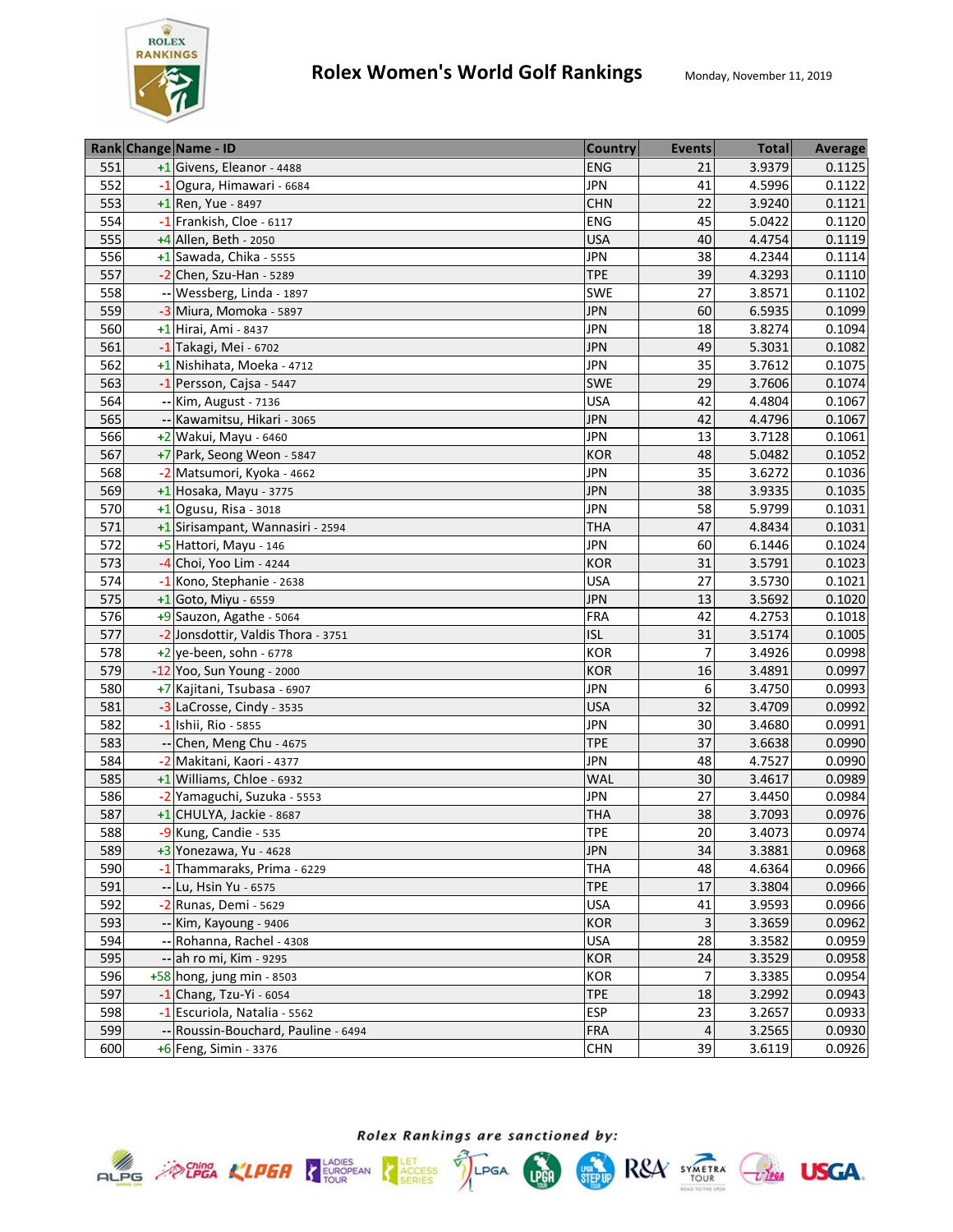

|     | Rank Change Name - ID                 | <b>Country</b> | <b>Events</b>   | <b>Total</b> | Average |
|-----|---------------------------------------|----------------|-----------------|--------------|---------|
| 601 | $+1$ Young, Liz - 3324                | <b>ENG</b>     | 18              | 3.2325       | 0.0924  |
| 602 | +2 Simmermacher, Magdalena - 7028     | ARG            | 16              | 3.2103       | 0.0917  |
| 603 | $-3$ Molle, Manon - 4490              | <b>FRA</b>     | 31              | 3.2027       | 0.0915  |
| 604 | -3 Wirairungrueng, Ploychompoo - 6047 | <b>THA</b>     | 43              | 3.9277       | 0.0913  |
| 605 | -- Liias, Niina - 4990                | <b>FIN</b>     | 27              | 3.1967       | 0.0913  |
| 606 | $-8$ Kang, Soo-Yun - 363              | <b>KOR</b>     | 23              | 3.1932       | 0.0912  |
| 607 | -- Takahashi, Megumi - 3854           | <b>JPN</b>     | 46              | 4.1535       | 0.0903  |
| 608 | -5 Wakabayashi, Maiko - 1868          | <b>JPN</b>     | 26              | 3.1489       | 0.0900  |
| 609 | $-1$ Cho, Yoon Jung - 6172            | <b>KOR</b>     | 24              | 3.1011       | 0.0886  |
| 610 | -1 Fourquier, Marie - 4925            | <b>FRA</b>     | 31              | 3.0670       | 0.0876  |
| 611 | -1 Kweon, Ji Ram - 3921               | <b>KOR</b>     | 43              | 3.7664       | 0.0876  |
| 612 | +1 Takeyama, Karin - 4689             | <b>JPN</b>     | 28              | 3.0463       | 0.0870  |
| 613 | -2 Koivisto, Tiia - 4967              | <b>FIN</b>     | 34              | 3.0380       | 0.0868  |
| 614 | +2 Seo, Uh Jin - 8855                 | KOR            | 9               | 3.0363       | 0.0868  |
| 615 | -1 Raksachat, Nanthikarn - 4709       | <b>THA</b>     | 36              | 3.1166       | 0.0866  |
| 616 | +4 Kim, Jae Hee - 8407                | <b>KOR</b>     | 5               | 2.9892       | 0.0854  |
| 617 | Derrey, Valentine - 3916              | <b>FRA</b>     | 31              | 2.9865       | 0.0853  |
| 618 | -3 Seong, Eunjeong - 4641             | <b>KOR</b>     | 36              | 3.0673       | 0.0852  |
| 619 | -7 Clyburn, Holly - 4634              | <b>ENG</b>     | 50              | 4.2518       | 0.0850  |
| 620 | $+1$ Yang, Soo-Jin - 2964             | <b>KOR</b>     | 26              | 2.9481       | 0.0842  |
| 621 | +5 Boineau, Isabelle - 2296           | <b>FRA</b>     | 36              | 3.0121       | 0.0837  |
| 622 | $-4$ Tseng, Yani - 1813               | <b>TPE</b>     | 28              | 2.9149       | 0.0833  |
| 623 | -4 Dambaugh, Katelyn - 7141           | <b>USA</b>     | 17              | 2.9120       | 0.0832  |
| 624 | +1 Ha, Cindy - 7113                   | <b>USA</b>     | 20              | 2.8888       | 0.0825  |
| 625 | -2 Chang, Ya-Chun - 6008              | <b>TPE</b>     | 3               | 2.8867       | 0.0825  |
| 626 | $-2$ Lee, Jaclyn - 7193               | CAN            | 13              | 2.8815       | 0.0823  |
| 627 | $-5$ Park, Hyo jin - 7148             | <b>KOR</b>     | 20              | 2.8737       | 0.0821  |
| 628 | -1 Del Rosario, Pauline - 6844        | PHI            | 18              | 2.8615       | 0.0818  |
| 629 | -- Yu, Go Un - 4551                   | <b>KOR</b>     | 27              | 2.8590       | 0.0817  |
| 630 | -2 Utama, Aunchisa - 4713             | THA            | 25              | 2.8499       | 0.0814  |
| 631 | -- Dlamini, Nobuhle - 4604            | SWZ            | 20              | 2.8364       | 0.0810  |
| 632 | -2 Lee, Eun Ji - 5982                 | <b>KOR</b>     | 25              | 2.8308       | 0.0809  |
| 633 | $-1$ Chen, Hanna - 5953               | <b>TPE</b>     | 34              | 2.8072       | 0.0802  |
| 634 | -- Leander, My - 7011                 | SWE            | $\overline{21}$ | 2.8050       | 0.0801  |
| 635 | -2 Pongthanarak, Chommapat - 7282     | <b>THA</b>     | 16              | 2.7887       | 0.0797  |
| 636 | -- Nakayama, Mina - 2592              | <b>JPN</b>     | 24              | 2.7611       | 0.0789  |
| 637 | -2 Aoyama, Kaori - 1134               | <b>JPN</b>     | 33              | 2.7472       | 0.0785  |
| 638 | -1 Bringner, Sofie - 6956             | SWE            | 16              | 2.7435       | 0.0784  |
| 639 | $+2$ Saigo, Mao - 6560                | <b>JPN</b>     | 9               | 2.7152       | 0.0776  |
| 640 | -- Stark, Maja - 6953                 | SWE            | 5               | 2.6956       | 0.0770  |
| 641 | -2 Benvenuto, Brittany - 4174         | <b>USA</b>     | 43              | 3.2908       | 0.0765  |
| 642 | -- Yuan, Hexi - 8496                  | <b>CHN</b>     | 28              | 2.6551       | 0.0759  |
| 643 | +2 Srisawang, Nontaya - 1684          | <b>THA</b>     | 37              | 2.7908       | 0.0754  |
| 644 | -1 Piyapattra, Michelle - 5988        | <b>USA</b>     | 40              | 3.0074       | 0.0752  |
| 645 | -7 Burnett, Katie M. - 4622           | <b>USA</b>     | 23              | 2.6285       | 0.0751  |
| 646 | -2 Gonzalez Escallon, Laura - 3693    | <b>BEL</b>     | 21              | 2.6138       | 0.0747  |
| 647 | -- Moosmann, Elena - 8416             | SUI            | $\overline{7}$  | 2.6027       | 0.0744  |
| 648 | MOUNCHOO, Pattaraporn - 6801          | THA            | 13              | 2.5950       | 0.0741  |
| 649 | +1 Pettersson, Lisa - 5448            | SWE            | 24              | 2.5890       | 0.0740  |
| 650 | -1 Stahle, Louise - 1686              | <b>SWE</b>     | 33              | 2.5658       | 0.0733  |







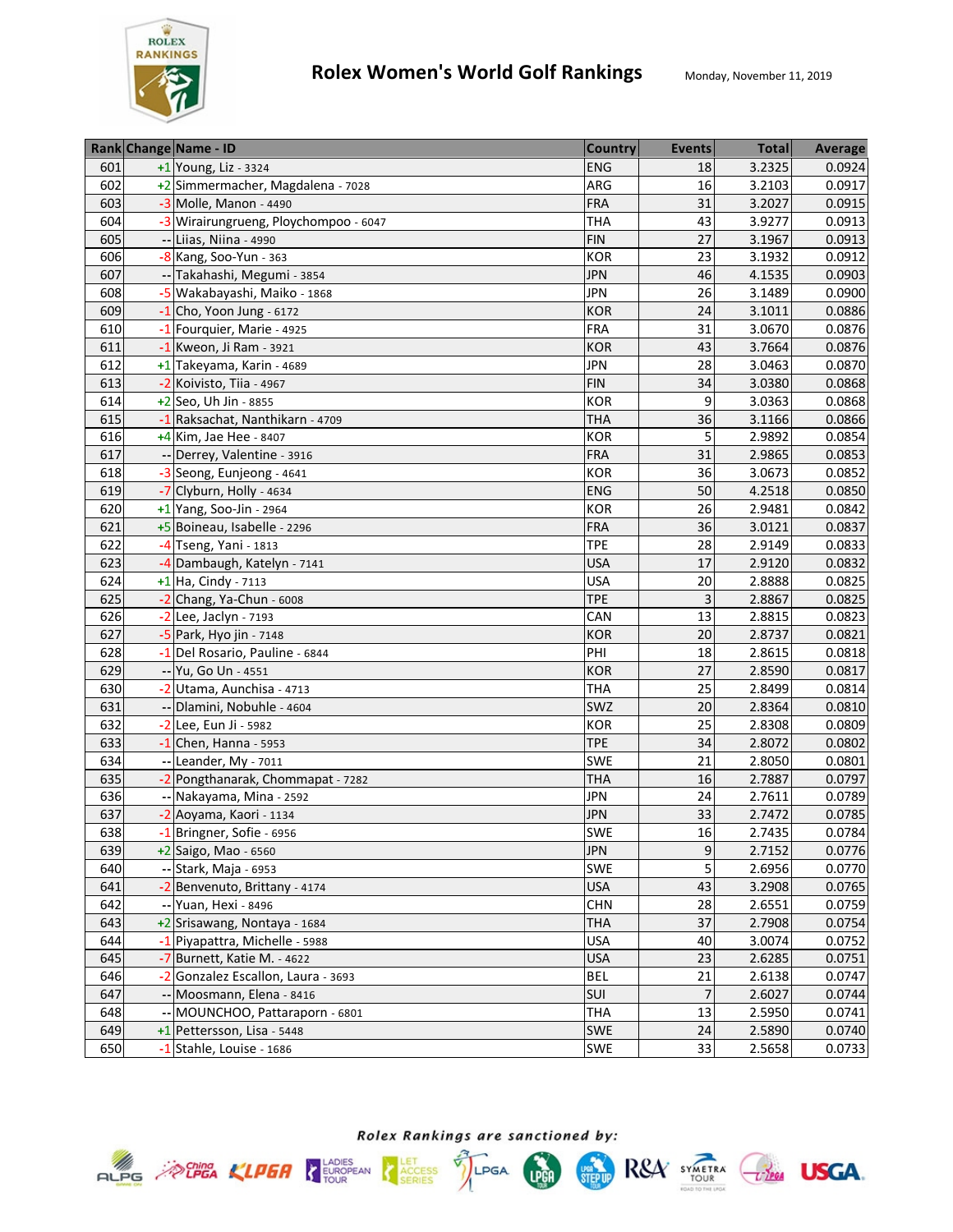

|     | Rank Change Name - ID             | <b>Country</b> | <b>Events</b>  | <b>Total</b> | Average |
|-----|-----------------------------------|----------------|----------------|--------------|---------|
| 651 | +1 Yamashiro, Nana - 4466         | <b>JPN</b>     | 31             | 2.5519       | 0.0729  |
| 652 | -6 Engzelius, Marita - 2684       | <b>NOR</b>     | 24             | 2.5372       | 0.0725  |
| 653 | -- Hernandez, Maria - 175         | <b>ESP</b>     | 32             | 2.5369       | 0.0725  |
| 654 | +3 Song, Hanee - 3835             | <b>NZL</b>     | 27             | 2.5141       | 0.0718  |
| 655 | $-4$ Lee, Jeong Hwa - 4008        | <b>KOR</b>     | 24             | 2.5101       | 0.0717  |
| 656 | +3 Hori, Kotone - 4510            | <b>JPN</b>     | 57             | 4.0877       | 0.0717  |
| 657 | $-1$ LEE, YEWON - 9192            | <b>KOR</b>     | 5              | 2.5038       | 0.0715  |
| 658 | +2 Yamamoto, Keiko - 6941         | <b>JPN</b>     | 28             | 2.4820       | 0.0709  |
| 659 | +4 Reto, Paula - 5440             | <b>RSA</b>     | 44             | 3.1091       | 0.0707  |
| 660 | -5 Haddioui, Maha - 3851          | <b>MAR</b>     | 27             | 2.4655       | 0.0704  |
| 661 | -3 Fudoh, Yuri - 21               | <b>JPN</b>     | 13             | 2.4611       | 0.0703  |
| 662 | $-1$ Ueno, Nanako - 6079          | <b>JPN</b>     | 10             | 2.4576       | 0.0702  |
| 663 | $+1$ Zhang, Rose - 8786           | <b>USA</b>     | 4              | 2.4575       | 0.0702  |
| 664 | +1 Boonraksasat, Thanutra - 6135  | <b>THA</b>     | 46             | 3.2273       | 0.0702  |
| 665 | $+1$ Lee, Eu Ddeum - 4241         | <b>KOR</b>     | 17             | 2.4480       | 0.0699  |
| 666 | -4 Ferrell, Allyssa - 6228        | <b>USA</b>     | 34             | 2.4468       | 0.0699  |
| 667 | +4 Shepherd, Erica - 6966         | <b>USA</b>     | $\overline{4}$ | 2.4194       | 0.0691  |
| 668 | +1 Lewthwaite, Lejan - 7264       | <b>RSA</b>     | 18             | 2.4179       | 0.0691  |
| 669 | $+1$ Ogawa, Yoko - 5964           | <b>JPN</b>     | 30             | 2.4163       | 0.0690  |
| 670 | -3 McPherson, Kristy - 744        | <b>USA</b>     | 37             | 2.5504       | 0.0689  |
| 671 | +2 Deilert, Isabella - 4909       | <b>FRA</b>     | 20             | 2.4028       | 0.0687  |
| 672 | $+4$ An, Ho-yu - 7203             | <b>TPE</b>     | 12             | 2.3880       | 0.0682  |
| 673 | -5 kim, A Hyeon - 6453            | <b>KOR</b>     | 18             | 2.3773       | 0.0679  |
| 674 | +1 Gutierrez Nunez, Ingrid - 9023 | <b>MEX</b>     | 24             | 2.3745       | 0.0678  |
| 675 | -3 Park, danbi - 8453             | <b>KOR</b>     | 23             | 2.3686       | 0.0677  |
| 676 | -2 Lee, Esther - 589              | <b>KOR</b>     | 38             | 2.5650       | 0.0675  |
| 677 | $+1$ Prat, Mireia - 3074          | <b>ESP</b>     | 42             | 2.8176       | 0.0671  |
| 678 | +2 SIRIPRAKOB, Chatpara - 6846    | <b>THA</b>     | 33             | 2.3338       | 0.0667  |
| 679 | $-2$ Choi, Hye jung2 - 5401       | <b>KOR</b>     | 22             | 2.3214       | 0.0663  |
| 680 | +2 Emrey, Allison - 5816          | <b>USA</b>     | 38             | 2.5057       | 0.0659  |
| 681 | +2 Khamborn, Chakansim - 8601     | <b>THA</b>     | 13             | 2.3048       | 0.0659  |
| 682 | +4 Moerk, Filippa - 6426          | <b>SWE</b>     | 18             | 2.2971       | 0.0656  |
| 683 | +4 Sadoyama, Riri - 6707          | <b>JPN</b>     | 13             | 2.2912       | 0.0655  |
| 684 | $-3$ Byun, Hyun Min - 3888        | <b>KOR</b>     | 23             | 2.2873       | 0.0654  |
| 685 | +5 Seto, Mizuki - 5933            | <b>JPN</b>     | 40             | 2.6067       | 0.0652  |
| 686 | -7 Shon, Kelly - 4309             | <b>USA</b>     | 19             | 2.2787       | 0.0651  |
| 687 | $+5$ Yin, Xiaowen - 8576          | <b>CHN</b>     | 12             | 2.2756       | 0.0650  |
| 688 | +7 Chaves, Milagros - 9018        | PAR            | 19             | 2.2739       | 0.0650  |
| 689 | +5 Sakuma, Shuri - 8632           | <b>JPN</b>     | 5              | 2.2731       | 0.0649  |
| 690 | -5 Kim, jiyun - 8680              | <b>KOR</b>     | 22             | 2.2713       | 0.0649  |
| 691 | -7 KIM, JI SU - 6350              | <b>KOR</b>     | 26             | 2.2698       | 0.0649  |
| 692 | -4 Kim, Hye-Min - 3895            | <b>KOR</b>     | 38             | 2.4585       | 0.0647  |
| 693 | -- Taylor, Rachael - 5896         | <b>GER</b>     | 17             | 2.2623       | 0.0646  |
| 694 | -5 Aime, Julie - 6830             | FRA            | 35             | 2.2606       | 0.0646  |
| 695 | -4 Borge, Celine - 6437           | <b>NOR</b>     | 38             | 2.4381       | 0.0642  |
| 696 | +1 Ma, Dasom - 8884               | KOR            | 5              | 2.2317       | 0.0638  |
| 697 | $+2$ Chi, Young Min - 3504        | <b>KOR</b>     | 25             | 2.2235       | 0.0635  |
| 698 | $+2$ WANG, Li-Ning - 4383         | <b>TPE</b>     | 24             | 2.2083       | 0.0631  |
| 699 | $-3$ Yang, Je yoon - 4112         | <b>KOR</b>     | $\overline{7}$ | 2.1975       | 0.0628  |
| 700 | -2 Yoo, Seung Yeon - 5679         | <b>KOR</b>     | 33             | 2.1955       | 0.0627  |







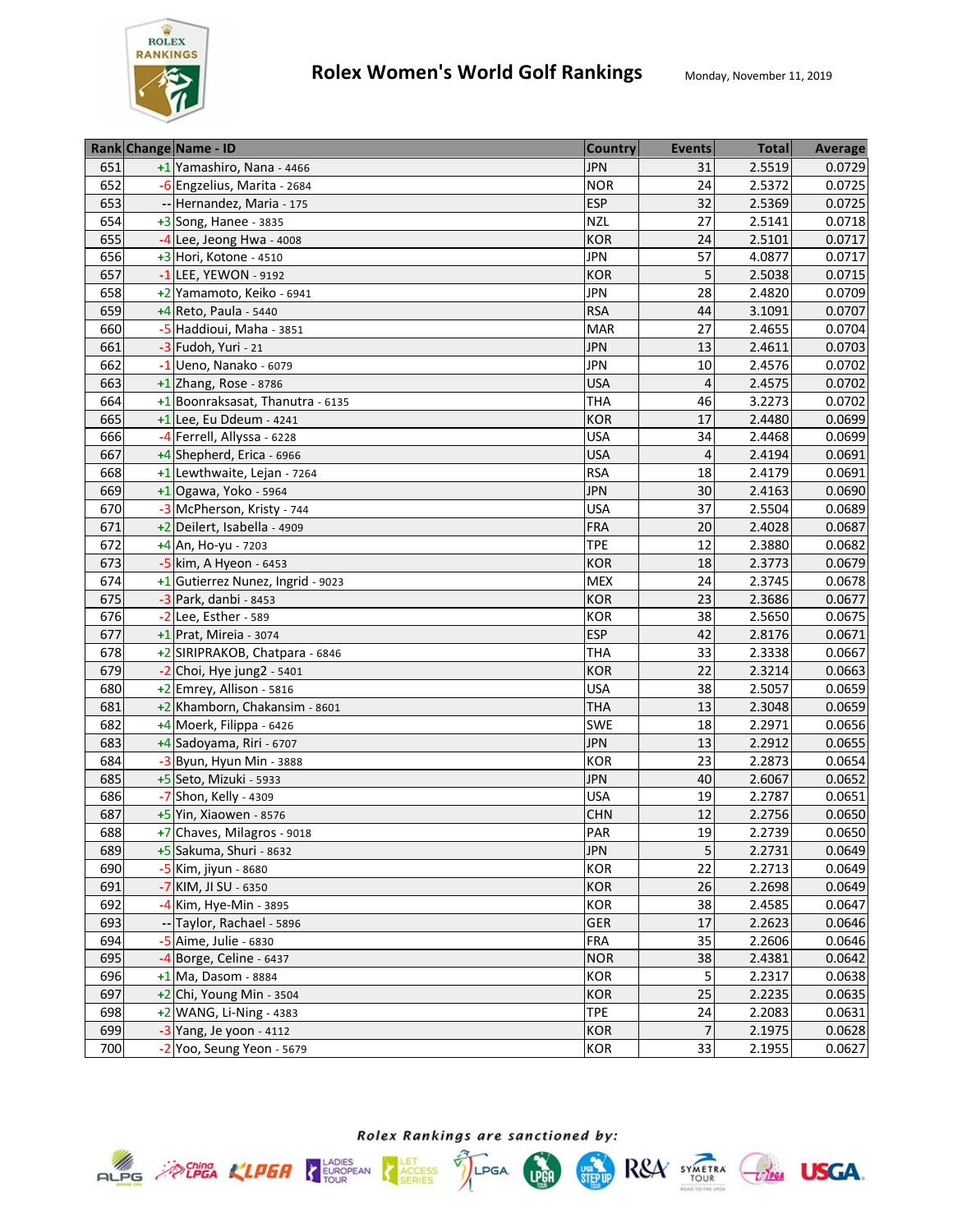

|     | Rank Change Name - ID           | <b>Country</b> | <b>Events</b> | <b>Total</b> | <b>Average</b> |
|-----|---------------------------------|----------------|---------------|--------------|----------------|
| 701 | Carter, Dori - 2196             | <b>USA</b>     | 33            | 2.1760       | 0.0622         |
| 702 | +1 McCurdy, Lindsey - 8747      | <b>USA</b>     | 41            | 2.5366       | 0.0619         |
| 703 | $+2$ Uy, Daniella - 6360        | PHI            | 9             | 2.1586       | 0.0617         |
| 704 | -2 Jang, So Young - 5283        | <b>KOR</b>     | 14            | 2.1566       | 0.0616         |
| 705 | $-1$ Andre, Lucie - 2298        | <b>FRA</b>     | 36            | 2.2181       | 0.0616         |
| 706 | $+1$ Nakano, Erika - 8390       | <b>JPN</b>     | 22            | 2.1481       | 0.0614         |
| 707 | +4 Chutichai, Porani - 2250     | <b>THA</b>     | 37            | 2.2652       | 0.0612         |
| 708 | +302 KIM, MINBYEOL - 9322       | <b>KOR</b>     | 3             | 2.1312       | 0.0609         |
| 709 | $-1$ JI, EUNJUNG - 8408         | <b>KOR</b>     | 21            | 2.1290       | 0.0608         |
| 710 | $-4$ Choi, Doey - 5597          | <b>AUS</b>     | 6             | 2.1257       | 0.0607         |
| 711 | -2 Melecka, Tereza - 5892       | <b>CZE</b>     | 6             | 2.1105       | 0.0603         |
| 712 | +1 Uetake, Nozomi - 5312        | <b>JPN</b>     | 36            | 2.1680       | 0.0602         |
| 713 | -3 Nilsson, Sarah - 5510        | <b>SWE</b>     | 34            | 2.0931       | 0.0598         |
| 714 | -- Li, Jiayun - 3111            | <b>CHN</b>     | 20            | 2.0739       | 0.0593         |
| 715 | +2 Pramphun, Kultida - 9153     | <b>THA</b>     | 3             | 2.0652       | 0.0590         |
| 716 | $+2$ Kim, So Young - 2537       | <b>KOR</b>     | 31            | 2.0592       | 0.0588         |
| 717 | -2 Luo, Ying - 5455             | <b>CHN</b>     | 21            | 2.0586       | 0.0588         |
| 718 | -6 Satoh, Yasuko - 1571         | <b>JPN</b>     | 39            | 2.2907       | 0.0587         |
| 719 | -- Sakai, Chie - 1551           | <b>JPN</b>     | 35            | 2.0197       | 0.0577         |
| 720 | -4 Moromizato, Shinobu - 804    | <b>JPN</b>     | 33            | 2.0102       | 0.0574         |
| 721 | -1 Avanzo, Stefania - 4379      | <b>ITA</b>     | 29            | 2.0057       | 0.0573         |
| 722 | -1 Kishibe, Momoko - 4038       | <b>JPN</b>     | 40            | 2.2831       | 0.0571         |
| 723 | -1 Martinez Bernal, Piti - 5831 | <b>ESP</b>     | 36            | 2.0412       | 0.0567         |
| 724 | -1 Reynolds, Jean - 3165        | <b>USA</b>     | 43            | 2.4337       | 0.0566         |
| 725 | -1 Sepmoree, Katelyn - 5631     | <b>USA</b>     | 37            | 2.0772       | 0.0561         |
| 726 | -- OHBAYASHI, Nao - 7241        | <b>JPN</b>     | 9             | 1.9570       | 0.0559         |
| 727 | -2 Lee, Chia-Pei - 6010         | <b>TPE</b>     | 34            | 1.9495       | 0.0557         |
| 728 | -1 Vlasinova, Katerina - 5471   | <b>CZE</b>     | 17            | 1.9459       | 0.0556         |
| 729 | -1 Peronnin, Emie - 5040        | <b>FRA</b>     | 31            | 1.9086       | 0.0545         |
| 730 | -1 Welch, Kim - 2471            | <b>USA</b>     | 32            | 1.8926       | 0.0541         |
| 731 | -- Ladgratok, Mookharin - 5287  | <b>THA</b>     | 42            | 2.2472       | 0.0535         |
| 732 | Chen, Doris - 4301              | <b>TPE</b>     | 26            | 1.8682       | 0.0534         |
| 733 | -- Malik, Tvesa - 4409          | <b>IND</b>     | 11            | 1.8504       | 0.0529         |
| 734 | $-4$ Huffer, Becca - 4586       | <b>USA</b>     | 40            | 2.1039       | 0.0526         |
| 735 | -- Staiano, Ririna - 8382       | <b>JPN</b>     | 30            | 1.8234       | 0.0521         |
| 736 | +2 Kon, Ayana - 6706            | <b>JPN</b>     | 32            | 1.8224       | 0.0521         |
| 737 | -- Jaengkit, Chorphaka - 6644   | <b>THA</b>     | 45            | 2.3390       | 0.0520         |
| 738 | -2 Zhang, Jienalin - 4827       | <b>CHN</b>     | 44            | 2.2847       | 0.0519         |
| 739 | +2 Chiu, Lynn - 4058            | <b>TPE</b>     | 35            | 1.8101       | 0.0517         |
| 740 | -1 Alonso, Emilie - 2989        | <b>FRA</b>     | 29            | 1.7993       | 0.0514         |
| 741 | $-7$ lee, hyejung - 6354        | <b>KOR</b>     | 17            | 1.7986       | 0.0514         |
| 742 | -2 Plucksataporn, Titiya - 1031 | <b>THA</b>     | 27            | 1.7973       | 0.0514         |
| 743 | +1 Lewis, Amelia - 3522         | <b>USA</b>     | 43            | 2.1881       | 0.0509         |
| 744 | +1 Morioka, Ayaka - 5463        | <b>JPN</b>     | 31            | 1.7788       | 0.0508         |
| 745 | $-3$ Chen, Min-Jou - 5718       | <b>TPE</b>     | 31            | 1.7750       | 0.0507         |
| 746 | $+1$ Ogura, Sae - 8629          | <b>JPN</b>     | 9             | 1.7569       | 0.0502         |
| 747 | $-1$ SEO, Jihyun - 7368         | <b>KOR</b>     | 22            | 1.7519       | 0.0501         |
| 748 | -- Lee, Amy - 9100              | <b>USA</b>     | 22            | 1.7435       | 0.0498         |
| 749 | $-6$ Lee, Eyrnne - 3281         | <b>USA</b>     | 38            | 1.8626       | 0.0490         |
| 750 | $+1$ Ji, Yifan - 6391           | <b>CHN</b>     | 16            | 1.7015       | 0.0486         |







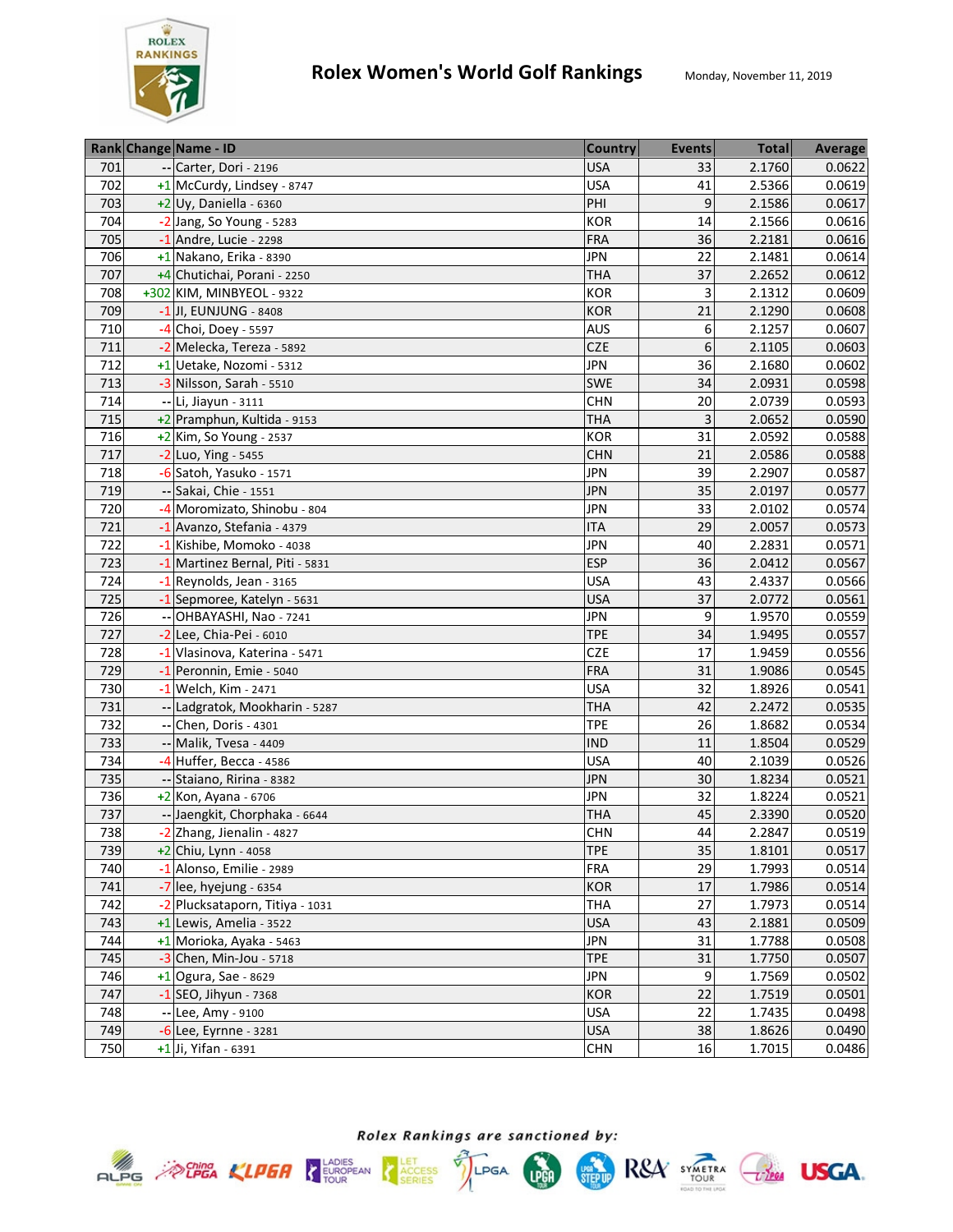

|     | Rank Change Name - ID              | <b>Country</b> | <b>Events</b>   | <b>Total</b> | <b>Average</b> |
|-----|------------------------------------|----------------|-----------------|--------------|----------------|
| 751 | -1 Shi, Yuli - 6339                | <b>CHN</b>     | 19              | 1.6981       | 0.0485         |
| 752 | -3 James, Augusta - 4333           | CAN            | 14              | 1.6826       | 0.0481         |
| 753 | -1 Tsuchida, Sayaka - 3729         | <b>JPN</b>     | 50              | 2.3989       | 0.0480         |
| 754 | $-1$ Kim, Hye-Youn - 3081          | KOR            | 11              | 1.6527       | 0.0472         |
| 755 | $-1$ Kim, chan mee - 6404          | KOR            | 18              | 1.6443       | 0.0470         |
| 756 | -- Kristinsdottir, Olafia - 6065   | <b>ISL</b>     | 41              | 1.8858       | 0.0460         |
| 757 | $+1$ Sims, Sierra - 5838           | <b>USA</b>     | 42              | 1.9300       | 0.0460         |
| 758 | -1 Rozsa, Csicsi - 5545            | <b>HUN</b>     | 42              | 1.9242       | 0.0458         |
| 759 | $+3$ Bakar, Ainil - 4168           | <b>MAS</b>     | 35              | 1.5991       | 0.0457         |
| 760 | -5 You, hyo ju - 7358              | <b>KOR</b>     | 26              | 1.5945       | 0.0456         |
| 761 | -- Robyn, Choi - 6826              | <b>AUS</b>     | 22              | 1.5902       | 0.0454         |
| 762 | -3 Sheary, Natalie - 3020          | <b>USA</b>     | 42              | 1.8971       | 0.0452         |
| 763 | -3 Kim, Min-G - 6774               | <b>KOR</b>     | 43              | 1.9356       | 0.0450         |
| 764 | -- Phaewchimplee, Wad - 8778       | <b>THA</b>     | 33              | 1.5633       | 0.0447         |
| 765 | $-2$ Chen, I-Wen - 3786            | <b>TPE</b>     | 41              | 1.8312       | 0.0447         |
| 766 | Dittrich, Luisa - 6528             | <b>GER</b>     | 26              | 1.5566       | 0.0445         |
| 767 | -2 Tateura, Hayuno - 5715          | <b>JPN</b>     | 36              | 1.5866       | 0.0441         |
| 768 | +1 Yamashita, Miyu - 7214          | <b>JPN</b>     | 5               | 1.5389       | 0.0440         |
| 769 | $-1$ Tan, Amanda - 5603            | SIN            | 26              | 1.5259       | 0.0436         |
| 770 | -3 GONG, MI JEONG - 7001           | <b>KOR</b>     | 24              | 1.5199       | 0.0434         |
| 771 | -- Troyanovich, Samantha - 3652    | <b>USA</b>     | 43              | 1.8416       | 0.0428         |
| 772 | -2 Bae, So Hyun - 6033             | <b>KOR</b>     | 24              | 1.4893       | 0.0426         |
| 773 | +2 Koh, Sock Hwee - 2274           | <b>SIN</b>     | 46              | 1.9429       | 0.0422         |
| 774 | -- Sakamoto, Nicole - 5630         | <b>USA</b>     | 40              | 1.6797       | 0.0420         |
| 775 | -3 Park, Juyoung5 - 4108           | <b>KOR</b>     | 25              | 1.4622       | 0.0418         |
| 776 | +1 Nagel, Elizabeth - 6166         | <b>USA</b>     | 40              | 1.6615       | 0.0415         |
| 777 | $-1$ Metraux, Kim - 5780           | <b>SUI</b>     | 25              | 1.4503       | 0.0414         |
| 778 | -- OH, GYEONGEUN - 8395            | <b>KOR</b>     | 5               | 1.4461       | 0.0413         |
| 779 | -6 Shin, Eui Kyung - 7000          | <b>KOR</b>     | 25              | 1.4461       | 0.0413         |
| 780 | $+1$ Varma, Anika - 8654           | <b>IND</b>     | $\overline{2}$  | 1.4400       | 0.0411         |
| 781 | -2 Quihuis, Krystal - 8745         | <b>USA</b>     | 36              | 1.4606       | 0.0406         |
| 782 | $-2$ Wu, Yi-Ching - 5425           | <b>TPE</b>     | 33              | 1.4196       | 0.0406         |
| 783 | +1 SHIH, Cheng-Hsuan - 8877        | <b>TPE</b>     | 16              | 1.4153       | 0.0404         |
| 784 | -2 Taylor, Lauren - 3689           | <b>ENG</b>     | $\overline{25}$ | 1.4078       | 0.0402         |
| 785 | +3 Kawasaki, Shiho - 6414          | <b>JPN</b>     | 35              | 1.4038       | 0.0401         |
| 786 | -3 Metraux, Morgane - 5781         | SUI            | 13              | 1.3969       | 0.0399         |
| 787 | -1 Dalton, Kendra - 9094           | <b>USA</b>     | 21              | 1.3943       | 0.0398         |
| 788 | -3 Heck, Rachel - 8475             | <b>USA</b>     | $\overline{2}$  | 1.3871       | 0.0396         |
| 789 | -- Phudthipinij, Dolnapa - 6132    | <b>THA</b>     | 26              | 1.3731       | 0.0392         |
| 790 | -3 Phuntumabamrung, Punpaka - 6048 | <b>THA</b>     | 39              | 1.5246       | 0.0391         |
| 791 | $-1$ Evans, Sian - 7234            | <b>ENG</b>     | 17              | 1.3538       | 0.0387         |
| 792 | -- Suzuki, Ayaka - 7064            | JPN            | 5               | 1.3426       | 0.0384         |
| 793 | -2 Turner, Jane - 3691             | <b>SCO</b>     | 31              | 1.3406       | 0.0383         |
| 794 | -1 Saitoh, Airi - 3017             | <b>JPN</b>     | 34              | 1.3308       | 0.0380         |
| 795 | -- Gimmy, Verena - 8691            | <b>GER</b>     | 12              | 1.3255       | 0.0379         |
| 796 | -- Yamamoto, Kaori - 1970          | <b>JPN</b>     | 38              | 1.4222       | 0.0374         |
| 797 | -- Shin, Mi jin - 6406             | <b>KOR</b>     | 24              | 1.3076       | 0.0374         |
| 798 | $+1$ Lee, Andrea - 4497            | <b>USA</b>     | $\overline{2}$  | 1.2986       | 0.0371         |
| 799 | +1 Pimpadsorn, Sangkaro - 3109     | <b>THA</b>     | 28              | 1.2958       | 0.0370         |
| 800 | -6 Tanikawa, Eriko - 4353          | <b>JPN</b>     | 21              | 1.2953       | 0.0370         |



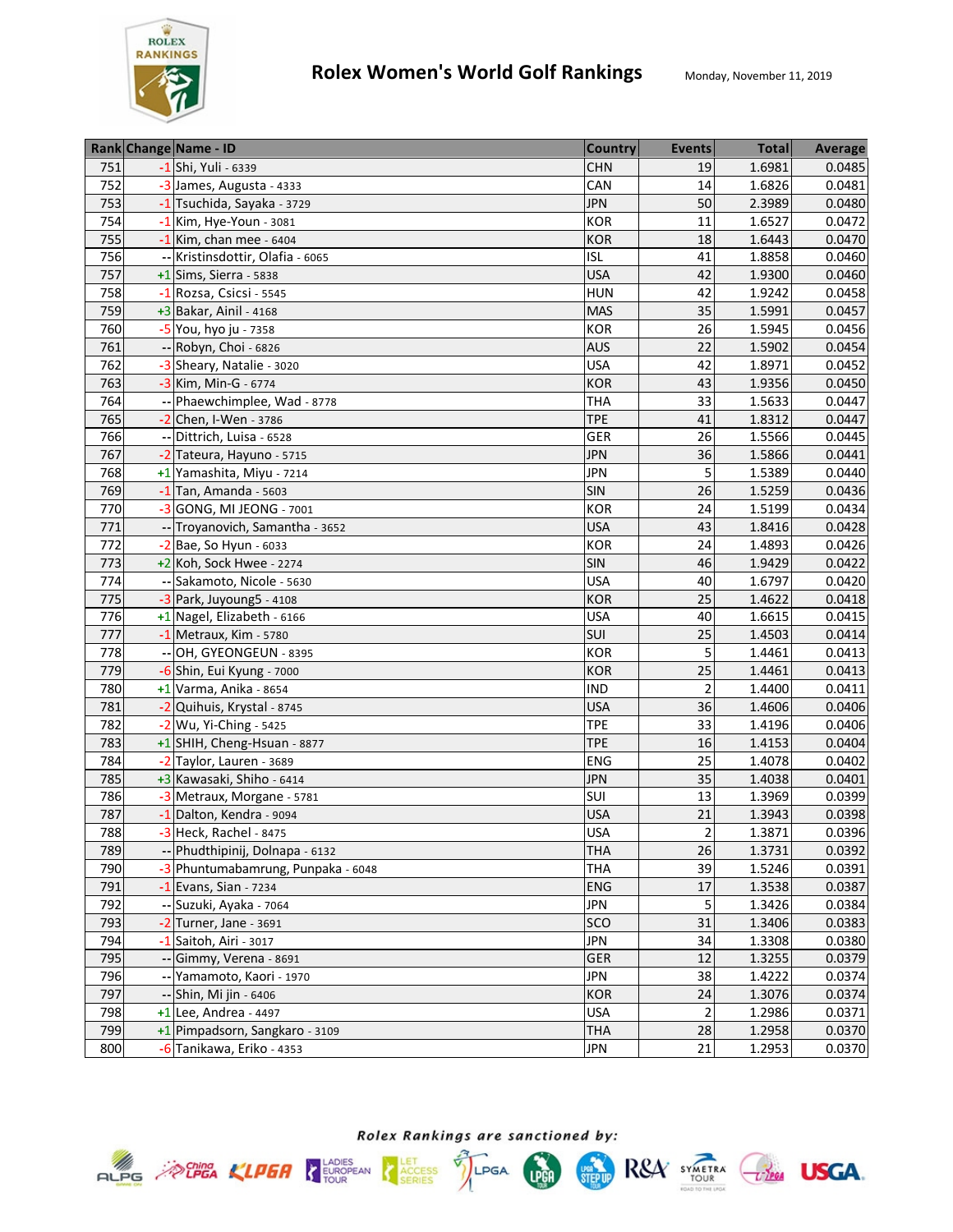

|     | Rank Change Name - ID                  | <b>Country</b> | <b>Events</b>  | <b>Total</b> | <b>Average</b> |
|-----|----------------------------------------|----------------|----------------|--------------|----------------|
| 801 | -3 Cnops, Fanny - 5706                 | <b>BEL</b>     | 32             | 1.2870       | 0.0368         |
| 802 | +4 Hyun, Eun Ji - 4592                 | KOR            | 3              | 1.2818       | 0.0366         |
| 803 | $-1$ Lee, Ji Hyeon - 8936              | <b>KOR</b>     | 3              | 1.2741       | 0.0364         |
| 804 | +1 Takaku, Minami - 7265               | <b>JPN</b>     | 3              | 1.2718       | 0.0363         |
| 805 | $-4$ Jeon, Jong Sun - 4322             | <b>KOR</b>     | 22             | 1.2689       | 0.0363         |
| 806 | $+3$ Lee, Tai-Ling - 5917              | <b>TPE</b>     | 31             | 1.2659       | 0.0362         |
| 807 | -3 Kim, Jenny - 5325                   | <b>KOR</b>     | 42             | 1.5191       | 0.0362         |
| 808 | -5 Kang, Ji Won - 6347                 | <b>KOR</b>     | 21             | 1.2657       | 0.0362         |
| 809 | -2 Schaeffer-Calmels, Jade - 1575      | <b>FRA</b>     | 12             | 1.2624       | 0.0361         |
| 810 | -2 Johnson, Trish - 321                | ENG            | 12             | 1.2562       | 0.0359         |
| 811 | $-1$ Cai, Danlin - 8548                | <b>CHN</b>     | 10             | 1.2509       | 0.0357         |
| 812 | -1 Leathem, Charlotte - 9033           | <b>ENG</b>     | 16             | 1.2448       | 0.0356         |
| 813 | $+1$ Taneda, Kana - 4649               | <b>JPN</b>     | 36             | 1.2700       | 0.0353         |
| 814 | -2 Yamada, Narumi - 4269               | <b>JPN</b>     | 31             | 1.2315       | 0.0352         |
| 815 | +1 Leurquin, Chloe - 5190              | <b>BEL</b>     | 38             | 1.3277       | 0.0349         |
| 816 | -3 Wang, Elizabeth - 6970              | <b>USA</b>     | 3              | 1.2135       | 0.0347         |
| 817 | +1 KO, JI U - 9374                     | KOR            | 3              | 1.2080       | 0.0345         |
| 818 | -3 Jo, hyelim - 8564                   | KOR            | 7              | 1.1996       | 0.0343         |
| 819 | -2 Lee, Seulki - 8935                  | <b>KOR</b>     | 5              | 1.1983       | 0.0342         |
| 820 | -1 Siegenthaler, Maria Palacios - 5033 | PER            | 31             | 1.1828       | 0.0338         |
| 821 | $-1$ Lee, Ha rang - 7155               | <b>ESP</b>     | 42             | 1.4194       | 0.0338         |
| 822 | $-1$ Okamura, Yu - 4017                | <b>JPN</b>     | 20             | 1.1729       | 0.0335         |
| 823 | -1 Hurtado-Restrepo, Paula - 4540      | COL            | 28             | 1.1660       | 0.0333         |
| 824 | +2 Kaui, Alexandra - 5377              | <b>USA</b>     | 16             | 1.1436       | 0.0327         |
| 825 | -1 Sheils, Madeleine - 5210            | <b>USA</b>     | 14             | 1.1373       | 0.0325         |
| 826 | -3 Lund, Karoline - 6443               | <b>NOR</b>     | 16             | 1.1329       | 0.0324         |
| 827 | -2 Ras-Anderica, Leticia - 6758        | <b>GER</b>     | 37             | 1.1914       | 0.0322         |
| 828 | -1 Yumi, TAKABAYASHI - 1742            | <b>JPN</b>     | 37             | 1.1876       | 0.0321         |
| 829 | $-1$ Jeon, Jiwon - 5621                | <b>KOR</b>     | $\mathbf{1}$   | 1.1225       | 0.0321         |
| 830 | -1 Chang, Jennifer - 8889              | <b>USA</b>     | $\overline{2}$ | 1.1225       | 0.0321         |
| 831 | -1 Tardy, Bailey - 5546                | <b>USA</b>     | 22             | 1.1213       | 0.0320         |
| 832 | -1 Abe, Lakareber - 8908               | <b>USA</b>     | 36             | 1.1467       | 0.0319         |
| 833 | -- Arvidsson, Elin - 6590              | SWE            | 42             | 1.3360       | 0.0318         |
| 834 | -- Piquot, Emilie - 5043               | <b>FRA</b>     | 31             | 1.1116       | 0.0318         |
| 835 | +1 White, Allie - 3676                 | <b>USA</b>     | 23             | 1.1106       | 0.0317         |
| 836 | -4 McCrary, Maddie - 6384              | <b>USA</b>     | 35             | 1.1014       | 0.0315         |
| 837 | -2 Wagner, Samantha - 6539             | <b>USA</b>     | 42             | 1.3196       | 0.0314         |
| 838 | -1 Provot, Ariane - 4685               | <b>FRA</b>     | 26             | 1.0936       | 0.0312         |
| 839 | -- hyewon, shin - 9195                 | <b>KOR</b>     | 25             | 1.0929       | 0.0312         |
| 840 | -2 Vlckova, Karolina - 4356            | CZE            | 40             | 1.2258       | 0.0306         |
| 841 | -- Yoshino, Akane - 4338               | <b>JPN</b>     | 36             | 1.1026       | 0.0306         |
| 842 | -2 HWANG, Min Jeong - 6854             | <b>KOR</b>     | 3              | 1.0667       | 0.0305         |
| 843 | -- Sato, Emi - 4679                    | <b>JPN</b>     | 29             | 1.0622       | 0.0303         |
| 844 | -- Kuo, Ai-Chen - 3910                 | <b>TPE</b>     | 41             | 1.2424       | 0.0303         |
| 845 | -3 POLNAMIN, Pannapa - 6470            | <b>THA</b>     | 28             | 1.0589       | 0.0303         |
| 846 | -1 Nummenpää, Elina - 5022             | <b>FIN</b>     | 18             | 1.0552       | 0.0301         |
| 847 | -- Mackova, Patricie - 8490            | <b>CZE</b>     | 5              | 1.0533       | 0.0301         |
| 848 | -2 Baik, Ji Eun - 9102                 | <b>KOR</b>     | 19             | 1.0531       | 0.0301         |
| 849 | $+3$ Hwang, You min - 9481             | <b>KOR</b>     | 3              | 1.0375       | 0.0296         |
| 850 | -1 Penttila, Emily - 5037              | <b>FIN</b>     | 35             | 1.0355       | 0.0296         |





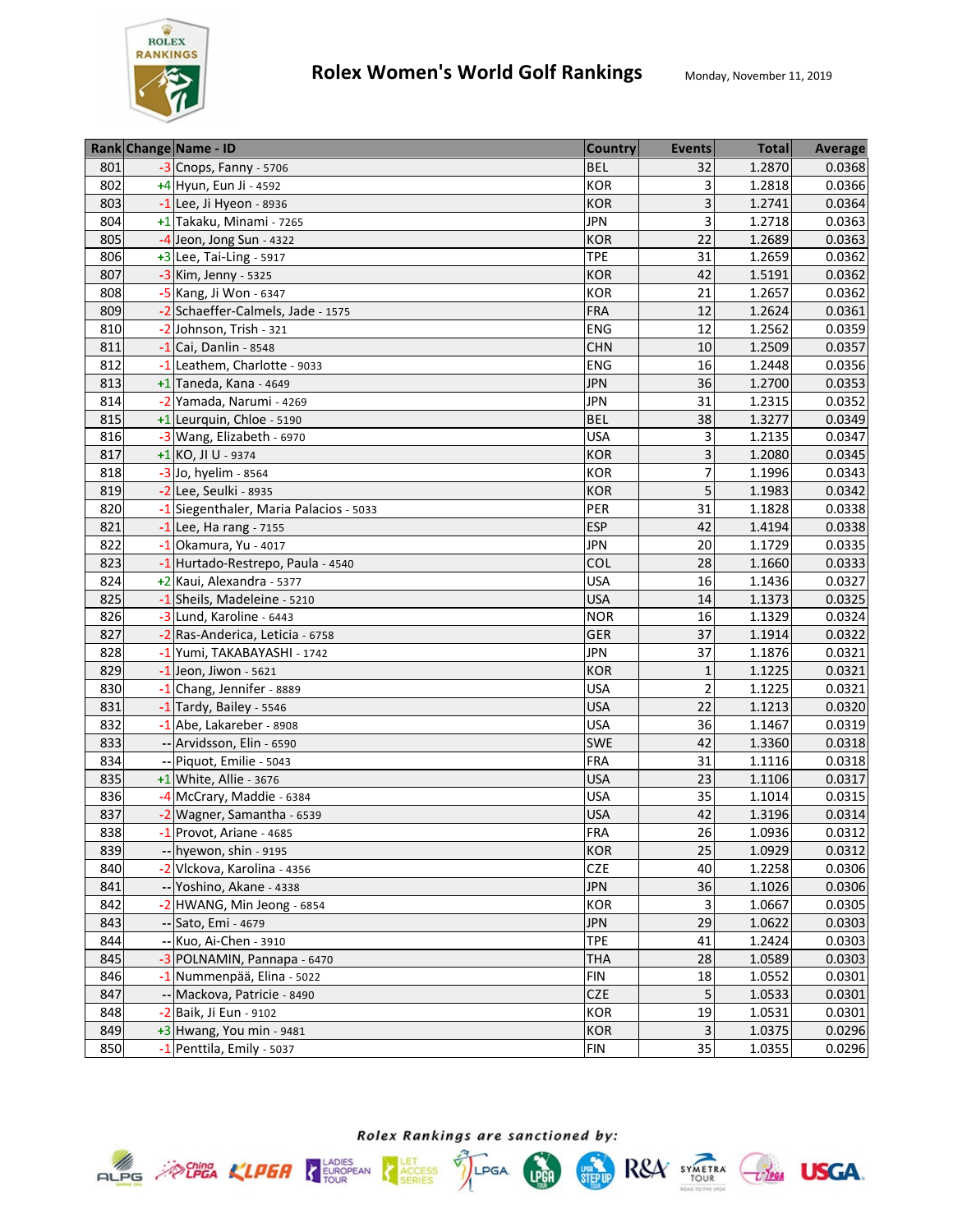

|     | Rank Change Name - ID              | <b>Country</b> | <b>Events</b>  | <b>Total</b> | Average |
|-----|------------------------------------|----------------|----------------|--------------|---------|
| 851 | -- LUKE, Dianne - 6335             | <b>MAS</b>     | 33             | 1.0263       | 0.0293  |
| 852 | -2 Collins, Emily - 4302           | <b>USA</b>     | 25             | 1.0258       | 0.0293  |
| 853 | $+1$ Chen, Alice - 9019            | <b>USA</b>     | 17             | 1.0226       | 0.0292  |
| 854 | -6 Jeong, Hae Won - 3601           | <b>KOR</b>     | 24             | 1.0159       | 0.0290  |
| 855 | +2 Dreher, Justine - 4910          | <b>FRA</b>     | 40             | 1.1610       | 0.0290  |
| 856 | -- Shibusawa, Rieru - 8424         | <b>JPN</b>     | 6              | 1.0108       | 0.0289  |
| 857 | -2 Honda, Nao - 4486               | <b>JPN</b>     | 15             | 1.0107       | 0.0289  |
| 858 | -- Park, Rika - 8403               | <b>KOR</b>     | 17             | 1.0056       | 0.0287  |
| 859 | -- Furukawa, Mayuna - 4035         | <b>JPN</b>     | 6              | 1.0043       | 0.0287  |
| 860 | -- Kotake, Rino - 4106             | <b>JPN</b>     | 24             | 1.0029       | 0.0287  |
| 861 | +1 Kim, Julie - 8956               | <b>KOR</b>     | 6              | 0.9998       | 0.0286  |
| 862 | $-1$ Clews, Gemma - 5518           | ENG            | 19             | 0.9930       | 0.0284  |
| 863 | +2 Heller, Spencer - 6640          | <b>USA</b>     | 28             | 0.9818       | 0.0281  |
| 864 | $-1$ Cheng, Liv - 6164             | <b>NZL</b>     | 35             | 0.9804       | 0.0280  |
| 865 | -1 Nishi, Mikiko - 3737            | <b>JPN</b>     | 22             | 0.9740       | 0.0278  |
| 866 | -13 Pettersen, Suzann - 1021       | NOR            | 4              | 0.9618       | 0.0275  |
| 867 | -1 Bjorgvinsdottir, Gudrun - 8756  | <b>ISL</b>     | 28             | 0.9605       | 0.0274  |
| 868 | +2 Schubert, Sophia - 8578         | <b>USA</b>     | 23             | 0.9564       | 0.0273  |
| 869 | -- Lee, Ye Seul - 6170             | <b>KOR</b>     | 22             | 0.9564       | 0.0273  |
| 870 | $+3$ CHEN, Ling-Jie - 6681         | <b>TPE</b>     | 8              | 0.9521       | 0.0272  |
| 871 | -3 CHAICHOMPOO, Pitsaon - 6338     | <b>THA</b>     | 21             | 0.9516       | 0.0272  |
| 872 | $-1$ Choi, Sandy - 8553            | <b>KOR</b>     | 43             | 1.1595       | 0.0270  |
| 873 | -6 Michaels, Sydnee - 2492         | <b>USA</b>     | 13             | 0.9304       | 0.0266  |
| 874 | -- Onitsuka, Kiri - 6077           | <b>JPN</b>     | 5              | 0.9253       | 0.0264  |
| 875 | -- An, So Hyeon - 6034             | <b>KOR</b>     | $\overline{4}$ | 0.9248       | 0.0264  |
| 876 | -4 Mehmet, Inci - 5529             | <b>ENG</b>     | 23             | 0.9244       | 0.0264  |
| 877 | -1 Hedberg, Camilla - 4036         | <b>ESP</b>     | 29             | 0.8980       | 0.0257  |
| 878 | -1 Kanai, Tomoko - 351             | <b>JPN</b>     | 26             | 0.8929       | 0.0255  |
| 879 | $+2$ Backman, Anna - 6026          | <b>FIN</b>     | $\overline{2}$ | 0.8913       | 0.0255  |
| 880 | $-2$ Hwang, Jeong Mee - 6964       | <b>KOR</b>     | 5              | 0.8903       | 0.0254  |
| 881 | $+1$ Pan, Yen-Ling - 5958          | <b>TPE</b>     | 30             | 0.8880       | 0.0254  |
| 882 | +1 Kim, Ji Hee - 3623              | <b>KOR</b>     | 14             | 0.8732       | 0.0249  |
| 883 | -3 Kapoor, Vani - 4407             | <b>IND</b>     | 23             | 0.8711       | 0.0249  |
| 884 | +1 Hoffman, Sarah - 6829           | <b>USA</b>     | 20             | 0.8670       | 0.0248  |
| 885 | +2 Hewson, Alice - 6106            | <b>ENG</b>     | $\overline{2}$ | 0.8667       | 0.0248  |
| 886 | -2 Yadloczky, Carlie - 5703        | <b>USA</b>     | 18             | 0.8606       | 0.0246  |
| 887 | +2 Muguruma, Hinano - 9280         | <b>JPN</b>     | 4              | 0.8557       | 0.0244  |
| 888 | +2 Sanz Barrio, Patricia - 4667    | <b>ESP</b>     | 46             | 1.1236       | 0.0244  |
| 889 | $-10$ Menendez, Ana - 6261         | <b>MEX</b>     | 34             | 0.8547       | 0.0244  |
| 890 | -2 Sakashita, Rikako - 5554        | <b>JPN</b>     | 38             | 0.9249       | 0.0243  |
| 891 | -- Macdonald, Gabriele - 6882      | <b>SCO</b>     | 20             | 0.8460       | 0.0242  |
| 892 | -6 Park, Jae Hui - 6373            | KOR            | 22             | 0.8456       | 0.0242  |
| 893 | -- Lemieux, Gabby - 8963           | <b>USA</b>     | 11             | 0.8348       | 0.0239  |
| 894 | -2 Onishi, Yuri - 7242             | KOR            | 8              | 0.8344       | 0.0238  |
| 895 | -- Nishi, Tomoko - 5414            | <b>JPN</b>     | 23             | 0.8293       | 0.0237  |
| 896 | -- Huang, Yomaris - 5943           | <b>TPE</b>     | 31             | 0.8182       | 0.0234  |
| 897 | -3 Popson, Erica - 5435            | <b>USA</b>     | 29             | 0.8154       | 0.0233  |
| 898 | -1 Gustafsson Spaang, Frida - 4938 | SWE            | 31             | 0.8121       | 0.0232  |
| 899 | +1 Soopimjit, Dussavi - 6856       | THA            | 37             | 0.8565       | 0.0231  |
| 900 | -2 Yang, Taoli - 2752              | <b>CHN</b>     | 27             | 0.8078       | 0.0231  |



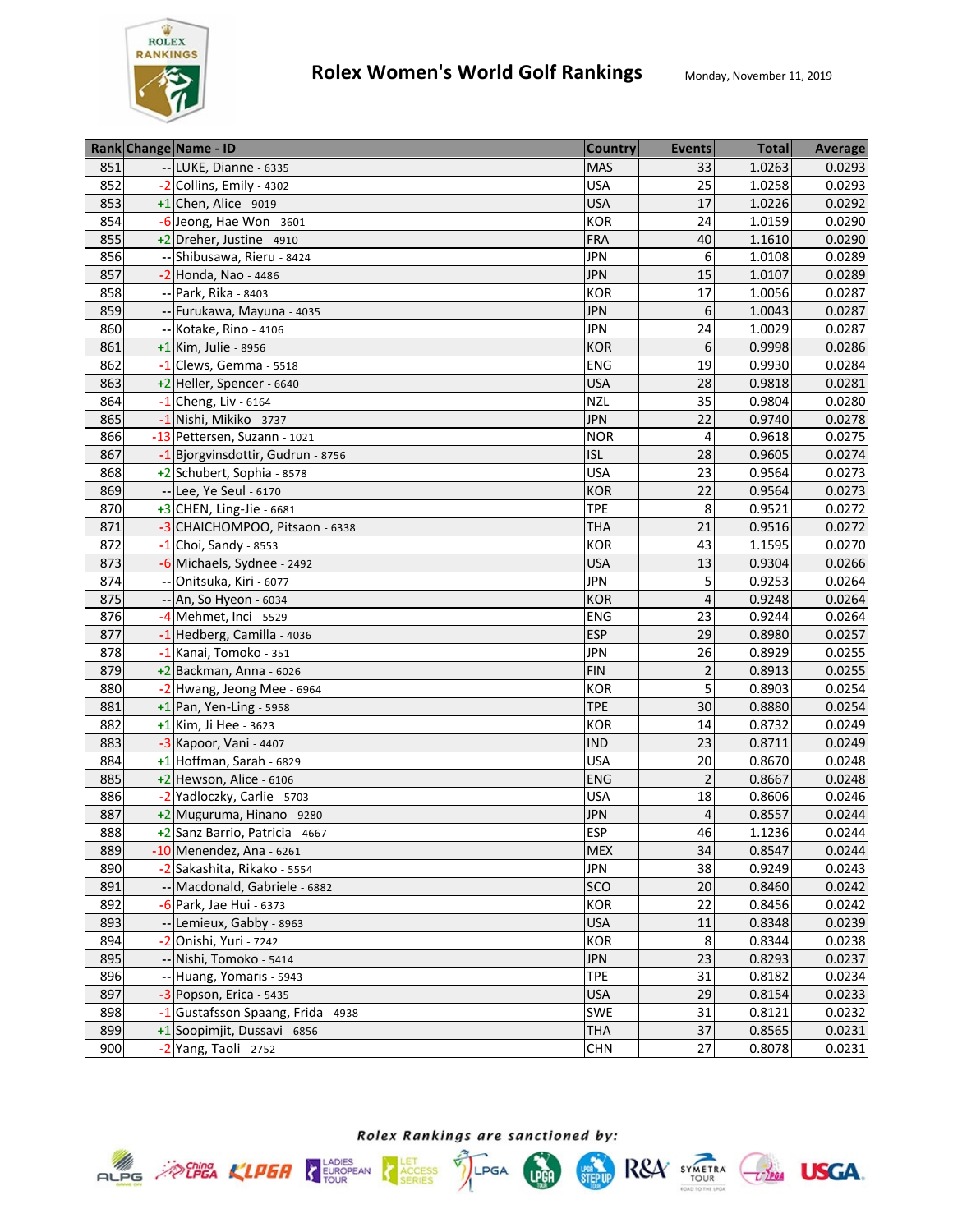

|     | Rank Change Name - ID          | <b>Country</b> | <b>Events</b>  | <b>Total</b> | Average |
|-----|--------------------------------|----------------|----------------|--------------|---------|
| 901 | -2 Laklalech, Ines - 9417      | <b>MAR</b>     | 2              | 0.8007       | 0.0229  |
| 902 | $-1$ Tsai, Hsin-En - 4384      | <b>TPE</b>     | 27             | 0.7794       | 0.0223  |
| 903 | $-1$ Okada, Konoha - 6991      | <b>JPN</b>     | 4              | 0.7751       | 0.0221  |
| 904 | +1 Coleman, Kristin - 6223     | <b>USA</b>     | 44             | 0.9731       | 0.0221  |
| 905 | -1 Totland, Taylor - 7105      | <b>USA</b>     | 35             | 0.7737       | 0.0221  |
| 906 | -3 Caudal, Anne-Lise - 2297    | FRA            | 19             | 0.7673       | 0.0219  |
| 907 | -- Yoopan, Tiranan - 2278      | <b>THA</b>     | 30             | 0.7655       | 0.0219  |
| 908 | -- hyelim, Wi - 9204           | <b>KOR</b>     | 23             | 0.7598       | 0.0217  |
| 909 | -- Yoon, Min-a - 7179          | <b>KOR</b>     | 3              | 0.7588       | 0.0217  |
| 910 | -4 Lescudier, Ines - 4988      | <b>FRA</b>     | 28             | 0.7558       | 0.0216  |
| 911 | -1 PAN, Jiehong - 9212         | <b>CHN</b>     | $\overline{7}$ | 0.7491       | 0.0214  |
| 912 | $+4$ Da Eun, Kim - 8637        | <b>KOR</b>     | 4              | 0.7350       | 0.0210  |
| 913 | +6 Tian, Qi - 6122             | <b>CHN</b>     | 14             | 0.7350       | 0.0210  |
| 914 | +8 Kiuchi, Mai - 8645          | <b>JPN</b>     | 2              | 0.7315       | 0.0209  |
| 915 | +3 Brown, Alivia - 9016        | <b>USA</b>     | 18             | 0.7314       | 0.0209  |
| 916 | $-1$ Gidali, Manon - 4031      | <b>FRA</b>     | 29             | 0.7310       | 0.0209  |
| 917 | -6 Dohi, Kurumi - 1448         | <b>JPN</b>     | 26             | 0.7296       | 0.0208  |
| 918 | -6 Garcia, Nicole - 4607       | <b>RSA</b>     | 13             | 0.7295       | 0.0208  |
| 919 | +5 Friedrich, Franziska - 5389 | <b>GER</b>     | 19             | 0.7272       | 0.0208  |
| 920 | -7 Kamata, Hiromi - 3137       | <b>AUS</b>     | 36             | 0.7466       | 0.0207  |
| 921 | +2 YOON, INA2 - 9296           | <b>KOR</b>     | 5              | 0.7255       | 0.0207  |
| 922 | -2 Yoo, Katie - 9070           | <b>USA</b>     | 22             | 0.7246       | 0.0207  |
| 923 | -9 Fujisaki, Riho - 4039       | <b>JPN</b>     | 28             | 0.7211       | 0.0206  |
| 924 | $+2$ Madan, Astha - 9039       | <b>IND</b>     | 13             | 0.7192       | 0.0205  |
| 925 | +5 Slama, Ellie - 9626         | <b>USA</b>     | $\mathbf{1}$   | 0.7188       | 0.0205  |
| 926 | -9 Baba, Yukari - 1161         | <b>JPN</b>     | 10             | 0.7175       | 0.0205  |
| 927 | -6 Kitamura, Hibiki - 4033     | <b>JPN</b>     | 35             | 0.7126       | 0.0204  |
| 928 | -3 Honda, Miyari - 210         | <b>JPN</b>     | 24             | 0.7109       | 0.0203  |
| 929 | -2 Ravnjak, Tahnia - 4446      | <b>AUS</b>     | 28             | 0.7099       | 0.0203  |
| 930 | $-2$ Kim, Hui Mang - 4260      | <b>KOR</b>     | 16             | 0.7023       | 0.0201  |
| 931 | -- Sverdloff, Dulcie - 8612    | <b>ENG</b>     | 26             | 0.6978       | 0.0199  |
| 932 | $+3$ Wong, Andrea - 7068       | <b>USA</b>     | 38             | 0.7576       | 0.0199  |
| 933 | -- Ishikawa, Yoko - 4074       | <b>JPN</b>     | 31             | 0.6953       | 0.0199  |
| 934 | $-2$ Chen, Cih-Hui - 5713      | <b>TPE</b>     | 28             | 0.6949       | 0.0199  |
| 935 | -6 Vu, Lilia - 4504            | <b>USA</b>     | 11             | 0.6848       | 0.0196  |
| 936 | +2 Svensson, Elsa - 9006       | SWE            | $\overline{2}$ | 0.6848       | 0.0196  |
| 937 | $-1$ Kang, Jimin - 361         | <b>USA</b>     | 13             | 0.6848       | 0.0196  |
| 938 | -4 Song, Ji Won - 5848         | <b>KOR</b>     | 13             | 0.6828       | 0.0195  |
| 939 | +1 Kagasono, Mami - 4624       | <b>JPN</b>     | 18             | 0.6722       | 0.0192  |
| 940 | $-1$ Britt, Jordan - 6264      | <b>USA</b>     | 33             | 0.6707       | 0.0192  |
| 941 | +1 Jooma, Eri - 3635           | <b>JPN</b>     | 13             | 0.6699       | 0.0191  |
| 942 | -1 Holpfer, Isabella - 9317    | AUT            | $\mathbf{1}$   | 0.6696       | 0.0191  |
| 943 | -- Kauffmann, Carolin - 9225   | GER            | 12             | 0.6696       | 0.0191  |
| 944 | -- Meechai, Kusuma - 4086      | <b>THA</b>     | 22             | 0.6691       | 0.0191  |
| 945 | -8 Park, Ji Yeon - 5419        | <b>KOR</b>     | 20             | 0.6652       | 0.0190  |
| 946 | $+2$ Hill, Nannette - 183      | <b>USA</b>     | 40             | 0.7600       | 0.0190  |
| 947 | $-1$ Smit, Monique - 4491      | <b>RSA</b>     | 10             | 0.6648       | 0.0190  |
| 948 | $-1$ HUANG, Yu-Ping - 6571     | <b>TPE</b>     | 7              | 0.6547       | 0.0187  |
| 949 | $-4$ Lee, Ju Eun - 8821        | <b>KOR</b>     | 5              | 0.6501       | 0.0186  |
| 950 | +1 YEH, Chia-Ju - 9678         | <b>TPE</b>     | $\mathbf{1}$   | 0.6480       | 0.0185  |



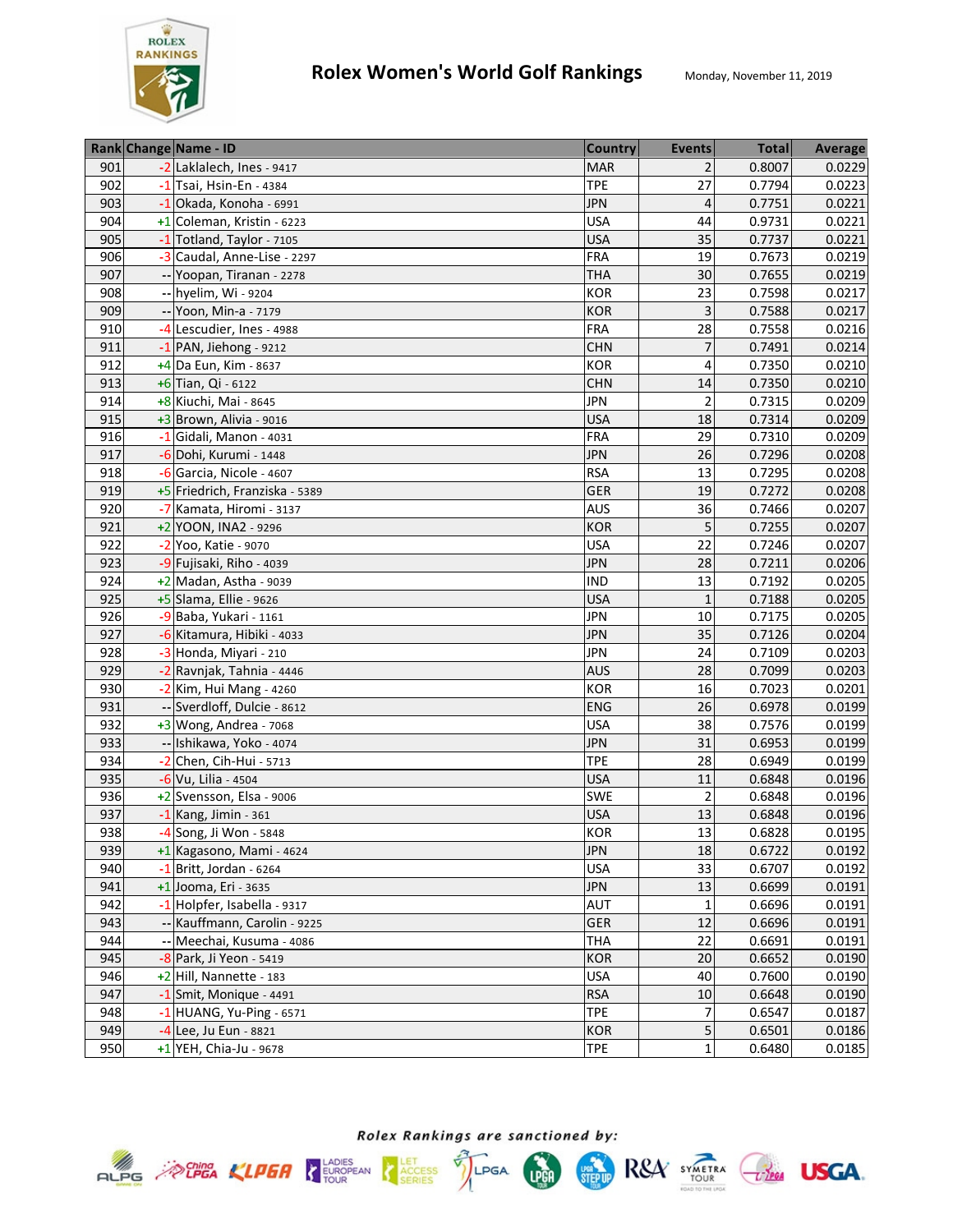

|      | Rank Change Name - ID             | <b>Country</b> | <b>Events</b>   | <b>Total</b> | <b>Average</b> |
|------|-----------------------------------|----------------|-----------------|--------------|----------------|
| 951  | -2 Ricordeau, Marion - 3394       | <b>FRA</b>     | 12              | 0.6464       | 0.0185         |
| 952  | +1 Krolboll Hansen, Malene - 5494 | <b>DEN</b>     | 19              | 0.6361       | 0.0182         |
| 953  | $-3$ Grant, Linn - 6425           | <b>SWE</b>     | $\overline{3}$  | 0.6294       | 0.0180         |
| 954  | -2 Kikuchi, Asami - 3518          | <b>JPN</b>     | 23              | 0.6289       | 0.0180         |
| 955  | +4 Meekers, Romy - 7213           |                | $\overline{2}$  | 0.6259       | 0.0179         |
| 956  | $+1$ Leung, Isabella - 5651       | <b>HKG</b>     | 16              | 0.6236       | 0.0178         |
| 957  | +1 Park, Kum-Kang - 9297          | <b>KOR</b>     | 5               | 0.6233       | 0.0178         |
| 958  | -3 Cooper, Hailee - 8591          | <b>USA</b>     | $\mathbf{1}$    | 0.6146       | 0.0176         |
| 959  | -3 Li, Lucy - 5810                | <b>USA</b>     | $\overline{c}$  | 0.6146       | 0.0176         |
| 960  | -6 Yu, Pei-Lin - 1014             | <b>TPE</b>     | 33              | 0.6143       | 0.0176         |
| 961  | +1 Ishikawa, Aya - 4678           | <b>JPN</b>     | 5               | 0.6057       | 0.0173         |
| 962  | -2 Lian, Huize - 8746             | <b>CHN</b>     | 32              | 0.6035       | 0.0172         |
| 963  | -2 Kameda, Airi - 5966            | <b>JPN</b>     | 46              | 0.7928       | 0.0172         |
| 964  | $-1$ Go, NaHye - 6348             | <b>KOR</b>     | 10              | 0.6015       | 0.0172         |
| 965  | -- Lee, Ji-Young - 6521           | <b>KOR</b>     | 29              | 0.6012       | 0.0172         |
| 966  | -- chung, Si Woo - 6982           | KOR            | 4               | 0.5982       | 0.0171         |
| 967  | $+1$ Kang, Jiwon - 5277           | <b>KOR</b>     | $\overline{2}$  | 0.5963       | 0.0170         |
| 968  | -4 Henriksson, Linda - 2694       | <b>FIN</b>     | 19              | 0.5958       | 0.0170         |
| 969  | -- Landegren, Mia - 7154          | <b>USA</b>     | 22              | 0.5943       | 0.0170         |
| 970  | -3 Soisuwan, Onkanok - 6496       | <b>THA</b>     | 14              | 0.5923       | 0.0169         |
| 971  | $-1$ Sega, Momoka - 6413          | <b>JPN</b>     | 20              | 0.5896       | 0.0168         |
| 972  | +1 Abe, Miyuu - 8850              | <b>JPN</b>     | 6               | 0.5789       | 0.0165         |
| 973  | -1 Tsujioka, Airi - 8384          | <b>JPN</b>     | 25              | 0.5768       | 0.0165         |
| 974  | -3 Sasahara, Yumi - 5650          | <b>JPN</b>     | 23              | 0.5748       | 0.0164         |
| 975  | -1 Chang, Hsuan-Ping - 4726       | <b>TPE</b>     | 40              | 0.6504       | 0.0163         |
| 976  | $-1$ Sim, Hyun Hwa - 2228         | <b>KOR</b>     | 16              | 0.5599       | 0.0160         |
| 977  | -- Drall, Amandeep - 4718         | <b>IND</b>     | 14              | 0.5584       | 0.0160         |
| 978  | -2 Silvers, Carleigh - 5745       | <b>USA</b>     | 17              | 0.5479       | 0.0157         |
| 979  | $-1$ Gahm, Lindsay - 6163         | <b>USA</b>     | 14              | 0.5442       | 0.0155         |
| 980  | -- Lai, Yi-Ting - 6140            | <b>TPE</b>     | 22              | 0.5290       | 0.0151         |
| 981  | +1 Chamchoi, Saraporn - 5288      | <b>THA</b>     | 46              | 0.6941       | 0.0151         |
| 982  | $+2$ Li, Gengshan - 7251          | <b>HKG</b>     | 16              | 0.5270       | 0.0151         |
| 983  | -- Raastad, Rachel - 3043         | <b>NOR</b>     | 19              | 0.5258       | 0.0150         |
| 984  | +1 Matharu, Kiran - 2287          | <b>ENG</b>     | $\overline{12}$ | 0.5202       | 0.0149         |
| 985  | -4 Chen, Connie - 4223            | <b>RSA</b>     | 17              | 0.5197       | 0.0148         |
| 986  | -7 Ye, Lei - 5791                 | <b>CHN</b>     | 5               | 0.5190       | 0.0148         |
| 987  | -1 Coffa, Pasqualle - 8690        | <b>NED</b>     | 21              | 0.5176       | 0.0148         |
| 988  | +1 Izumida, Kotona - 9202         | <b>JPN</b>     | $\overline{2}$  | 0.5152       | 0.0147         |
| 989  | $+1$ CHOU, Yi-Ting - 6682         | <b>TPE</b>     | 18              | 0.5110       | 0.0146         |
| 990  | -2 Yamazato, Ai - 3844            | <b>JPN</b>     | 16              | 0.5083       | 0.0145         |
| 991  | -4 Bunque, Stephanie - 6232       | <b>AUS</b>     | 6               | 0.5078       | 0.0145         |
| 992  | $-1$ Gill, Breanna - 6247         | AUS            | 9               | 0.5073       | 0.0145         |
| 993  | -1 Giles, Samantha - 5522         | <b>ENG</b>     | 14              | 0.5069       | 0.0145         |
| 994  | $-1$ Park, Jin-Hee - 4783         | <b>KOR</b>     | 1               | 0.5063       | 0.0145         |
| 995  | -- Juntanaket, Nemittra - 5926    | <b>THA</b>     | 9               | 0.5023       | 0.0144         |
| 996  | -2 Vartianen, Oona - 5090         | <b>FIN</b>     | 9               | 0.5021       | 0.0143         |
| 997  | +2 Carnet, Anaelle - 4892         | <b>FRA</b>     | 24              | 0.5015       | 0.0143         |
| 998  | $-1$ Zeeb, Sophia - 9071          | GER            | $\overline{2}$  | 0.4980       | 0.0142         |
| 999  | +1 Sawai, Hitomi - 3742           | <b>JPN</b>     | 26              | 0.4980       | 0.0142         |
| 1000 | -2 Legacy, Sydney - 9036          | <b>USA</b>     | $17\,$          | 0.4974       | 0.0142         |



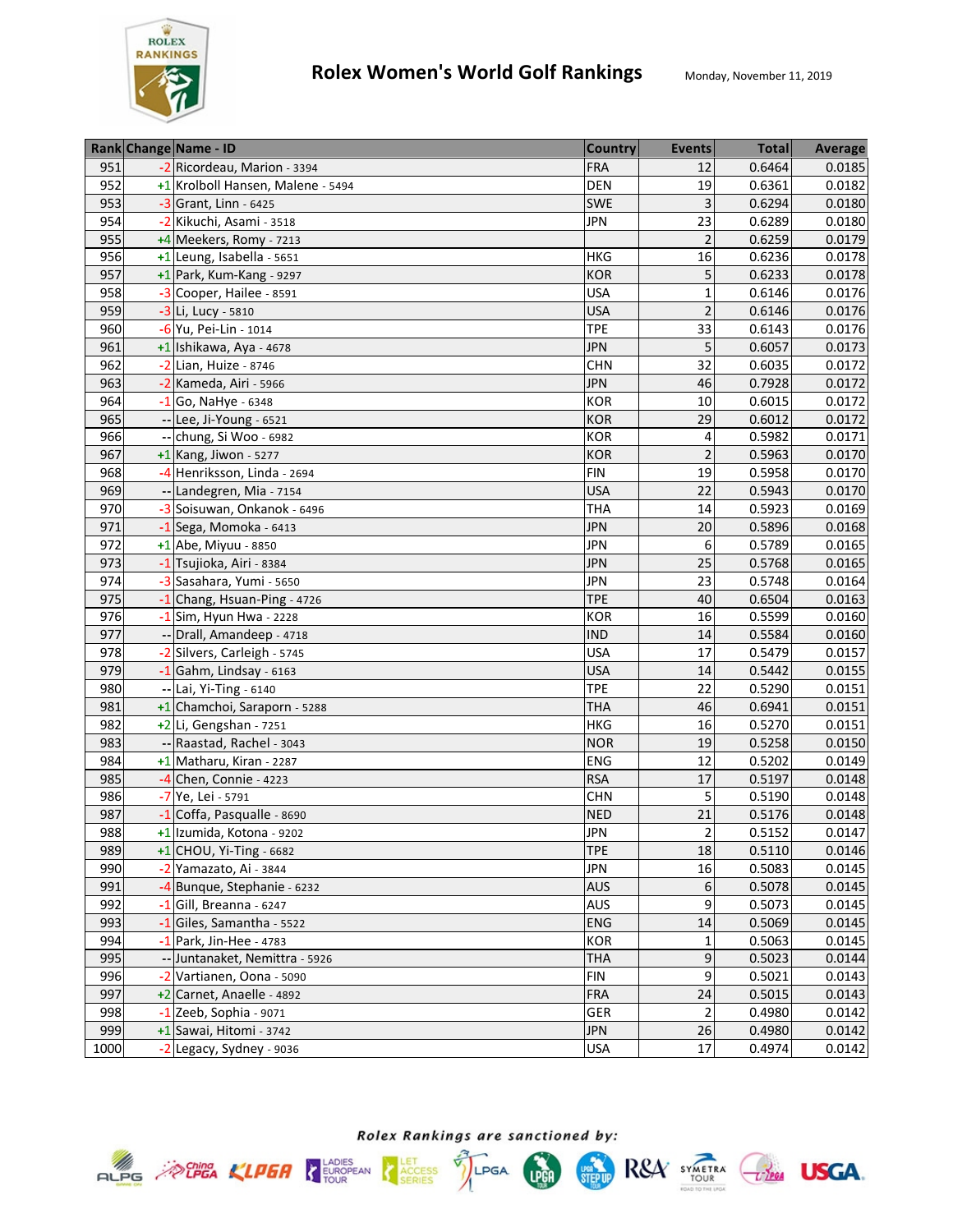

|      | Rank Change Name - ID                  | <b>Country</b> | <b>Events</b>    | <b>Total</b> | <b>Average</b> |
|------|----------------------------------------|----------------|------------------|--------------|----------------|
| 1001 | $-5$ Aratake, Rui - 5646               | <b>JPN</b>     | 18               | 0.4931       | 0.0141         |
| 1002 | +2 Koh, Michelle - 5512                | <b>MAS</b>     | 32               | 0.4900       | 0.0140         |
| 1003 | -1 Saitoh, Yuko - 1548                 | <b>JPN</b>     | $10\,$           | 0.4892       | 0.0140         |
| 1004 | -3 Ikeda, Chihiro - 3946               | PHI            | $\overline{7}$   | 0.4861       | 0.0139         |
| 1005 | +1 LEE, JEONG HYUN - 9700              | <b>KOR</b>     | $\mathbf{1}$     | 0.4845       | 0.0138         |
| 1006 | -3 shin, da in - 6899                  | <b>KOR</b>     | $\overline{2}$   | 0.4791       | 0.0137         |
| 1007 | -2 Brooks, Sierra - 5483               | <b>USA</b>     | 3                | 0.4754       | 0.0136         |
| 1008 | $+1$ Wu, Hsiao-Ling - 6141             | <b>TPE</b>     | 23               | 0.4744       | 0.0136         |
| 1009 | $-1$ Kim, Do Yeon3 - 7360              | <b>KOR</b>     | 10               | 0.4738       | 0.0135         |
| 1010 | -3 Yasufuku, Senno - 4682              | <b>JPN</b>     | 26               | 0.4737       | 0.0135         |
| 1011 | $+1$  Pano, Alexa - 6969               | <b>USA</b>     | 8                | 0.4650       | 0.0133         |
| 1012 | +1 Wu, Chih-Yun - 6146                 | <b>TPE</b>     | 30               | 0.4642       | 0.0133         |
| 1013 | $-2$ Mills, Haley - 5337               | <b>USA</b>     | 16               | 0.4622       | 0.0132         |
| 1014 | +5 Matsumoto, Juri - 9191              | <b>JPN</b>     | $\overline{2}$   | 0.4560       | 0.0130         |
| 1015 | -- Ishida, Kanako - 8379               | <b>JPN</b>     | 20               | 0.4522       | 0.0129         |
| 1016 | -- Lin, Yezhou - 4769                  | <b>CHN</b>     | 27               | 0.4510       | 0.0129         |
| 1017 | ATCHARERK, Waralee - 8992              | <b>THA</b>     | 12               | 0.4507       | 0.0129         |
| 1018 | -4 Gulbis, Natalie - 90                | <b>USA</b>     | 13               | 0.4495       | 0.0128         |
| 1019 | -1 Kaki, Yuna - 8583                   | <b>JPN</b>     | $\overline{4}$   | 0.4457       | 0.0127         |
| 1020 | +4 Yamashita, Miki - 6074              | <b>JPN</b>     | 21               | 0.4452       | 0.0127         |
| 1021 | $+1$ ABELAR, Nicole - 9259             | PHI            | $\overline{c}$   | 0.4444       | 0.0127         |
| 1022 | -1 Nagano, Minori - 5853               | <b>JPN</b>     | 3                | 0.4414       | 0.0126         |
| 1023 | -- Cavalleri, Silvia - 1296            | <b>ITA</b>     | 18               | 0.4369       | 0.0125         |
| 1024 | -4 JANG, you mi - 8398                 | <b>KOR</b>     | 8                | 0.4362       | 0.0125         |
| 1025 | +1 Hong, Yoo-yeon - 5301               | <b>KOR</b>     | 5                | 0.4290       | 0.0123         |
| 1026 | $+1$ Westin, Emma - 5099               | SWE            | 25               | 0.4284       | 0.0122         |
| 1027 | $-2$ Walsh, Amy - 5147                 | <b>AUS</b>     | 29               | 0.4281       | 0.0122         |
| 1028 | +1 Duvernay, Marion - 4916             | <b>FRA</b>     | 10               | 0.4264       | 0.0122         |
| 1029 | $-1$ Childs, Emily - 5375              | <b>USA</b>     | 16               | 0.4177       | 0.0119         |
| 1030 | +2 Nagai, Natsu - 832                  | <b>JPN</b>     | 28               | 0.4135       | 0.0118         |
| 1031 | +2 Hoshikawa, Hinano - 7340            | <b>JPN</b>     | 5                | 0.4128       | 0.0118         |
| 1032 | -1 Pattaranakrueang, Supakchaya - 4422 | <b>THA</b>     | 41               | 0.4819       | 0.0118         |
| 1033 | -3 Dubreuil, Desiree - 5732            | <b>USA</b>     | 19               | 0.4105       | 0.0117         |
| 1034 | $+1$ Perez, Marta - 5173               | <b>ESP</b>     | $\overline{2}$   | 0.4065       | 0.0116         |
| 1035 | $-1$  Yeh, Hsin-Ning - 4131            | <b>TPE</b>     | 39               | 0.4501       | 0.0115         |
| 1036 | +1 Sambach, Amanda - 8834              | <b>USA</b>     | $\overline{2}$   | 0.3950       | 0.0113         |
| 1037 | $+1$ Hahn, Jennifer - 7041             | <b>USA</b>     | 16               | 0.3925       | 0.0112         |
| 1038 | $+2$ Lesher, Anna - 7050               | <b>USA</b>     | 10               | 0.3918       | 0.0112         |
| 1039 | -3 Dong, Linyu - 8909                  | <b>CHN</b>     | $\mathbf{1}$     | 0.3913       | 0.0112         |
| 1040 | $-1$ Wang, Xinying - 4391              | <b>CHN</b>     | 5                | 0.3888       | 0.0111         |
| 1041 | $+1$ Han, Yucen - 6500                 | <b>CHN</b>     | 11               | 0.3878       | 0.0111         |
| 1042 | -1 Sonoda, Eriko - 3397                | <b>JPN</b>     | 21               | 0.3821       | 0.0109         |
| 1043 | -- Zhang, Jingwen - 6390               | <b>CHN</b>     | 15               | 0.3689       | 0.0105         |
| 1044 | +1 Jullasigkee, Ornniti - 8941         | <b>THA</b>     | 9                | 0.3600       | 0.0103         |
| 1045 | +3 Kamiya, Sora - 8434                 | <b>JPN</b>     | $\boldsymbol{6}$ | 0.3590       | 0.0103         |
| 1046 | $-2$ Yoo, Hyun Ju - 4517               | KOR            | 7                | 0.3587       | 0.0102         |
| 1047 | -1 Paiboonpong, Goonlacha - 5286       | <b>THA</b>     | 4                | 0.3544       | 0.0101         |
| 1048 | -1 Kerdrit, Narisara - 3763            | <b>THA</b>     | 34               | 0.3544       | 0.0101         |
| 1049 | $+1$ HEO, hyunju - 8835                | <b>KOR</b>     | 9                | 0.3522       | 0.0101         |
| 1050 | +4 Mahe, Candice - 5864                | <b>FRA</b>     | $\overline{3}$   | 0.3500       | 0.0100         |



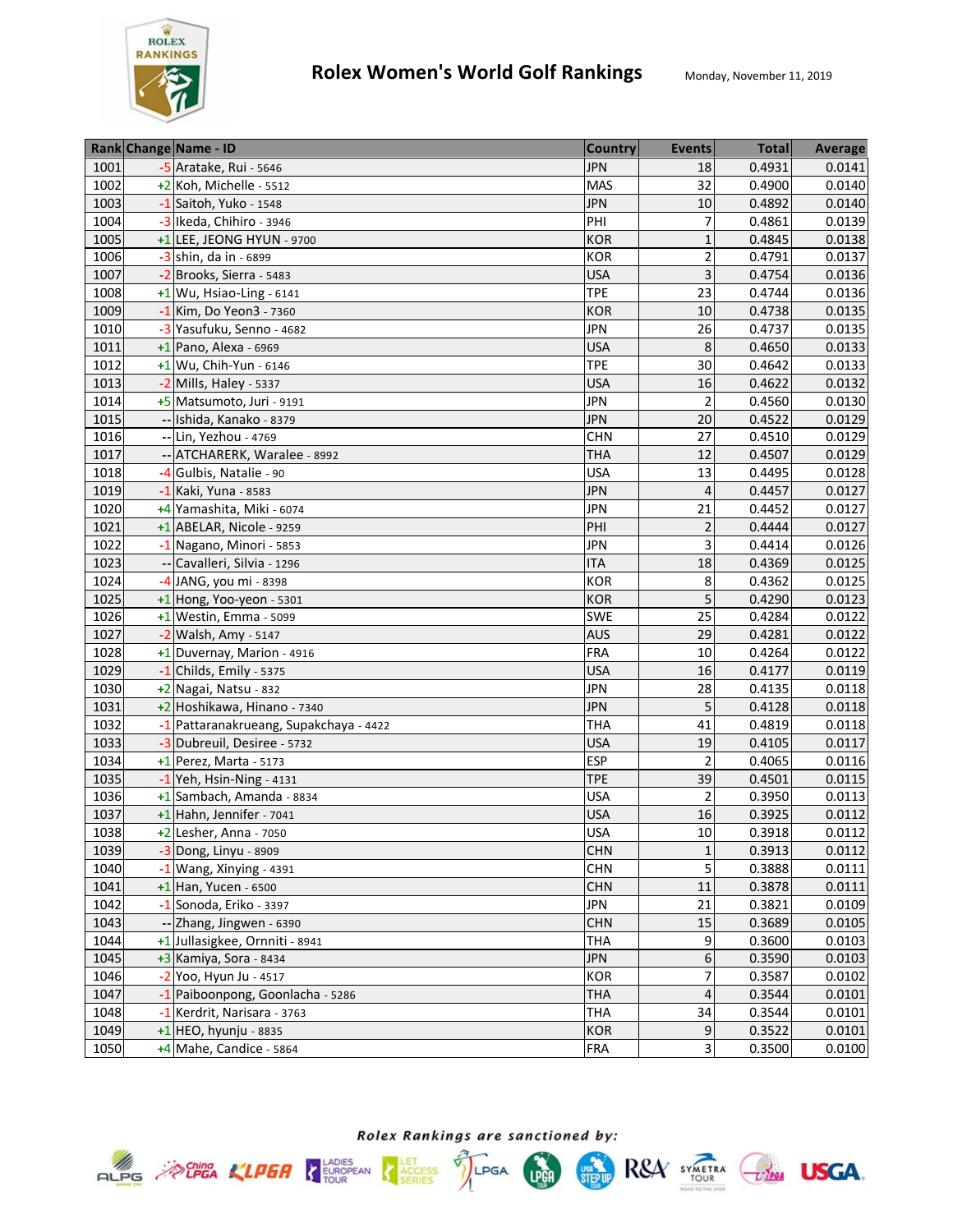

|      | Rank Change Name - ID           | <b>Country</b> | <b>Events</b>  | <b>Total</b> | <b>Average</b> |
|------|---------------------------------|----------------|----------------|--------------|----------------|
| 1051 | +2 Felibert, Veronica - 3591    | <b>VEN</b>     | 39             | 0.3888       | 0.0100         |
| 1052 | $-1$ Wang, Tianyu - 4805        | <b>CHN</b>     | 15             | 0.3483       | 0.0100         |
| 1053 | -4 Nerpin, Therese - 5015       | <b>SWE</b>     | 13             | 0.3478       | 0.0099         |
| 1054 | -2 Maetzler, Melanie - 4253     | SUI            | 31             | 0.3472       | 0.0099         |
| 1055 | -- Murata, Risa - 4399          | <b>JPN</b>     | 18             | 0.3416       | 0.0098         |
| 1056 | $+1$ Lamb, Sophie - 6720        | <b>ENG</b>     | 16             | 0.3403       | 0.0097         |
| 1057 | -1 Bredenhann, Bonita - 4601    | <b>RSA</b>     | $\overline{2}$ | 0.3344       | 0.0096         |
| 1058 | -- Plasencia, Regina - 3515     | <b>MEX</b>     | 29             | 0.3300       | 0.0094         |
| 1059 | +3 Brewerton, Becky - 1253      | <b>WAL</b>     | 20             | 0.3295       | 0.0094         |
| 1060 | +5 Urizar Zapata, Alazne - 7174 | <b>ESP</b>     | 6              | 0.3284       | 0.0094         |
| 1061 | +5 Folke, Moa - 5365            | <b>SWE</b>     | 10             | 0.3284       | 0.0094         |
| 1062 | +5 Skapik, Molly - 8966         | <b>USA</b>     | 10             | 0.3284       | 0.0094         |
| 1063 | +9 Ozeki, Amiyu - 8946          | <b>JPN</b>     | 5              | 0.3280       | 0.0094         |
| 1064 | -4 Yokoyama, Tomoko - 2748      | <b>JPN</b>     | 24             | 0.3261       | 0.0093         |
| 1065 | $-6$ Ezawa, Aya - 4561          | <b>JPN</b>     | 35             | 0.3258       | 0.0093         |
| 1066 | +2 Noritomi, Yui - 6459         | <b>JPN</b>     | 6              | 0.3257       | 0.0093         |
| 1067 | $+2$ Durdin, Tamie - 1467       | <b>AUS</b>     | $\overline{4}$ | 0.3252       | 0.0093         |
| 1068 | +2 Kozeluhova, Tereza - 8491    | <b>CZE</b>     | $\overline{7}$ | 0.3248       | 0.0093         |
| 1069 | -6 Edberg, Martina - 4917       | <b>SWE</b>     | 11             | 0.3229       | 0.0092         |
| 1070 | $+1$ Yada, Britney - 6206       | <b>USA</b>     | 29             | 0.3227       | 0.0092         |
| 1071 | -10 Li, Xiya - 4419             | <b>CHN</b>     | 16             | 0.3224       | 0.0092         |
| 1072 | +4 Chiu, Hui-Wen - 6159         | <b>TPE</b>     | 4              | 0.3181       | 0.0091         |
| 1073 | +8 Jl, Yuai - 9621              | <b>CHN</b>     | $\overline{2}$ | 0.3150       | 0.0090         |
| 1074 | +4 Fear, Natasha - 6935         | <b>ESP</b>     | 25             | 0.3150       | 0.0090         |
| 1075 | -1 Yamato, Erina - 3070         | <b>JPN</b>     | 34             | 0.3145       | 0.0090         |
| 1076 | $-1$ Son, Yeon Jung - 8934      | <b>KOR</b>     | 4              | 0.3139       | 0.0090         |
| 1077 | $-4$ Zhang, Yue - 7354          | <b>CHN</b>     | $\overline{4}$ | 0.3131       | 0.0089         |
| 1078 | -14 Morita, Rikako - 2508       | <b>JPN</b>     | 7              | 0.3099       | 0.0089         |
| 1079 | -2 Melichova, Jana - 8440       | <b>CZE</b>     | 6              | 0.3097       | 0.0088         |
| 1080 | +2 SIRITRAI, Nattapan - 9173    | <b>THA</b>     | 12             | 0.3094       | 0.0088         |
| 1081 | $-1$ Seo, Ha Kyung - 5683       | <b>KOR</b>     | 3              | 0.3064       | 0.0088         |
| 1082 | -3 Sedda, Laura - 5066          | <b>ITA</b>     | 22             | 0.3053       | 0.0087         |
| 1083 | +4 Rydqvist, Louise - 9610      | <b>SWE</b>     | $\mathbf 1$    | 0.3040       | 0.0087         |
| 1084 | $-1$ Kay, Rebecca - 5150        | <b>AUS</b>     | 6              | 0.3034       | 0.0087         |
| 1085 | $+1$ Kim, Hannah - 6994         | <b>USA</b>     | 17             | 0.3005       | 0.0086         |
| 1086 | -2 Saeki, Akane - 4369          | <b>JPN</b>     | 23             | 0.3004       | 0.0086         |
| 1087 | +4 Hama, Misaki - 5317          | <b>JPN</b>     | 11             | 0.3000       | 0.0086         |
| 1088 | -3 Stubbs, Paige - 5594         | <b>AUS</b>     | 28             | 0.2987       | 0.0085         |
| 1089 | -- Ryskova, Hana - 5871         | <b>CZE</b>     | 5              | 0.2977       | 0.0085         |
| 1090 | $-$ Lee, Sehee - 6398           | <b>KOR</b>     | 4              | 0.2974       | 0.0085         |
| 1091 | +1 YIN, Xue - 6484              | <b>CHN</b>     | 8              | 0.2957       | 0.0084         |
| 1092 | +2 Montoya, Kennedie - 9115     | <b>USA</b>     | 10             | 0.2951       | 0.0084         |
| 1093 | +3 Vanova, Sideri - 5089        | <b>CZE</b>     | 30             | 0.2925       | 0.0084         |
| 1094 | +6 Yabuta, Rika - 9677          | <b>JPN</b>     | 1              | 0.2920       | 0.0083         |
| 1095 | -- Huang, Pei-Wen - 5925        | <b>TPE</b>     | 26             | 0.2918       | 0.0083         |
| 1096 | -8 Tubert, Emily - 4347         | <b>USA</b>     | 16             | 0.2917       | 0.0083         |
| 1097 | +2 Tong, Elizabeth - 5814       | CAN            | 33             | 0.2915       | 0.0083         |
| 1098 | -5 Bishnoi, Gaurika - 7272      | <b>IND</b>     | 7              | 0.2899       | 0.0083         |
| 1099 | -2 Kobayashi, Sarina - 4049     | <b>JPN</b>     | 19             | 0.2875       | 0.0082         |
| 1100 | +3 Hutchinson-Kay, Ellen - 9554 | <b>SWE</b>     | 1              | 0.2868       | 0.0082         |



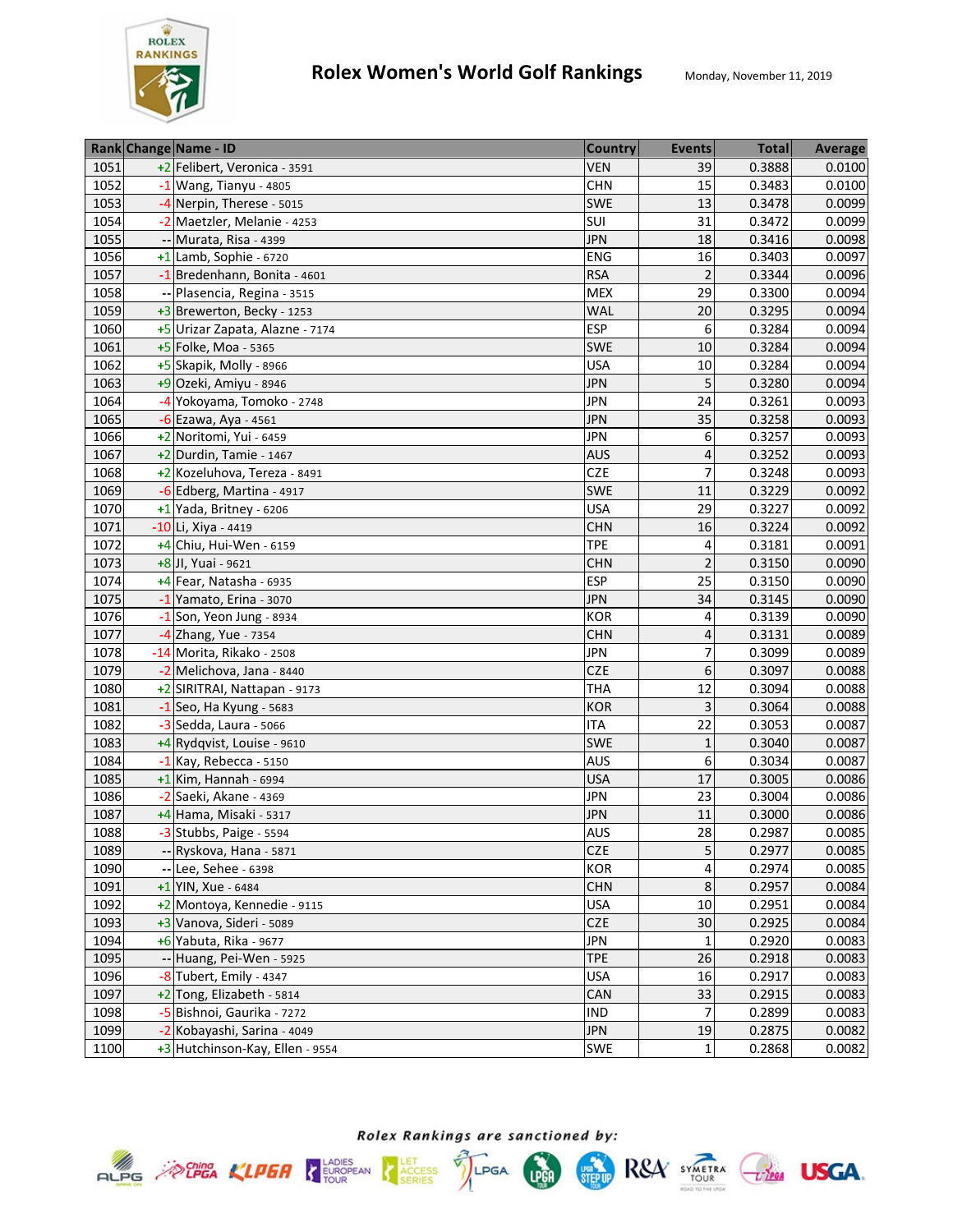

|      | Rank Change Name - ID            | <b>Country</b> | <b>Events</b>           | <b>Total</b> | Average |
|------|----------------------------------|----------------|-------------------------|--------------|---------|
| 1101 | +3 Claisse, Mathilde - 6489      | <b>FRA</b>     | 3                       | 0.2857       | 0.0082  |
| 1102 | -- Adachi, Yumika - 2818         | <b>JPN</b>     | 23                      | 0.2852       | 0.0081  |
| 1103 | +2 Fan, shuangshuang - 9620      | <b>CHN</b>     | $\overline{2}$          | 0.2850       | 0.0081  |
| 1104 | +2 Teruyama, Asumi - 7254        | <b>JPN</b>     | 20                      | 0.2850       | 0.0081  |
| 1105 | $-4$ Huang, Wan-Ping - 6145      | <b>TPE</b>     | 29                      | 0.2834       | 0.0081  |
| 1106 | +1 Castren, Matilda - 4022       | <b>FIN</b>     | 28                      | 0.2808       | 0.0080  |
| 1107 | +1 Blackman, Georgina - 7230     | <b>ENG</b>     | $\overline{2}$          | 0.2800       | 0.0080  |
| 1108 | +1 Sakashita, Rieko - 3650       | <b>JPN</b>     | 16                      | 0.2800       | 0.0080  |
| 1109 | -11 Ramsay, Isabella - 4325      | <b>SWE</b>     | 9                       | 0.2794       | 0.0080  |
| 1110 | -- Tang, Jessy - 3551            | <b>USA</b>     | 35                      | 0.2722       | 0.0078  |
| 1111 | -- Welch, Jessica - 7067         | <b>USA</b>     | 23                      | 0.2720       | 0.0078  |
| 1112 | +1 Morrakotpan, Janya - 4087     | <b>THA</b>     | 13                      | 0.2700       | 0.0077  |
| 1113 | +1 O'Donnell, Catherine - 5274   | <b>USA</b>     | 33                      | 0.2700       | 0.0077  |
| 1114 | -2 Porvasnik, Jessica - 5795     | <b>USA</b>     | $\mathbf 1$             | 0.2681       | 0.0077  |
| 1115 | -- Dumez, Gala - 8783            | <b>FRA</b>     | $\overline{\mathbf{r}}$ | 0.2661       | 0.0076  |
| 1116 | -- Maguire, Lisa - 2970          | <b>IRL</b>     | 12                      | 0.2650       | 0.0076  |
| 1117 | -- bang, shin sil - 9694         | <b>KOR</b>     | $\mathbf 1$             | 0.2643       | 0.0076  |
| 1118 | $+1$ Lee, Soo Jin - 3817         | <b>KOR</b>     | 23                      | 0.2587       | 0.0074  |
| 1119 | $-1$ Newell, AJ - 6670           | <b>USA</b>     | 27                      | 0.2583       | 0.0074  |
| 1120 | +2 Richdale, Samantha - 2587     | CAN            | 37                      | 0.2716       | 0.0073  |
| 1121 | +4 Yang, Fei-chien - 7088        | <b>TPE</b>     | 9                       | 0.2550       | 0.0073  |
| 1122 | +4 Araki, Miyu - 5644            | <b>JPN</b>     | 9                       | 0.2550       | 0.0073  |
| 1123 | -- Maggetti, Anais - 2954        | SUI            | 21                      | 0.2522       | 0.0072  |
| 1124 | -3 Nicollet, Sharmila - 3095     | <b>IND</b>     | 16                      | 0.2514       | 0.0072  |
| 1125 | $-5$ Chen, Liging - 4698         | <b>CHN</b>     | 17                      | 0.2496       | 0.0071  |
| 1126 | +1 Finn, Michaela - 5364         | SWE            | $\overline{2}$          | 0.2496       | 0.0071  |
| 1127 | +1 Yong, Amelia - 3142           | SIN            | 18                      | 0.2469       | 0.0071  |
| 1128 | $+1$ George, Avery - 7040        | <b>USA</b>     | 13                      | 0.2446       | 0.0070  |
| 1129 | +4 Chauvel, Alice - 5310         | <b>FRA</b>     | $\mathbf 1$             | 0.2430       | 0.0069  |
| 1130 | +2 Tanguay, Valerie - 9059       | CAN            | 12                      | 0.2426       | 0.0069  |
| 1131 | +3 Whaley, Kelly - 6927          | <b>USA</b>     | 4                       | 0.2420       | 0.0069  |
| 1132 | +7 Morita, Shuko - 9698          | <b>JPN</b>     | $\mathbf{1}$            | 0.2415       | 0.0069  |
| 1133 | +2 Akizaki, Suzuna - 9279        | <b>JPN</b>     | 1                       | 0.2410       | 0.0069  |
| 1134 | -3 Mori, Ayano - 8897            | <b>JPN</b>     | $\overline{2}$          | 0.2394       | 0.0068  |
| 1135 | -5 Cassidy, Chantelle - 3473     | <b>NZL</b>     | 6                       | 0.2393       | 0.0068  |
| 1136 | -- Hudson, Rebecca - 229         | <b>ENG</b>     | 4                       | 0.2387       | 0.0068  |
| 1137 | +5 Vilaubi, Savannah - 6735      | <b>USA</b>     | 11                      | 0.2344       | 0.0067  |
| 1138 | -- Miyake, Momoka - 8561         | <b>JPN</b>     | 36                      | 0.2393       | 0.0066  |
| 1139 | +7 Chang, Hsin Chiao - 6502      | <b>TPE</b>     | $\overline{3}$          | 0.2315       | 0.0066  |
| 1140 | +7 Babnik, Pia - 7010            | <b>SLO</b>     | 4                       | 0.2315       | 0.0066  |
| 1141 | +7 Sturdza, Caroline - 8945      | <b>SUI</b>     | $\boldsymbol{6}$        | 0.2315       | 0.0066  |
| 1142 | -5 Jansen, Jaclyn - 3654         | <b>USA</b>     | 10                      | 0.2312       | 0.0066  |
| 1143 | -3 Damian, Nur Durriyah - 6701   | <b>MAS</b>     | 5                       | 0.2307       | 0.0066  |
| 1144 | $+1$ Do hee, Kim - 9298          | <b>KOR</b>     | 18                      | 0.2287       | 0.0065  |
| 1145 | $+9$ Llorca, Marta - 9668        | <b>ESP</b>     | $\mathbf{1}$            | 0.2280       | 0.0065  |
| 1146 | +9 I-Rynn, Genevieve Ling - 8666 | <b>MAS</b>     | 33                      | 0.2280       | 0.0065  |
| 1147 | +3 Meesom-us, Phannarai - 9412   | <b>THA</b>     | 3                       | 0.2273       | 0.0065  |
| 1148 | +1 Liu, Siyun - 4772             | <b>CHN</b>     | $\mathbf 1$             | 0.2273       | 0.0065  |
| 1149 | -8 Laisne, Agathe - 6567         | <b>FRA</b>     | $\overline{2}$          | 0.2269       | 0.0065  |
| 1150 | +6 Park, Bo Young - 9299         | KOR            | 20                      | 0.2245       | 0.0064  |







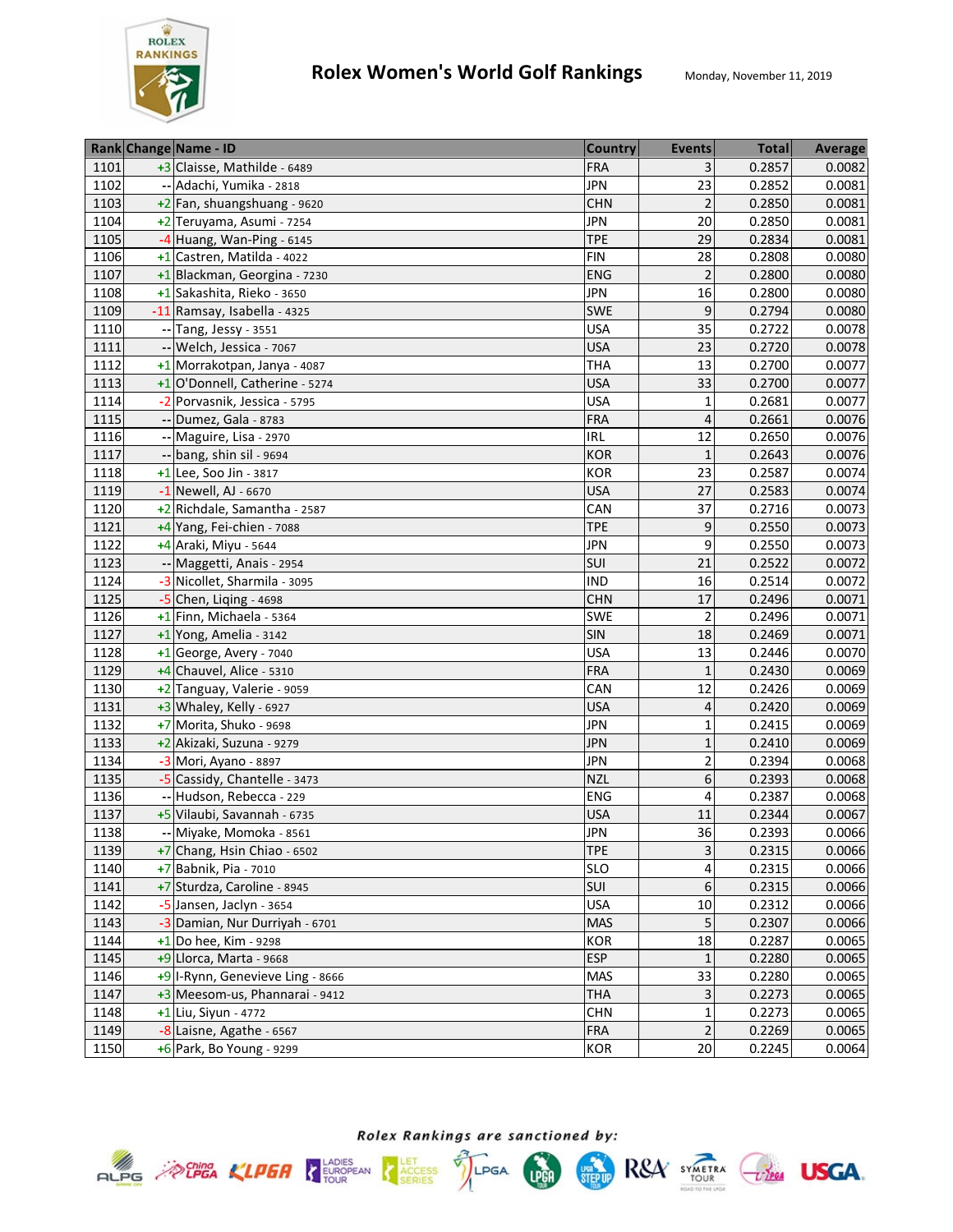

|      | Rank Change Name - ID          | <b>Country</b> | <b>Events</b>  | <b>Total</b> | Average |
|------|--------------------------------|----------------|----------------|--------------|---------|
| 1151 | -8 Nitta, Ayano - 5386         | <b>JPN</b>     | 29             | 0.2244       | 0.0064  |
| 1152 | +6 Oboh, Georgia - 8413        | <b>NIG</b>     | 17             | 0.2244       | 0.0064  |
| 1153 | -1 Dilawari, Ridhima - 5581    | <b>IND</b>     | 3              | 0.2237       | 0.0064  |
| 1154 | -10 Cabrera-Bello, Emma - 1279 | <b>ESP</b>     | 3              | 0.2233       | 0.0064  |
| 1155 | -4 Nakai, Miyu - 5645          | <b>JPN</b>     | 19             | 0.2224       | 0.0064  |
| 1156 | +3 Nishiyama, Miki - 4042      | <b>JPN</b>     | 22             | 0.2218       | 0.0063  |
| 1157 | $+3$ Jang, Bo Ram - 5296       | <b>KOR</b>     | 3              | 0.2212       | 0.0063  |
| 1158 | -1 Kyriacou, Stephanie - 8711  | <b>AUS</b>     | 5              | 0.2210       | 0.0063  |
| 1159 | +2 LEE, YU MIN - 8593          | <b>KOR</b>     | 5              | 0.2210       | 0.0063  |
| 1160 | +2 Yokoyama, Shioriko - 9529   | <b>JPN</b>     | $\mathbf{1}$   | 0.2182       | 0.0062  |
| 1161 | $-8$ Yang, Julie - 3927        | <b>KOR</b>     | 8              | 0.2177       | 0.0062  |
| 1162 | +1 Porter, Cassie - 8697       | <b>AUS</b>     | 5              | 0.2169       | 0.0062  |
| 1163 | +1 Schmid, Priscilla - 9528    | SUI            | $\mathbf{1}$   | 0.2152       | 0.0061  |
| 1164 | +1 Kouskova, Sara - 5901       | <b>CZE</b>     | 4              | 0.2152       | 0.0061  |
| 1165 | +10 Sato, Chihiro - 5967       | <b>JPN</b>     | $\mathbf{1}$   | 0.2121       | 0.0061  |
| 1166 | +4 Yagami, Hikaru - 4284       | <b>JPN</b>     | 32             | 0.2111       | 0.0060  |
| 1167 | +4 Knight, Allie - 6648        | <b>USA</b>     | 15             | 0.2110       | 0.0060  |
| 1168 | -1 McCallum, Tandi - 8718      | <b>RSA</b>     | $\overline{2}$ | 0.2104       | 0.0060  |
| 1169 | +4 Ericsson, Sara - 9414       | <b>SWE</b>     | $\mathbf 1$    | 0.2098       | 0.0060  |
| 1170 | $+4$ Kinhult, Frida - 6000     | SWE            | 4              | 0.2098       | 0.0060  |
| 1171 | -47 kwon, seo yun - 6099       | <b>KOR</b>     | 10             | 0.2097       | 0.0060  |
| 1172 | +4 Nordfors, Anna - 9553       | SWE            | $\mathbf{1}$   | 0.2097       | 0.0060  |
| 1173 | +4 Lundqvist, Linda - 6958     | <b>SWE</b>     | $\overline{2}$ | 0.2097       | 0.0060  |
| 1174 | -8 Hiratsuka, Amu - 6128       | <b>JPN</b>     | $\overline{2}$ | 0.2091       | 0.0060  |
| 1175 | +4 Morimitsu, Ayaka - 8678     | <b>JPN</b>     | $\overline{2}$ | 0.2081       | 0.0059  |
| 1176 | $-8$ Zhou, Jiayi - 4838        | <b>CHN</b>     | 17             | 0.2081       | 0.0059  |
| 1177 | -5 Jung, Yunji - 8504          | <b>KOR</b>     | $\overline{4}$ | 0.2075       | 0.0059  |
| 1178 | +6 Poomklay, Preenaphan - 8527 | <b>THA</b>     | 11             | 0.2075       | 0.0059  |
| 1179 | -10 Yun, Ha Yeon - 6071        | <b>KOR</b>     | 4              | 0.2074       | 0.0059  |
| 1180 | +5 Hinnerova, Lucie - 5466     | <b>CZE</b>     | 12             | 0.2067       | 0.0059  |
| 1181 | $-1$ Ji, Joo hyun - 6572       | <b>KOR</b>     | $\mathbf 1$    | 0.2065       | 0.0059  |
| 1182 | +1 Hung, Juliana - 6280        | <b>NZL</b>     | $\overline{2}$ | 0.2054       | 0.0059  |
| 1183 | -5 Wang, Jiayi - 7205          | <b>CHN</b>     | 9              | 0.2041       | 0.0058  |
| 1184 | $-2$ Tao, Juanjuan - 4797      | CHN            | 17             | 0.2035       | 0.0058  |
| 1185 | $+1$ Bontan, Zhen - 6506       | <b>NED</b>     | $\mathbf{1}$   | 0.2033       | 0.0058  |
| 1186 | +1 Nakazono, Mika - 2160       | <b>JPN</b>     | 26             | 0.2024       | 0.0058  |
| 1187 | -6 Benzekri, Marion - 4863     | <b>FRA</b>     | 9              | 0.2022       | 0.0058  |
| 1188 | +1 Shipley, Gabrielle - 5861   | <b>USA</b>     | 18             | 0.2013       | 0.0058  |
| 1189 | -1 Nakayama, Ayaka - 7073      | <b>JPN</b>     | 11             | 0.2007       | 0.0057  |
| 1190 | -- Lu, Ya-Huei - 669           | <b>TPE</b>     | 11             | 0.1957       | 0.0056  |
| 1191 | +2 Koda, Yoshimi - 503         | <b>JPN</b>     | 13             | 0.1947       | 0.0056  |
| 1192 | $+2$ Mistry, Kajal - 9271      | <b>RSA</b>     | $\mathbf 1$    | 0.1940       | 0.0055  |
| 1193 | +2 Acosta, Delfina - 8757      | <b>ARG</b>     | 21             | 0.1940       | 0.0055  |
| 1194 | $-2$ Resen, Stina - 6447       | <b>NOR</b>     | 29             | 0.1921       | 0.0055  |
| 1195 | $+1$ Guo, Caizhu - 3417        | <b>CHN</b>     | 9              | 0.1915       | 0.0055  |
| 1196 | +1 Wang, Mengzhu - 5228        | <b>CHN</b>     | 15             | 0.1915       | 0.0055  |
| 1197 | +1 Sakuma, Ayame - 7215        | <b>JPN</b>     | 28             | 0.1891       | 0.0054  |
| 1198 | $+1$ Kang, Yul Been - 6900     | <b>KOR</b>     | 3              | 0.1881       | 0.0054  |
| 1199 | +1 Jang, Si An - 9309          | <b>KOR</b>     | 13             | 0.1878       | 0.0054  |
| 1200 | +1 Li, Dan - 3761              | <b>CHN</b>     | 10             | 0.1872       | 0.0053  |









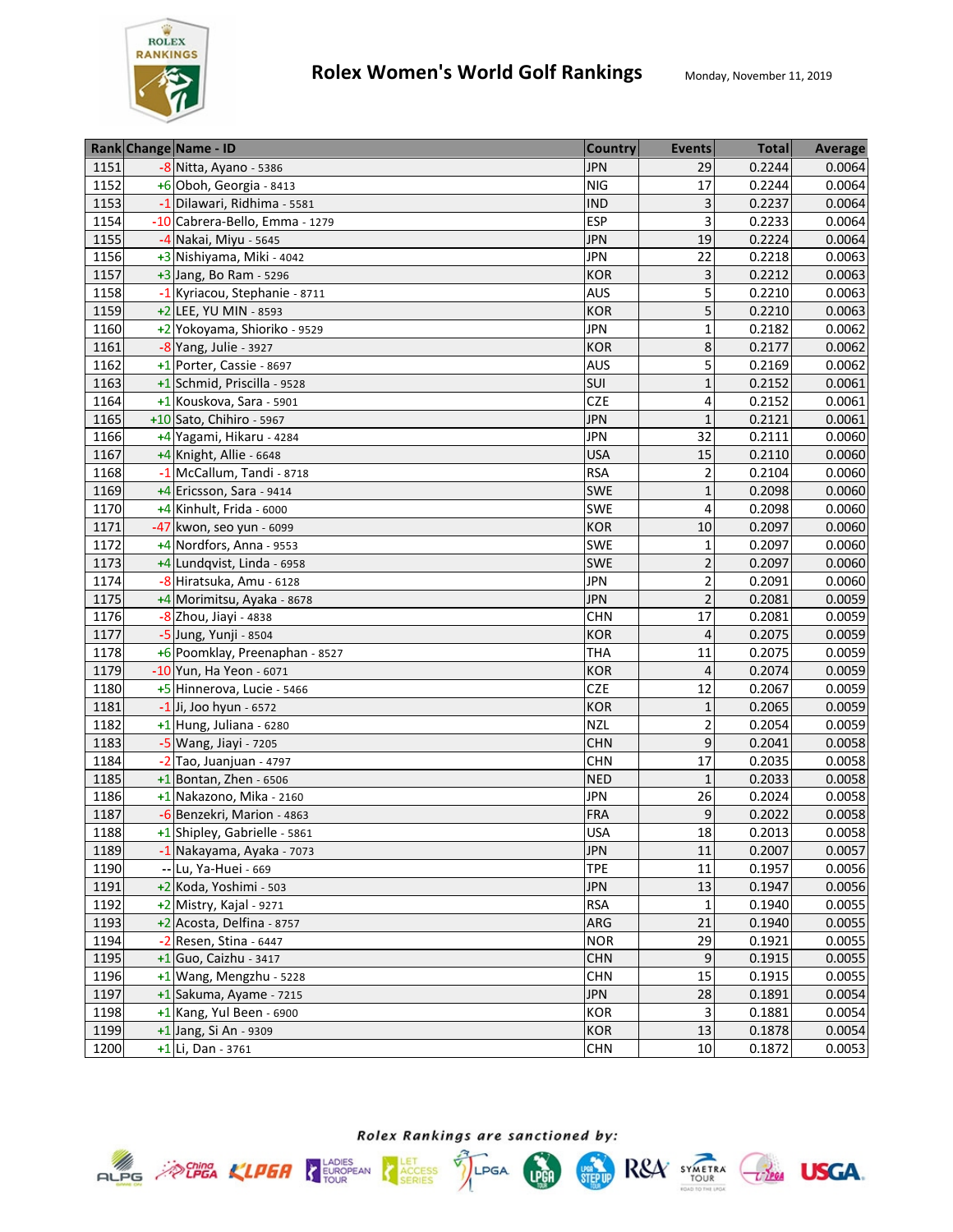

|      | Rank Change Name - ID                 | <b>Country</b> | <b>Events</b>           | <b>Total</b> | <b>Average</b> |
|------|---------------------------------------|----------------|-------------------------|--------------|----------------|
| 1201 | $+1$ Garner, Lea - 7137               | <b>USA</b>     | 15                      | 0.1867       | 0.0053         |
| 1202 | -11 Arashiro, Riria - 6293            | <b>JPN</b>     | $\overline{2}$          | 0.1865       | 0.0053         |
| 1203 | -- BARAQUIEL, Sunshine - 8979         | PHI            | $\overline{2}$          | 0.1856       | 0.0053         |
| 1204 | +1 Khangkhun, Samaporn - 8940         | <b>THA</b>     | 11                      | 0.1852       | 0.0053         |
| 1205 | +2 Taylor, Isabelle - 9263            | <b>AUS</b>     | $\mathbf{1}$            | 0.1823       | 0.0052         |
| 1206 | +4 Price, Georgia - 7228              | ENG            | 17                      | 0.1814       | 0.0052         |
| 1207 | $-1$ Piccio, Mia - 5614               | PHI            | 19                      | 0.1806       | 0.0052         |
| 1208 | $+1$ Lee, Joo-Mi - 4651               | KOR            | 21                      | 0.1806       | 0.0052         |
| 1209 | +3 Tamburlini, Chiara - 6919          | SUI            | $\overline{4}$          | 0.1803       | 0.0052         |
| 1210 | +3 Cammisa, Lili - 6612               | ARG            | 18                      | 0.1803       | 0.0052         |
| 1211 | -3 Newell, Anneliese - 8872           | <b>USA</b>     | 11                      | 0.1802       | 0.0051         |
| 1212 | -8 Cuturi, Francesca - 6085           | <b>RSA</b>     | 7                       | 0.1801       | 0.0051         |
| 1213 | $+1$ Dodd, Marissa - 6545             | <b>USA</b>     | 13                      | 0.1773       | 0.0051         |
| 1214 | $+1$ <sup>Tai</sup> , Chia-Wen - 6148 | <b>TPE</b>     | 31                      | 0.1771       | 0.0051         |
| 1215 | -4 Dunn, Moira - 1465                 | <b>USA</b>     | $\mathbf{1}$            | 0.1769       | 0.0051         |
| 1216 | Cloots, Leslie - 5859                 | <b>BEL</b>     | 40                      | 0.1997       | 0.0050         |
| 1217 | +3 Sanchez Zuluaga, Laura - 5997      | <b>ESP</b>     | 11                      | 0.1722       | 0.0049         |
| 1218 | +1 Davies, Rosie - 5826               | <b>ENG</b>     | 13                      | 0.1710       | 0.0049         |
| 1219 | $+2$ Deng, Jingfan - 8447             | <b>CHN</b>     | 8                       | 0.1698       | 0.0049         |
| 1220 | -3 Martens, Caroline - 3041           | <b>NOR</b>     | 12                      | 0.1670       | 0.0048         |
| 1221 | +1 Laing, Vikki - 557                 | SCO            | 14                      | 0.1613       | 0.0046         |
| 1222 | +1 Ljungqvist, Sofia - 5381           | SWE            | 14                      | 0.1608       | 0.0046         |
| 1223 | +1 An, Keun Yeong - 4515              | <b>KOR</b>     | 8                       | 0.1607       | 0.0046         |
| 1224 | -6 Lin, Tze-Han - 6007                | <b>TPE</b>     | 8                       | 0.1588       | 0.0045         |
| 1225 | +3 Williams, Kim - 1928               | <b>USA</b>     | 5                       | 0.1570       | 0.0045         |
| 1226 | -- Oshiro, Minami - 3920              | <b>JPN</b>     | 16                      | 0.1555       | 0.0044         |
| 1227 | -- Yusabai, Panitta - 8752            | <b>THA</b>     | 22                      | 0.1541       | 0.0044         |
| 1228 | $+2$ Kim, Grace - 6290                | <b>AUS</b>     | 6                       | 0.1530       | 0.0044         |
| 1229 | +2 Sakurai, Yuki - 2168               | <b>JPN</b>     | 12                      | 0.1525       | 0.0044         |
| 1230 | $-5$ Park, Byeo Ree - 4290            | <b>KOR</b>     | 11                      | 0.1519       | 0.0043         |
| 1231 | -2 Fukushima, Hiroko - 2822           | <b>JPN</b>     | 31                      | 0.1507       | 0.0043         |
| 1232 | Pattamakijsakul, Thanya - 8686        | <b>THA</b>     | 22                      | 0.1494       | 0.0043         |
| 1233 | -- Monsalve, Marvi - 7312             | PHI            | 9                       | 0.1464       | 0.0042         |
| 1234 | -- Lemek, Danielle - 7132             | <b>USA</b>     | 13                      | 0.1418       | 0.0041         |
| 1235 | -- Kim, Jung Yeon - 6403              | <b>KOR</b>     | $\overline{2}$          | 0.1393       | 0.0040         |
| 1236 | -- Parks, Sadena - 5208               | <b>USA</b>     | 10                      | 0.1360       | 0.0039         |
| 1237 | -- Foster, Christina - 6421           | CAN            | 10                      | 0.1324       | 0.0038         |
| 1238 | +1 Tukiainen, Emilia - 6020           | <b>FIN</b>     | 4                       | 0.1321       | 0.0038         |
| 1239 | -1 Furuya, Shoka - 8895               | <b>JPN</b>     | $\mathbf{1}$            | 0.1320       | 0.0038         |
| 1240 | -- Kizawa, Nobuko - 483               | <b>JPN</b>     | 8                       | 0.1314       | 0.0038         |
| 1241 | +1 Mizuki, Haruka - 8624              | <b>JPN</b>     | $\mathbf{1}$            | 0.1300       | 0.0037         |
| 1242 | $+2$ Shin, Da Bin - 6120              | KOR            | 23                      | 0.1297       | 0.0037         |
| 1243 | -- Sagoo, Sifat - 7278                | <b>IND</b>     | $\overline{2}$          | 0.1294       | 0.0037         |
| 1244 | -3 Muehl, Nina - 5675                 | AUT            | 13                      | 0.1274       | 0.0036         |
| 1245 | Chi, Young Jin - 5400                 | <b>KOR</b>     | 21                      | 0.1264       | 0.0036         |
| 1246 | -- Tsukiyama, Kuriko - 7286           | <b>JPN</b>     | $\overline{\mathbf{c}}$ | 0.1248       | 0.0036         |
| 1247 | -- park, yoo joon - 8775              | <b>KOR</b>     | 13                      | 0.1239       | 0.0035         |
| 1248 | -- Iwai, Chisato - 8814               | <b>JPN</b>     | $\mathbf 1$             | 0.1198       | 0.0034         |
| 1249 | -- Tezuka, Miyabi - 8605              | <b>JPN</b>     | $\overline{2}$          | 0.1194       | 0.0034         |
| 1250 | -- Jordan-Higgins, Olivia - 4214      | JEY            | 23                      | 0.1163       | 0.0033         |





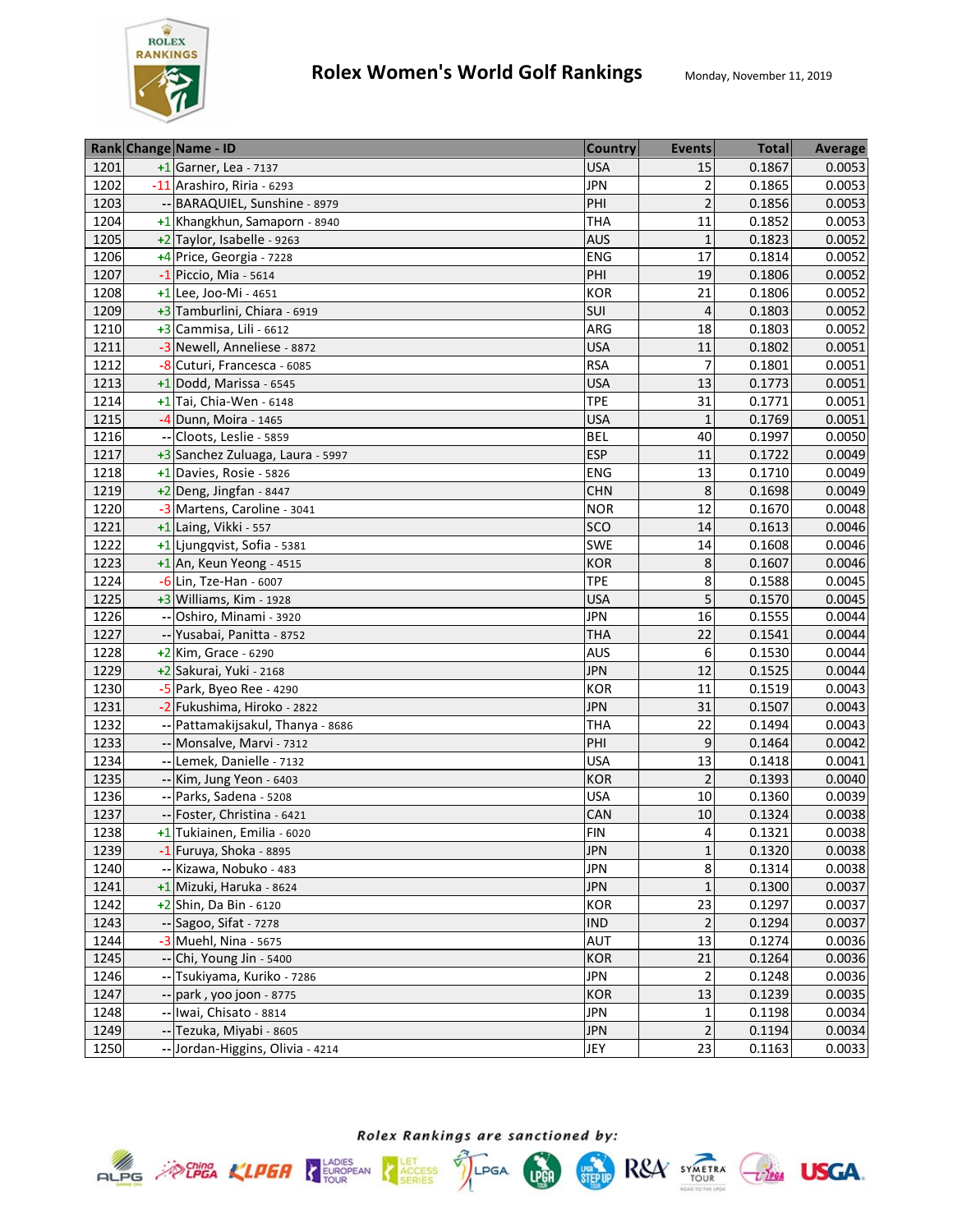

|      | Rank Change Name - ID              | <b>Country</b> | <b>Events</b>  | <b>Total</b> | <b>Average</b> |
|------|------------------------------------|----------------|----------------|--------------|----------------|
| 1251 | -- Urs, Pranavi - 8659             | <b>IND</b>     | 2              | 0.1132       | 0.0032         |
| 1252 | -- Shinsakaue, Yuko - 1620         | <b>JPN</b>     | 22             | 0.1126       | 0.0032         |
| 1253 | -- han, bit na - 8399              | <b>KOR</b>     | 5              | 0.1116       | 0.0032         |
| 1254 | -- Xiao, Qifeng - 4702             | <b>CHN</b>     | 11             | 0.1115       | 0.0032         |
| 1255 | -- Nagata, Aoi - 3148              | <b>JPN</b>     | 10             | 0.1088       | 0.0031         |
| 1256 | +2 Aoki, Motomi - 6296             | <b>JPN</b>     | 13             | 0.1088       | 0.0031         |
| 1257 | -- Jao-Javanil, Chirapat - 6162    | <b>THA</b>     | 18             | 0.1084       | 0.0031         |
| 1258 | $-2$ Hung, Jo-Hua - 5514           | <b>TPE</b>     | 7              | 0.1082       | 0.0031         |
| 1259 | +1 Ishiyama, Chiaki - 4247         | <b>JPN</b>     | 12             | 0.0993       | 0.0028         |
| 1260 | $\overline{+3}$ Zhu, Kailin - 5652 | <b>CHN</b>     | $\overline{2}$ | 0.0989       | 0.0028         |
| 1261 | +3 CHEN, Min-Hsun - 7227           | <b>TPE</b>     | 14             | 0.0988       | 0.0028         |
| 1262 | +3 Gulyanamitta, Numa - 2279       | <b>THA</b>     | 23             | 0.0988       | 0.0028         |
| 1263 | -2 Na, Grace - 3996                | <b>USA</b>     | 12             | 0.0982       | 0.0028         |
| 1264 | -2 Loomboonruang, Pinrath - 4286   | <b>JPN</b>     | $\overline{2}$ | 0.0981       | 0.0028         |
| 1265 | +1 Ikeuchi, Erimo - 3745           | <b>JPN</b>     | 19             | 0.0978       | 0.0028         |
| 1266 | $+2$ Chow, Marissa - 5806          | <b>USA</b>     | 9              | 0.0968       | 0.0028         |
| 1267 | -8 Giquel-Bettan, Sophie - 57      | <b>FRA</b>     | 6              | 0.0960       | 0.0027         |
| 1268 | +2 Weng, Liting - 6011             | <b>TPE</b>     | 22             | 0.0946       | 0.0027         |
| 1269 | $-2$ Han, Jung-Eun - 2572          | <b>KOR</b>     | 23             | 0.0938       | 0.0027         |
| 1270 | $+1$ Kim-Schaad, Ina - 7143        | <b>USA</b>     | 7              | 0.0925       | 0.0026         |
| 1271 | +1 Constantino, Harmie - 7308      | PHI            | $\mathbf{1}$   | 0.0920       | 0.0026         |
| 1272 | $+1$ CHOU, Yi-Tsen - 5941          | <b>TPE</b>     | 8              | 0.0920       | 0.0026         |
| 1273 | -4 Yuan, Celina - 4448             | <b>AUS</b>     | 25             | 0.0919       | 0.0026         |
| 1274 | -- Kang, Ga Yul - 8928             | <b>KOR</b>     | $\mathbf{1}$   | 0.0907       | 0.0026         |
| 1275 | -- Kim, Heeji - 8930               | <b>KOR</b>     | 2              | 0.0907       | 0.0026         |
| 1276 | -- Junkkari, Krista - 7199         | <b>FIN</b>     | 2              | 0.0905       | 0.0026         |
| 1277 | +1 Kobayashi, Yoshie - 4335        | <b>JPN</b>     | 34             | 0.0876       | 0.0025         |
| 1278 | -1 Kimura, Madoka - 8661           | <b>JPN</b>     | 4              | 0.0869       | 0.0025         |
| 1279 | +1 Cappeliez, Mathilda - 5304      | <b>FRA</b>     | 18             | 0.0861       | 0.0025         |
| 1280 | $+1$ Jandel, Emma - 2624           | <b>USA</b>     | 21             | 0.0860       | 0.0025         |
| 1281 | $+1$ Ha, Jennifer - 5484           | CAN            | 23             | 0.0859       | 0.0025         |
| 1282 | +1 Polo, Lucia - 8779              | <b>GUA</b>     | 27             | 0.0859       | 0.0025         |
| 1283 | +1 MacRae, Heather - 2659          | sco            | $\overline{7}$ | 0.0848       | 0.0024         |
| 1284 | +1 Jakobsson, Amanda - 6530        | SWE            | 8              | 0.0848       | 0.0024         |
| 1285 | +1 Magnusson, Anna - 5446          | SWE            | 12             | 0.0848       | 0.0024         |
| 1286 | +1 Onuki, Iori - 3762              | <b>JPN</b>     | 12             | 0.0843       | 0.0024         |
| 1287 | $-8$ Park, Jihye - 8713            | <b>AUS</b>     | $\overline{2}$ | 0.0835       | 0.0024         |
| 1288 | +2 Hiraki, Arina - 6576            | <b>JPN</b>     | 6              | 0.0832       | 0.0024         |
| 1289 | -- Iwasaki, Minori - 6716          | <b>JPN</b>     | 3              | 0.0824       | 0.0024         |
| 1290 | $+1$ Chen, Cuixia - 4728           | <b>CHN</b>     | 15             | 0.0822       | 0.0023         |
| 1291 | -3 Luiza, Altmann - 7100           | <b>BRA</b>     | 23             | 0.0819       | 0.0023         |
| 1292 | +1 Henrikson, Emma - 4946          | <b>SWE</b>     | 14             | 0.0793       | 0.0023         |
| 1293 | +1 Postillion, Samantha - 6760     | <b>USA</b>     | 16             | 0.0793       | 0.0023         |
| 1294 | +1 Then, Gabriella - 3973          | <b>USA</b>     | 23             | 0.0793       | 0.0023         |
| 1295 | +1 Riihijarvi, Kiira - 8888        | <b>FIN</b>     | $\mathbf{1}$   | 0.0758       | 0.0022         |
| 1296 | $+1$ Lee, Luciane - 6199           | <b>BRA</b>     | 6              | 0.0755       | 0.0022         |
| 1297 | $+1$ Kim, Ree An - 6713            | <b>KOR</b>     | 7              | 0.0734       | 0.0021         |
| 1298 | +1 Mallett, Elizabeth - 7334       | ENG            | 5              | 0.0717       | 0.0020         |
| 1299 | +1 Liautier, Charlotte - 7362      | <b>FRA</b>     | 6              | 0.0717       | 0.0020         |
| 1300 | $+1$ Kim, Na Ri - 454              | <b>KOR</b>     | 6              | 0.0697       | 0.0020         |